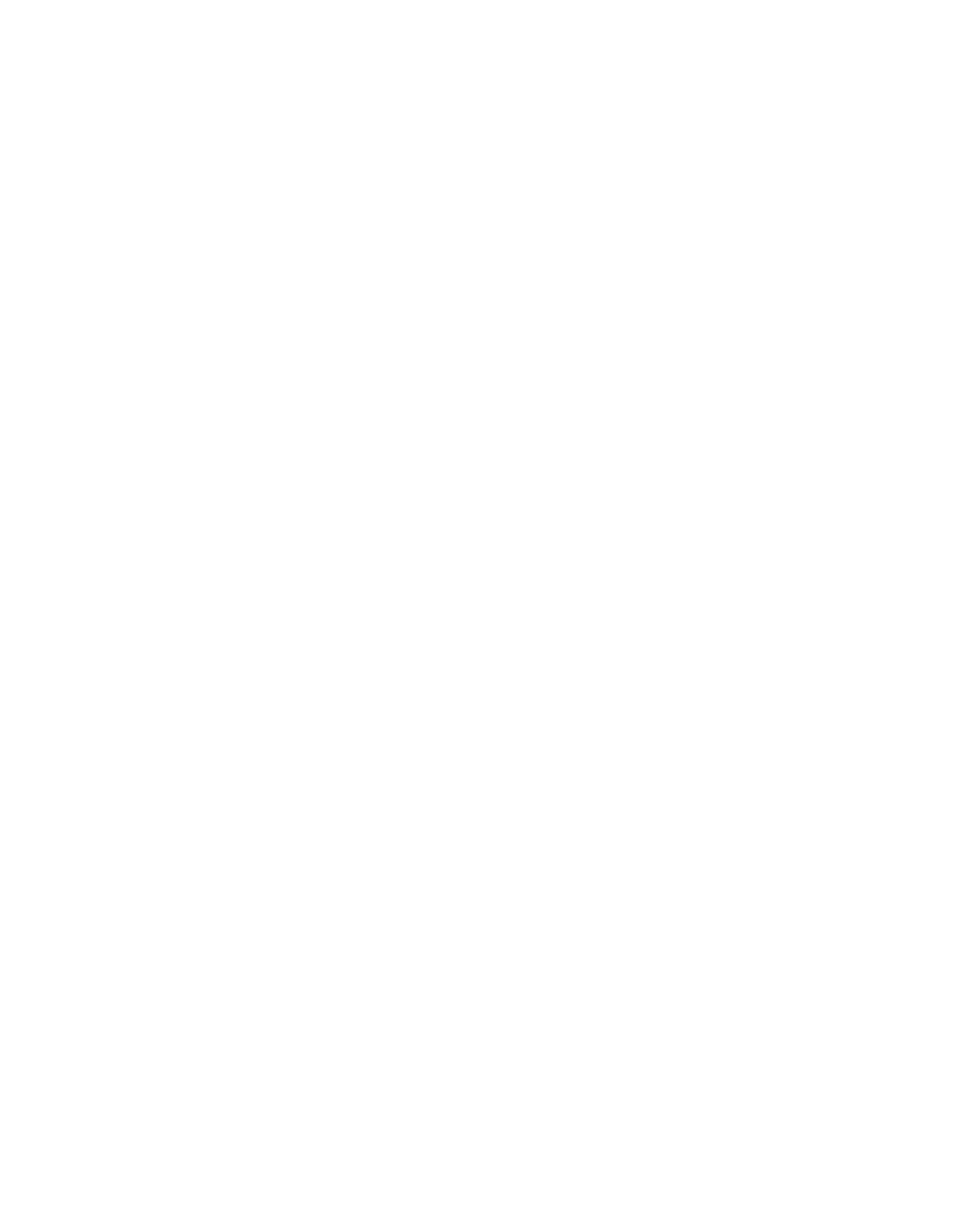| I.                    |    |                                                                                                                                              |  |
|-----------------------|----|----------------------------------------------------------------------------------------------------------------------------------------------|--|
| $\mathbf{A}$ .        |    |                                                                                                                                              |  |
| <b>B.</b><br>1.<br>2. |    |                                                                                                                                              |  |
| $\mathbf{C}$ .        |    |                                                                                                                                              |  |
| II.                   |    | <b>INTERNATIONAL ORGANIZATIONS AND RELATIONS 4</b>                                                                                           |  |
| $\mathbf{A}$ .        |    |                                                                                                                                              |  |
| В.                    |    | UNITED NATIONS COMMISSION ON INTERNATIONAL TRADE LAW (UNCITRAL) 5                                                                            |  |
| C.                    |    |                                                                                                                                              |  |
|                       |    |                                                                                                                                              |  |
| D.                    |    |                                                                                                                                              |  |
| Е.                    |    |                                                                                                                                              |  |
| F.                    |    |                                                                                                                                              |  |
| G.                    |    |                                                                                                                                              |  |
|                       |    | III. PRIORITIES OF THE DEPARTMENT OF JUSTICE IN INTERNATIONAL                                                                                |  |
| $A_{\cdot}$<br>1.     |    |                                                                                                                                              |  |
|                       |    | a. Convention on International Settlement Agreements Resulting from<br>Mediation and related modifications to the Model Law on International |  |
|                       |    |                                                                                                                                              |  |
|                       |    | c. Draft MAC Protocol to the Convention on International Interests in Mobile                                                                 |  |
|                       |    |                                                                                                                                              |  |
|                       |    | e. Convention on the Use of Electronic Communications in International                                                                       |  |
|                       |    | Contracts (UNCITRAL) - ULCC Uniform Electronic Communications                                                                                |  |
|                       |    | Model Law on International Commercial Arbitration (1985, amended in<br>2006) (UNCITRAL) - Uniform International Commercial Arbitration Act   |  |
|                       |    |                                                                                                                                              |  |
|                       |    | g. Convention on the Law Applicable to Securities Held by Intermediaries                                                                     |  |
|                       |    | h. Convention on the Limitation Period in the International Sale of Goods and                                                                |  |
|                       | i. | Draft Legislative Guide on a Limited Liability Organization (UNCITRAL) 14                                                                    |  |
| 2.                    |    |                                                                                                                                              |  |
|                       |    | a. Practice Guide to the UNCITRAL Model Law on Secured Transactions                                                                          |  |
|                       |    |                                                                                                                                              |  |
|                       |    | c. Model Law on International Commercial Conciliation (UNCITRAL) -                                                                           |  |
|                       |    |                                                                                                                                              |  |

## **TABLE OF CONTENTS**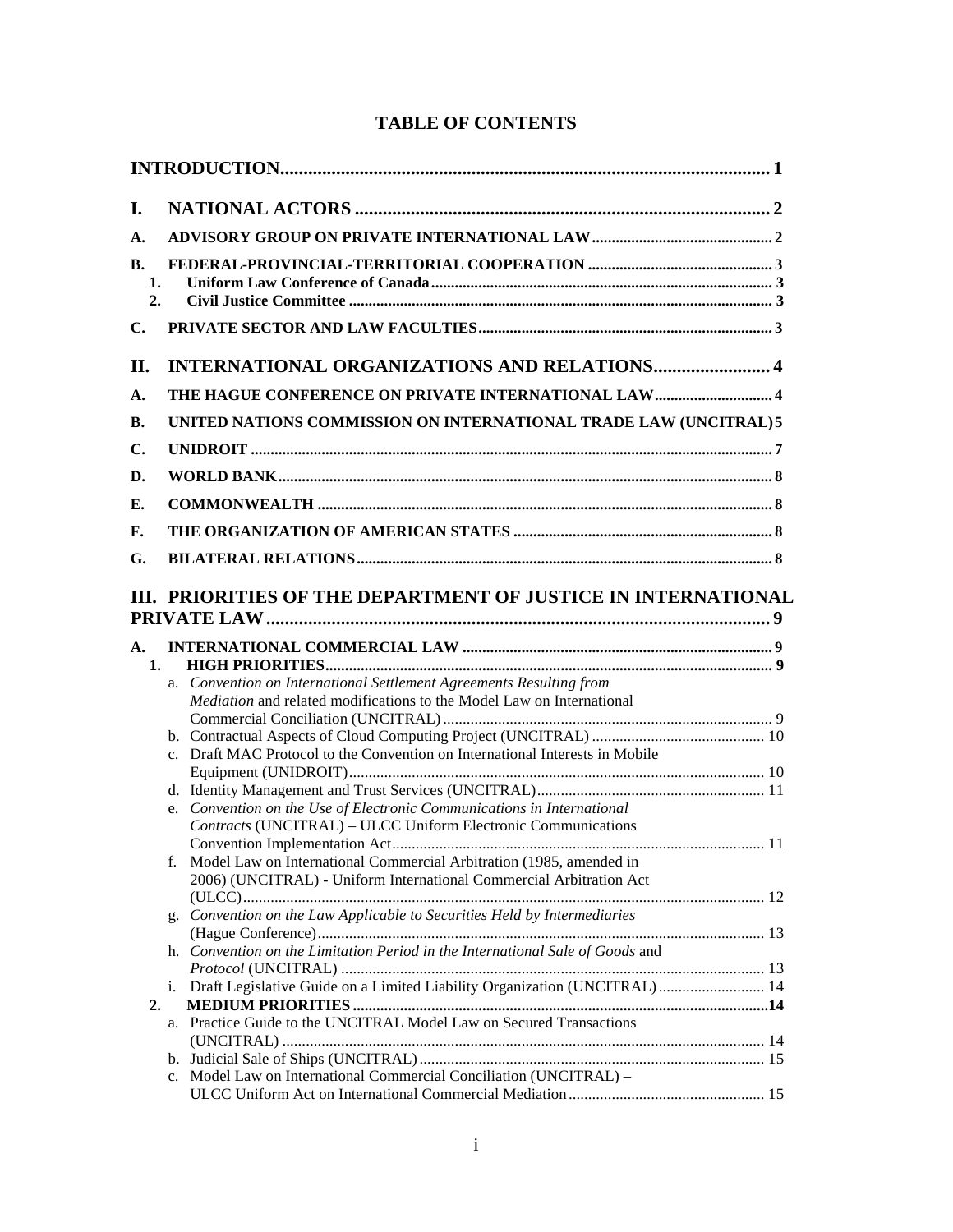| 3. |             |                                                                              |  |
|----|-------------|------------------------------------------------------------------------------|--|
|    | a.          | Convention on International Interests in Mobile Equipment and Aircraft       |  |
|    |             |                                                                              |  |
|    |             | b. Convention on the Settlement of Investment Disputes between States and    |  |
|    |             |                                                                              |  |
|    |             | c. Convention on the Assignment of Receivables in International Trade        |  |
|    |             |                                                                              |  |
|    |             |                                                                              |  |
| В. |             | JUDICIAL COOPERATION AND ENFORCEMENT OF JUDGMENTS  18                        |  |
| 1. |             |                                                                              |  |
|    |             |                                                                              |  |
|    |             | b. Convention Abolishing the Requirement of Legalisation for Foreign Public  |  |
|    |             |                                                                              |  |
|    |             |                                                                              |  |
|    |             | d. Model Law on Cross-border Recognition and Enforcement of Insolvency-      |  |
|    |             |                                                                              |  |
|    |             | e. Convention on Service Abroad of Judicial and Extrajudicial Documents in   |  |
|    |             |                                                                              |  |
| C. |             |                                                                              |  |
| 1. |             |                                                                              |  |
|    |             | a. Convention on the International Recovery of Child Support and Other Forms |  |
|    |             |                                                                              |  |
|    |             | b. Convention on Jurisdiction, Applicable Law, Recognition, Enforcement and  |  |
|    |             | Co-operation in respect of Parental Responsibility and Measures for the      |  |
|    |             |                                                                              |  |
|    |             | c. Convention on the Civil Aspects of International Child Abduction (Hague   |  |
|    |             | d. Convention on Protection of Children and Co-operation in Respect of       |  |
|    |             |                                                                              |  |
|    |             |                                                                              |  |
|    | $f_{\cdot}$ |                                                                              |  |
|    |             |                                                                              |  |
| D. |             |                                                                              |  |
| 1. |             |                                                                              |  |
|    |             | a. Convention Providing a Uniform Law on the Form of an International Will   |  |
|    |             |                                                                              |  |
|    |             | b. Convention on the Law Applicable to Trusts and on their Recognition       |  |
| 2. |             |                                                                              |  |
|    |             | a. Convention on the Return of Stolen or Illegally Exported Cultural Objects |  |
|    |             |                                                                              |  |
|    |             |                                                                              |  |
|    |             |                                                                              |  |
|    |             |                                                                              |  |

**ANNEX A - LIST OF PRINCIPAL INTERNATIONAL PRIVATE LAW CONVENTIONS, PROTOCOLS AND MODEL LAWS ADOPTED BY THE HAGUE CONFERENCE ON PRIVATE INTERNATIONAL LAW, UNCITRAL, UNIDROIT AND THE OAS ANNEX B - OVERVIEW CHART OF INTERNATIONAL PRIVATE LAW PRIORITIES ANNEX C - CANADIAN STATUS CHART OF INTERNATIONAL PRIVATE LAW INSTRUMENTS**

**ANNEX D - PROVISIONAL SCHEDULE OF INTERNATIONAL MEETINGS**

**ANNEX E - INTERNATIONAL PRIVATE LAW CONTACTS**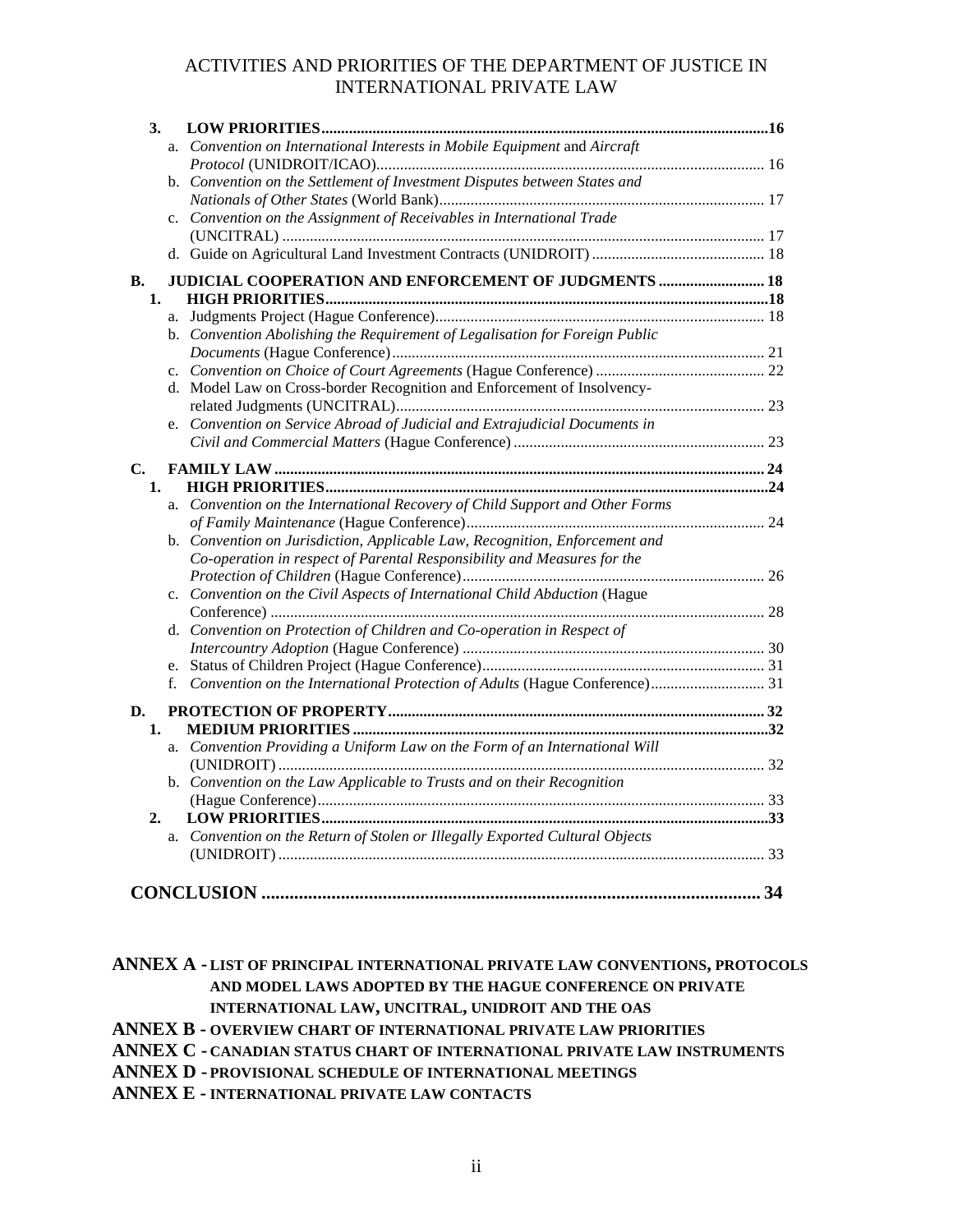#### **Report of the Department of Justice Canada**

#### **August 2019**

#### **INTRODUCTION**

[1] This report has been prepared for the August 18-22, 2019 meeting of the Uniform Law Conference of Canada (ULCC). It covers, among other things, the status of implementation of international private law instruments in Canadian jurisdictions, recent developments at the international level, including projects currently under negotiation, and the level of priority of the various activities carried out by the Department of Justice and provincial and territorial governments relating to international private law.

[2] The Department of Justice has devoted resources over the last year to developing the international and national legal framework in international private law. Progress has been made in terms of developing new international instruments and in terms of Canada's implementation of international instruments.

[3] Internationally, on July 2, 2019, at its Twenty-Second Diplomatic Session, the Hague Conference on Private International Law adopted the *Convention on the Recognition and Enforcement of Foreign Judgments in Civil or Commercial Matters*. This is a major milestone as the 2019 Convention is the first binding instrument adopted by the organization since 2007.

[4] In Canada, on June 21, 2019, Bill C-78, An Act to amend the Divorce Act, the Family Orders and Agreements Enforcement Assistance Act and the Garnishment, Attachment and Pension Diversion Act and to make consequential amendments to another Act received royal assent (S.C. 2019, c. 16). The amending legislation implements the Hague 1996 *Convention on Jurisdiction, Applicable Law, Recognition, Enforcement and Co-operation in respect of Parental Responsibility and Measures for the Protection of Children* and the Hague 2007 *Convention on the International Recovery of Child Support and Other Forms of Family Maintenance* at the federal level. Canada signed these Conventions in 2017. Once ratified, the two Conventions will significantly facilitate the recognition and enforcement of Canadian court orders dealing with family law and child protection matters and with maintenance obligations in other States party. They will also facilitate cross-border cooperation in these areas.

[5] The first part of this report deals with the various Canadian actors in international private law. The Constitutional, Administrative and International Law Section of the Department of Justice (CAILS) is the central point for policy development in relation to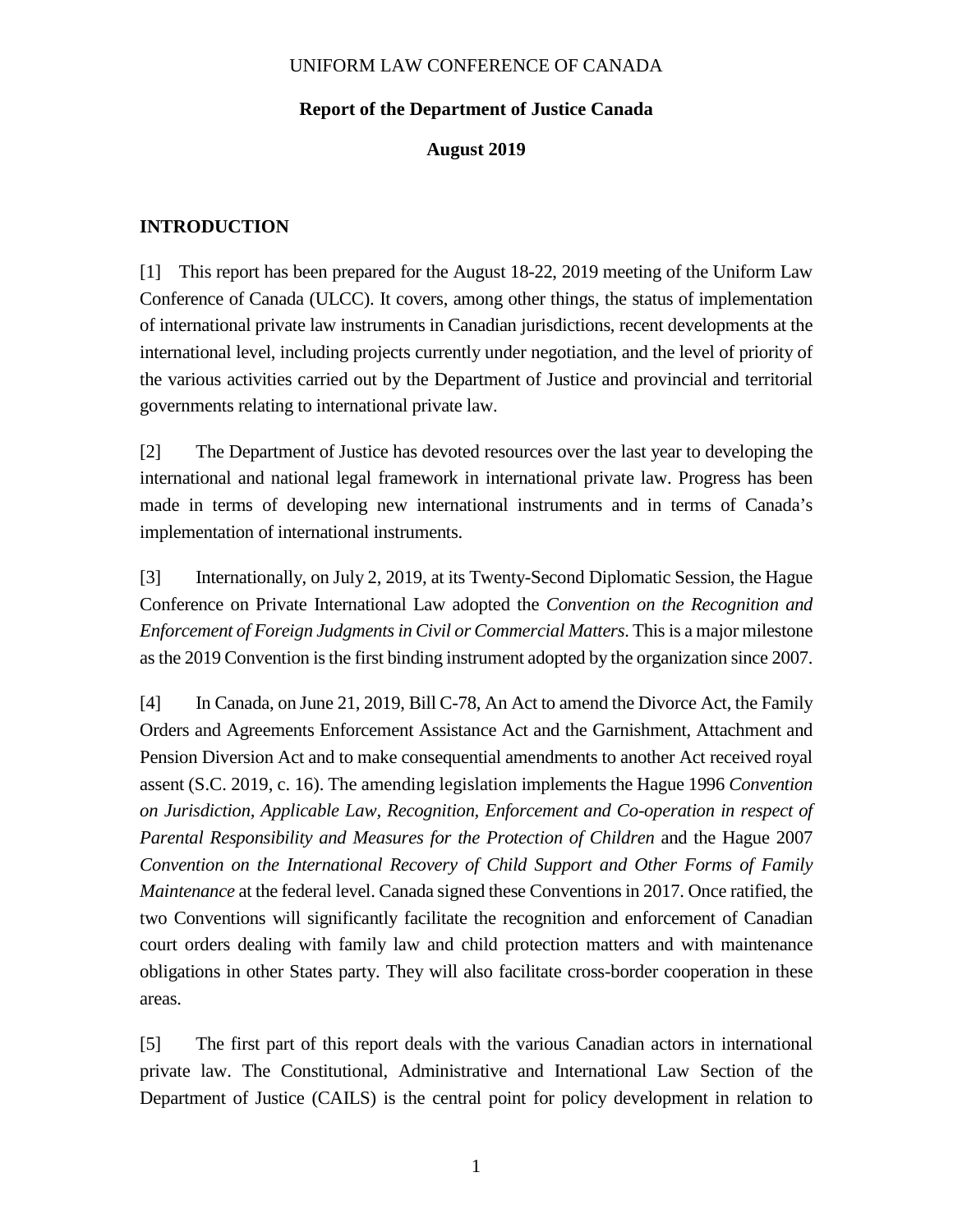international private law instruments as well as for the coordination of their implementation in Canada. The contact persons in the Section are listed in Annex E of this report.

[6] The international and regional organizations involved in international private law and the projects in which Canada has participated are briefly described in the second part of this report. A list of the conventions, protocols and models laws in the area of international private law adopted by The Hague Conference on Private International Law (Hague Conference), UNCITRAL, UNIDROIT and the Organization of America States (OAS) is set out in Annex A.

[7] Finally, the third part of this report presents the activities of the Department of Justice in international private law under the following themes:

- International Commercial Law:
- Judicial Cooperation and Enforcement of Judgments;
- Family Law; and
- Protection of Property.

[8] Projects are ranked with respect to their level of priority (high, medium, low). To evaluate priority, CAILS, in collaboration with the Department of Justice's FPT Advisory Group on Private International Law, considers the following aspects of each project: the benefits for Canada; stakeholders' interests in the project; the overall costs and benefits; and the challenges and difficulties related to implementation. Key projects are displayed in similar order in the Overview Chart of International Private Law Priorities (Annex B) which provides an outline of CAILS' activities in the field of international private law. A Canadian status chart of existing instruments is found in Annex C. A provisional list of international meetings for the coming year is provided in Annex D.

#### **I. NATIONAL ACTORS**

[9] As matters dealing with international private law most often fall within provincial jurisdiction, federal**-**provincial**-**territorial cooperation is essential to progress being achieved in this area. Consultations with the legal and business community, as well as with other private groups, are useful where the work of the Department of Justice in international private law relates closely to their interests.

#### **A. ADVISORY GROUP ON PRIVATE INTERNATIONAL LAW**

[10] The Advisory Group on Private International Law is composed of six provincial and territorial representatives (representing British Columbia, the Prairie Provinces, Ontario,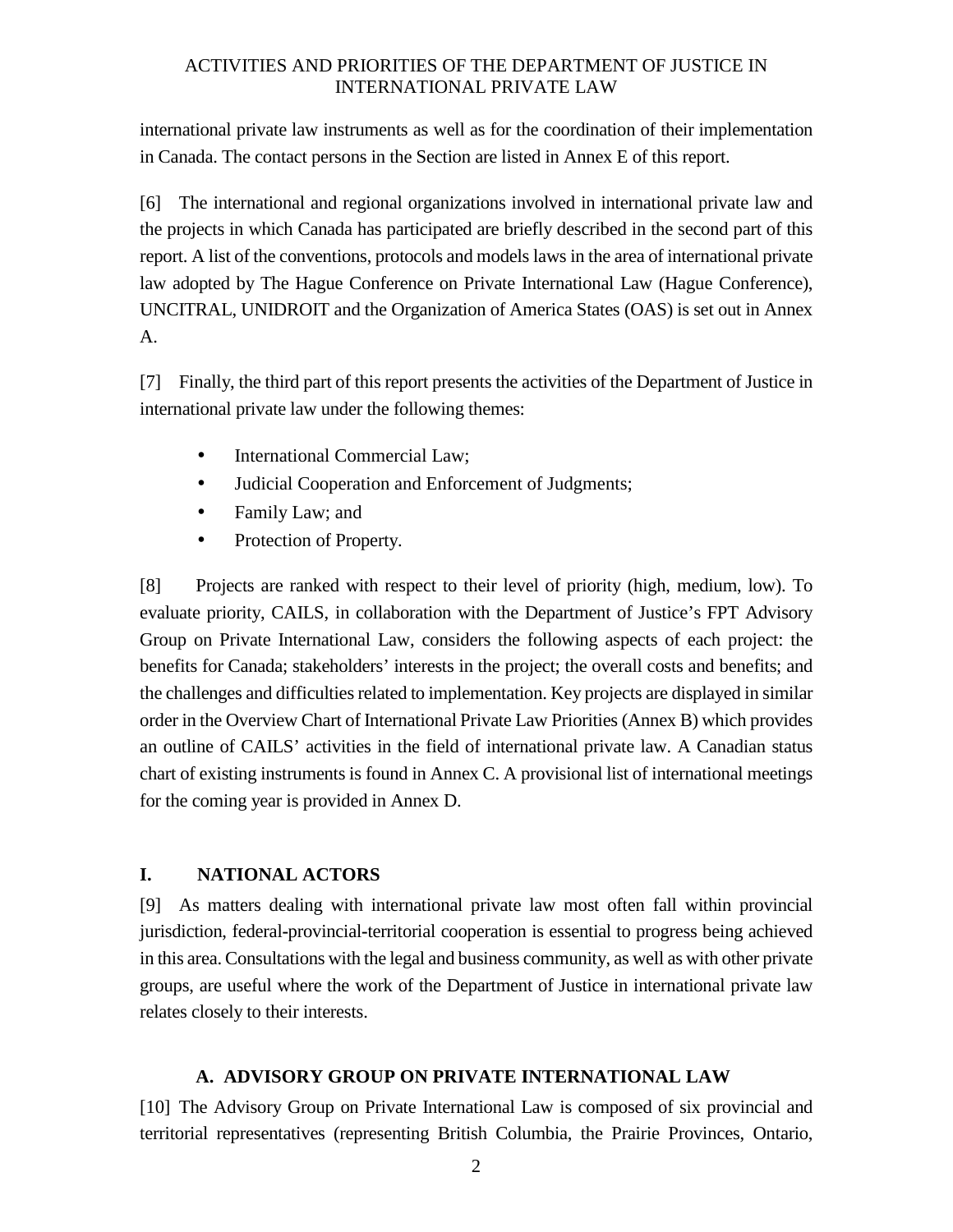Québec, the Atlantic Provinces and the three Territories) and federal representatives from the Department of Justice and the Department of Global Affairs Canada (GAC). The Advisory Group provides the Department of Justice with continuing advice on the provincial and territorial aspects of international private law projects, including the need for additional work to be carried out with respect to specific issues of interest for the provinces and territories. Over the last year, the Group has met twice, in December 2018 and June 2019.

#### **B. FEDERAL**-**PROVINCIAL**-**TERRITORIAL COOPERATION**

[11] In addition to federal-provincial-territorial cooperation through the Advisory Group, the Department of Justice also communicates directly with provincial and territorial authorities to obtain their official views on international instruments. These exchanges take place through written and oral communications among federal-provincial-territorial authorities as well as through the presentation of reports to the ULCC and to the Civil Justice Committee.

#### **1. Uniform Law Conference of Canada**

[12] Instituted in 1918 with a view to harmonizing Canadian laws, the Uniform Law Conference of Canada today participates actively in the implementation of international conventions and other international private law instruments such as model laws. From the perspective of the Department of Justice, the ULCC constitutes the key mechanism for facilitating implementation of international private law instruments via the development of uniform implementing legislation. This year again, the Department participated in the ULCC's activities and allocated resources to its work.

#### **2. Civil Justice Committee**

[13] The Civil Justice Committee was first established as an ad hoc committee of government officials in the late 1980s to assist in the preparation for and follow-up to the meetings of federal, provincial and territorial Deputy Ministers responsible for Justice matters. Its efforts in the adoption of implementing legislation recommended by the ULCC are particularly productive.

#### **C. PRIVATE SECTOR AND LAW FACULTIES**

[14] The Department of Justice regularly consults the Canadian Bar Association (CBA) and Canadian academics and stakeholders on many projects including the future work programs of The Hague Conference, UNCITRAL and UNIDROIT.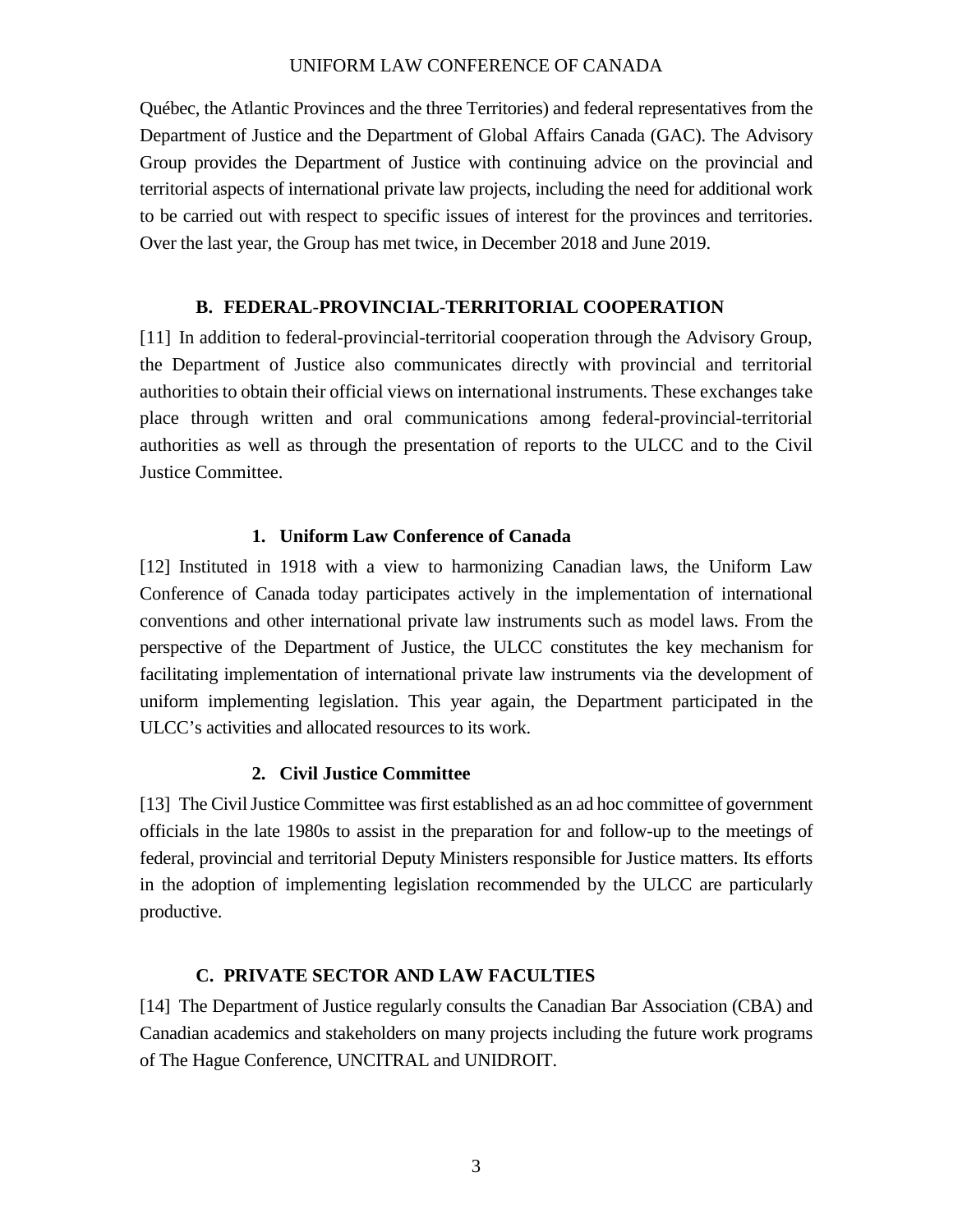#### **II. INTERNATIONAL ORGANIZATIONS AND RELATIONS**

#### **A. THE HAGUE CONFERENCE ON PRIVATE INTERNATIONAL LAW**

[15] The Hague Conference on Private International Law, which held its first session in 1893, has 83 Members, including Canada since 1968. Its objective is to work toward the progressive unification of rules of private international law. The Council on General Affairs and Policy, the governing body of the organization, is mainly responsible for the work programme. The Permanent Bureau, the secretariat of the Conference, is responsible for the administration and supporting research. The Hague Conference's website includes a list of finalized instruments, their status and practical information on Conventions. The address is: www.hcch.net.

[16] Over the last year, Canada participated in the activities of the Hague Conference including the Diplomatic Session held from June 18 to July 2, 2019 that adopted the 2019 *Convention on the Recognition and Enforcement of Foreign Judgments in Civil or Commercial Matters.* In addition, Canada participated in: the seventh meeting of the Working Group to develop a Guide to Good Practice on the interpretation and application of Article 13(1)(b) of the *Child Abduction Convention*; the fourth and fifth Experts' Group meetings on the Parentage/Surrogacy Project; the second meeting of the Working Group on illicit practices in adoption; and the first meeting of the Experts' Group on the Tourism and Visitors Project.

[17] At its meeting in March of this year, the Council on General Affairs and Policy confirmed the continuation of the Judgments Project. It directed that a further meeting of the Experts' Group to consider jurisdiction in civil and commercial matters be held following the Diplomatic Conference with a view to preparing an additional instrument. Having regard to the parentage/surrogacy project, the Council agreed to another meeting of the Experts' Group whose initial mandate would be to propose provisions for inclusion in a possible general instrument relating to the recognition of foreign judicial decisions on legal parentage and a separate protocol relating to the recognition of such decisions where legal parentage arises from an international surrogacy arrangement. On the topic of cooperation in respect of protection of tourists and visitors abroad, the Council requested an Experts' Group meeting to consider whether the Hague Conference could contribute solutions to any of the problems encountered by international tourists and if so, to identify a range of options for possibly addressing them. In the area of international commercial law, the Council welcomed progress on the draft Guide to Uniform Legal Instruments in the area of international commercial contracts being developed in cooperation with UNCITRAL and UNIDROIT. Finally, it approved the final draft of the World Intellectual Property Organization-Hague Conference Guide entitled "When Private International Law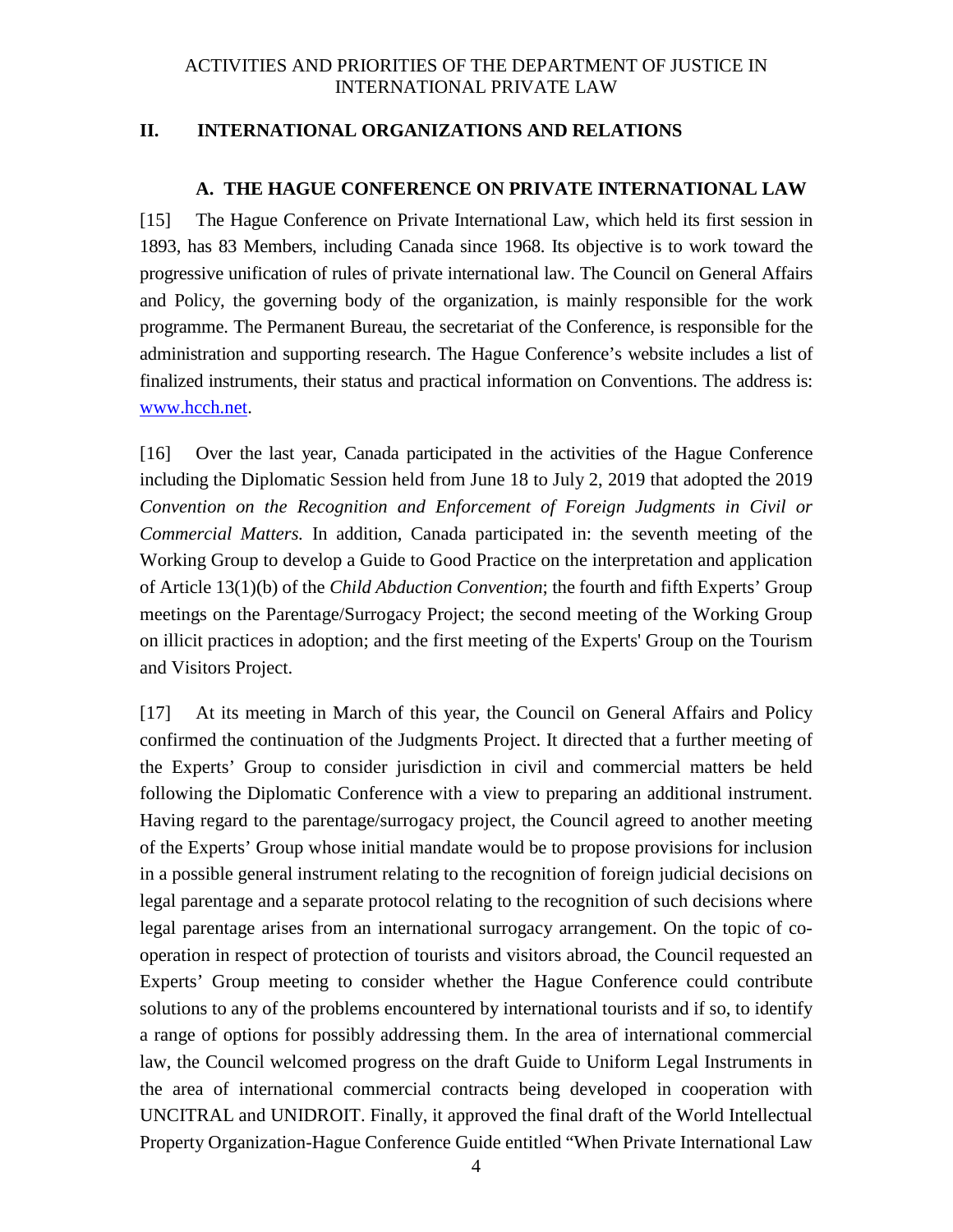meets Intellectual Property Law – A Guide for Judges". The Conclusions and Recommendations of the 2019 Meeting of the Council are available on the Hague Conference's website: https://www.hcch.net/en/governance/council-on-general-affairs .

[18] In the coming year, the Hague Conference will also be holding a meeting of an Experts' Group on the international transfer of maintenance funds, and beginning preparations for a possible first meeting of the Special Commission to review the practical operation of the 2007 Maintenance Convention and 2007 Protocol on the Law Applicable to Maintenance Obligations, which is tentatively scheduled for June 2020. Preparations will also begin for a possible first meeting of the Special Commissions to review the practical operation of the 2000 Convention on the International Protection of Adults.

[19] Canada is party to four Hague Conference conventions in private international law: the *Convention on the Service Abroad of Judicial and Extra-judicial Documents in Civil or Commercial Matters* (1965, in force for Canada 89/05/01); the *Convention on the Civil Aspects of International Child Abduction* (1980, in force for Canada 83/12/01); the *Convention on the Law Applicable to Trusts and on their Recognition* (1985, in force for Canada 93/01/01); and the *Convention on Protection of Children and Cooperation in Respect of Intercountry Adoption* (1993, in force for Canada 97/04/01). Not all jurisdictions in Canada have implemented all four Conventions.

#### **B. UNITED NATIONS COMMISSION ON INTERNATIONAL TRADE LAW (UNCITRAL)**

[20] UNCITRAL, the core legal body within the UN system in the field of international trade law, aims to further the progressive harmonization and unification of the law of international trade. To reach this goal, the Commission uses various instruments: it has prepared or is responsible for 12 conventions, 14 model laws, uniform rules and a number of legal and legislative guides. Further information on UNCITRAL, including instruments adopted by the Commission, status of ratifications and adoption of instruments, and working group reports, can be found at: www.uncitral.org.

[21] UNCITRAL comprises 60 Member States representing various geographic regions and the principal economic systems and legal traditions of the world. Members are elected for a six-year term by the General Assembly. Other States and international governmental and nongovernmental organizations may participate as observers in meetings of the Commission and its working groups, which operate by consensus. Canada was a member of UNCITRAL from 1989 to 1995, participated actively as an observer from 1995 to 2001, and has been a member of the Commission since 2001 with the current term ending in 2025.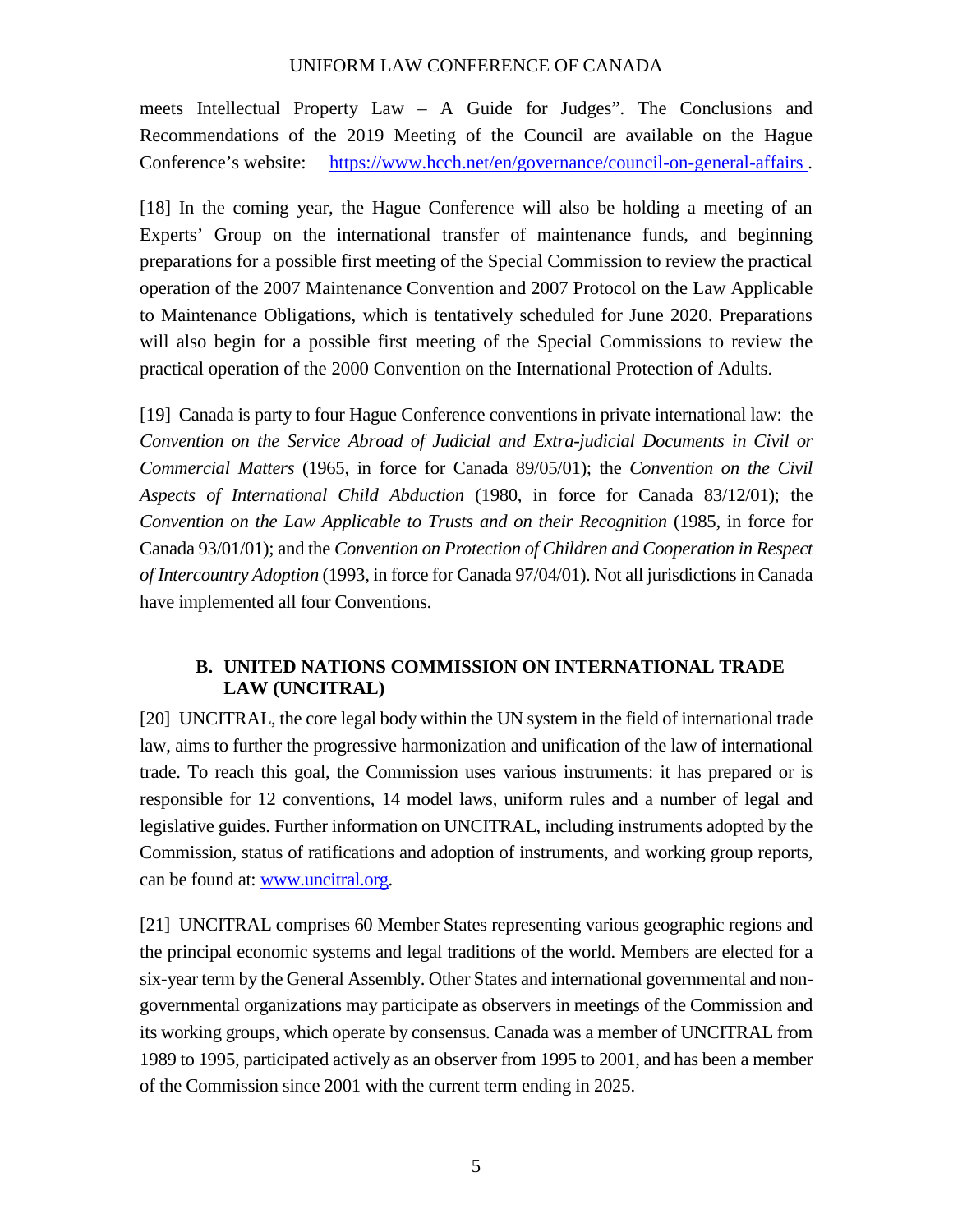[22] Over the last year, Canada participated in the following UNCITRAL activities :  $31<sup>st</sup>$  and 32<sup>nd</sup> sessions of Working Group I (Micro, Small and Medium-sized Enterprises) in October 2018 and March 2019;  $69<sup>th</sup>$  session of Working Group II (Arbitration and Conciliation / Dispute Resolution) in February 2019; 36<sup>th</sup> and 37<sup>th</sup> sessions of Working Group III (Investor-State Dispute Settlement Reform) in November 2018 and in April 2019; 57<sup>th</sup> and 58<sup>th</sup> sessions of Working Group IV (Electronic Commerce) in November 2018 and April 2019; 54<sup>th</sup> and 55<sup>th</sup> sessions of Working Group V (Insolvency) in December 2018 and May 2019; 34<sup>th</sup> session of Working Group VI (Security Interests) in December 2018; the  $35<sup>th</sup>$  session of Working Group VI (Judicial sale of ships) in May 2019; and the  $52<sup>nd</sup>$  session of the Commission from July 8-19, 2018.

[23] At its  $52<sup>nd</sup>$  session, the Commission adopted a number of texts including: model legislative provisions on public-private partnerships with an accompanying legislative guide, a Practice Guide to the UNCITRAL Model Law on Secured Transactions, a Model Law on Enterprise Group Insolvency and Guide to Enactment, a text on the obligations of directors of enterprise group companies in the period approaching insolvency and Notes on the main issues of cloud computing contracts. The Commission's current work program will continue on: a legislative text on cross-border recognition of electronic identity; simplified incorporation of an organization for micro, small and medium-sized enterprises; investor-State dispute settlement reform; and the preparation of an instrument on the cross-border recognition of the judicial sale of ships. In addition, the Commission has added the following topics to its work programme: exploration of legal issues related to the digital economy, civil asset tracing and recovery, the harmonization of the applicable law in insolvency proceedings and rail consignment notes. Colloquia will be held over the coming year to assist in developing work on some of these topics. In addition, preparatory work on warehouse receipts in the context of secured financing will continue. Information on UNCITRAL's current work program is available on its website.

[24] Canada is party to three United Nations conventions relating to international commercial law: the *Convention on the Recognition and Enforcement of Foreign Arbitral Awards* (1958, in force for Canada 86/08/10), the *United Nations Convention on Contracts for the International Sale of Goods* (1980, in force for Canada 92/05/01) and the *United Nations Convention on Transparency in Treaty-based Investor-State Arbitration* (2014, in force for Canada 17/10/18).

[25] Legislation implementing the UNCITRAL Model Law on International Commercial Arbitration (1985) has been adopted in Canada and the 2006 revisions to the Model Law have been incorporated in the 2014 ULCC Uniform International Commercial Arbitration Act. Legislation based on the UNCITRAL Model Law on Cross-Border Insolvency (1997)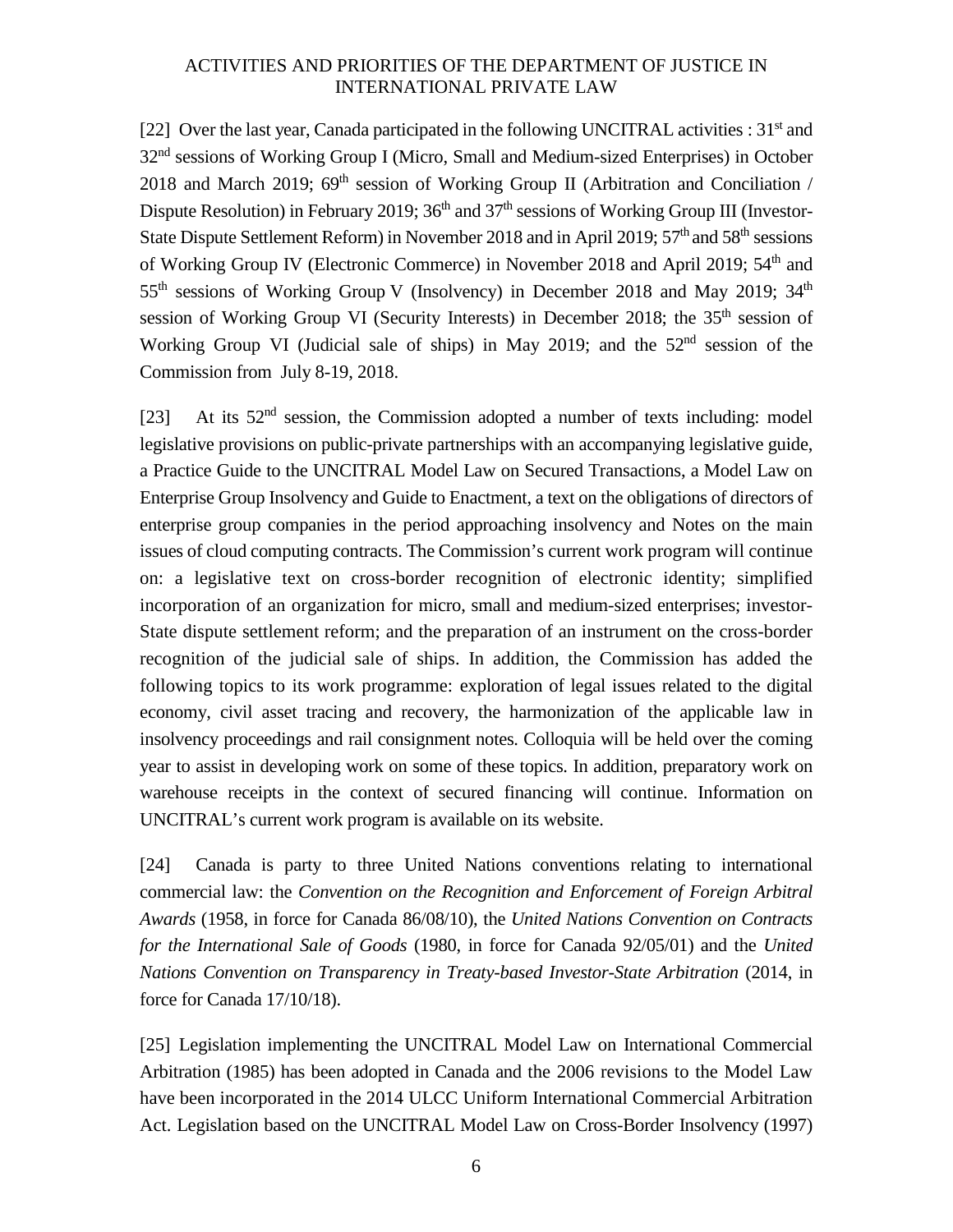has been adopted federally and legislation drawing on the UNCITRAL Model Law on Electronic Commerce (1996) has been adopted in all Canadian jurisdictions.

#### **C. UNIDROIT**

[26] The International Institute for the Unification of Private Law, known as UNIDROIT, was created in 1926 as an organ of the League of Nations. Since 1940 it has been an independent inter-governmental organization located in Rome. There are 63 Member States, including Canada since 1968. UNIDROIT's mandate differs from that of The Hague Conference as it aims to harmonize and co-ordinate the private law of its Member States, rather than their private international law rules. Since its creation, the Institute has drafted more than 70 studies, model laws and conventions on various private law subjects including sales, international leasing and factoring, transport, security interests, franchising and cultural property. Further information on UNIDROIT, including instruments adopted by the Institute, status of ratifications and adoption, can be found at: www.unidroit.org.

[27] The 2017-2019 Work Programme is available on UNIDROIT's website at: http://www.unidroit.org/about-unidroit/work-programme. Of note are the activities in relation to the preparation of an international guidance document on agricultural land investment contracts and the finalisation of the draft Protocol on Matters Specific to Agricultural, Construction and Mining Equipment to the *Convention on International Interests in Mobile Equipmen*t. Information and documents about this project are available at http://www.unidroit.org/work-in-progress-studies/current-studies/mac-protocol.

[28] The proposed Work Programme for 2020-2022, which is subject to the approval of UNIDROIT's General Assembly in December 2019, can be found in the Summary Conclusions of the 98<sup>th</sup> session of UNIDROIT's Governing Council at https://www.unidroit.org/english/governments/councildocuments/2019session/cd-98 misc02-e.pdf. If the Work Programme is approved, existing projects will continue and new work will be undertaken to prepare a basic model law on factoring. In addition, further research will be done in relation to the liquidation of banks, including in cross-border cases, and in relation to digital assets as a result of a joint UNCITRAL-UNIDROIT colloquium held in May 2019.

[29] Canada is party to two of the thirteen UNIDROIT conventions and to one protocol: the *Convention Providing a Uniform Law on the Form of an International Will (1973, in force* for Canada since 78/02/09) and the *Convention on International Interests in Mobile Equipment* and its related *Aircraft Protocol* (2001, in force for Canada since 13/04/01).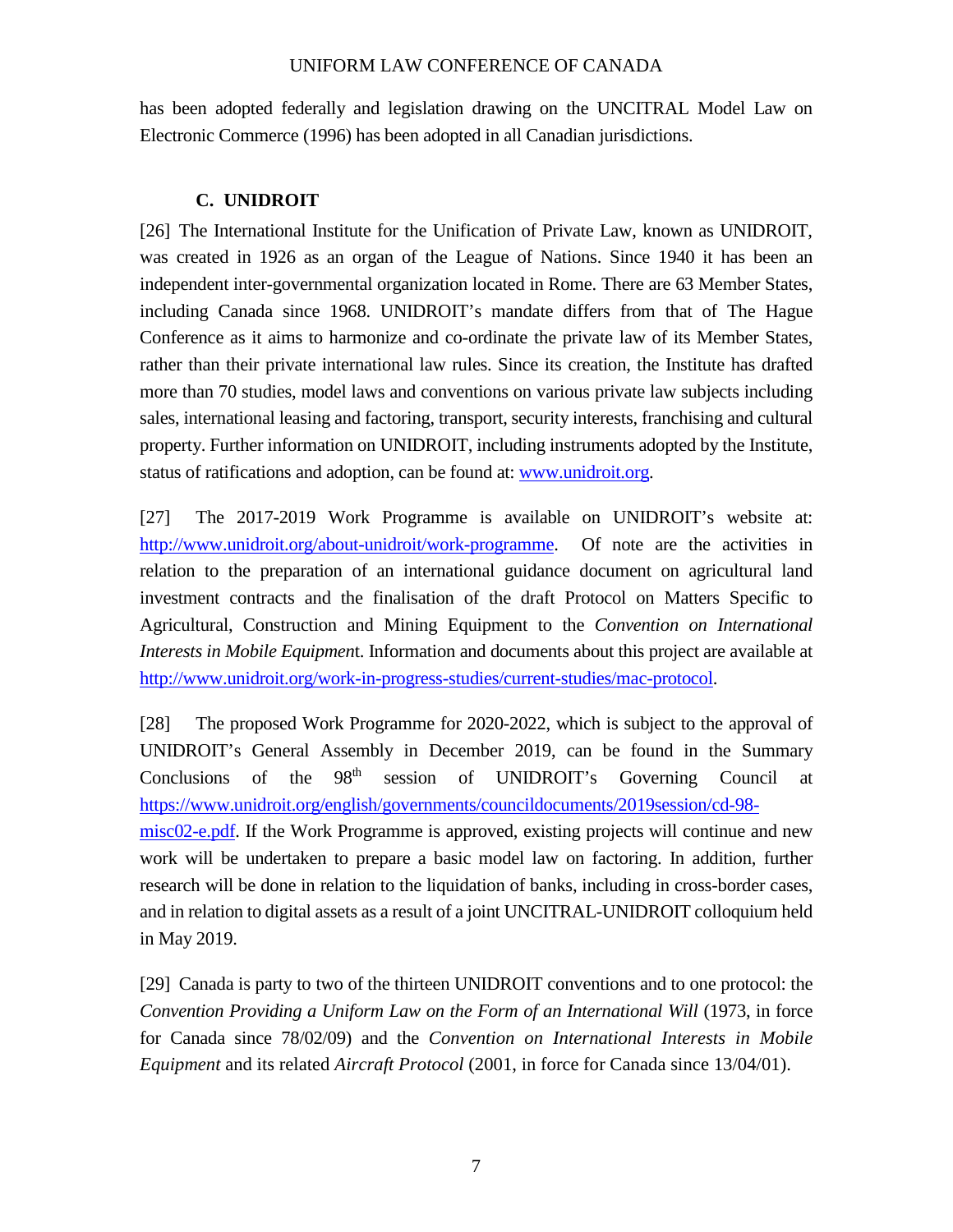#### **D. WORLD BANK**

[30] The World Bank's role in the field of international private law stems in part from the creation of the International Centre for the Settlement of Investment Disputes (ICSID) under the *Convention for the Settlement of Investment Disputes between States and Nationals of Other States* (1965). Canada ratified this Convention in November 2013. It came into force for Canada on December 1, 2013. Further information on the World Bank and the *ICSID Convention* can be found at: www.worldbank.org.

#### **E. COMMONWEALTH**

[31] As part of its support to meetings of Law Ministries of the Commonwealth, the Commonwealth Secretariat carries out work in the area of international private law from time to time. For example, Canada supported work on draft model legislation on the recognition and enforcement of foreign judgments, which is now completed. The Commonwealth Secretariat is now undertaking work on reforms to civil procedure law.

#### **F. THE ORGANIZATION OF AMERICAN STATES**

[32] The OAS, with 35 Member States, provides a forum for political, economic, social and cultural cooperation in the Americas through its Inter-American Juridical Committee, which serves as an advisory body to the OAS. The Committee recommends the convening of specialized legal conferences, such as the Inter-American Conference on Private International Law (CIDIP) which deals with technical matters and further cooperation in the area of international private law. The last CIDIP was held in 2009. Further information on the OAS including instruments adopted by the Organization, status of ratifications and adoption can be found at: www.oas.org.

[33] Canada is not party to any of the OAS international private law conventions, and had only observer status for the first four CIDIP meetings. The 2009 CIDIP adopted the Model Registry Regulations under the Model Inter-American Law on Secured Transactions. CIDIP is not expected to complete work begun in consumer protection.

#### **G. BILATERAL RELATIONS**

[34] Canada is party to bilateral treaties on judicial cooperation (service and taking of evidence abroad) with 25 States. These treaties are available on GAC's website at www.treaty-accord.gc.ca (under the headings "Bilateral" and "Judicial Co-operation (civil and commercial)").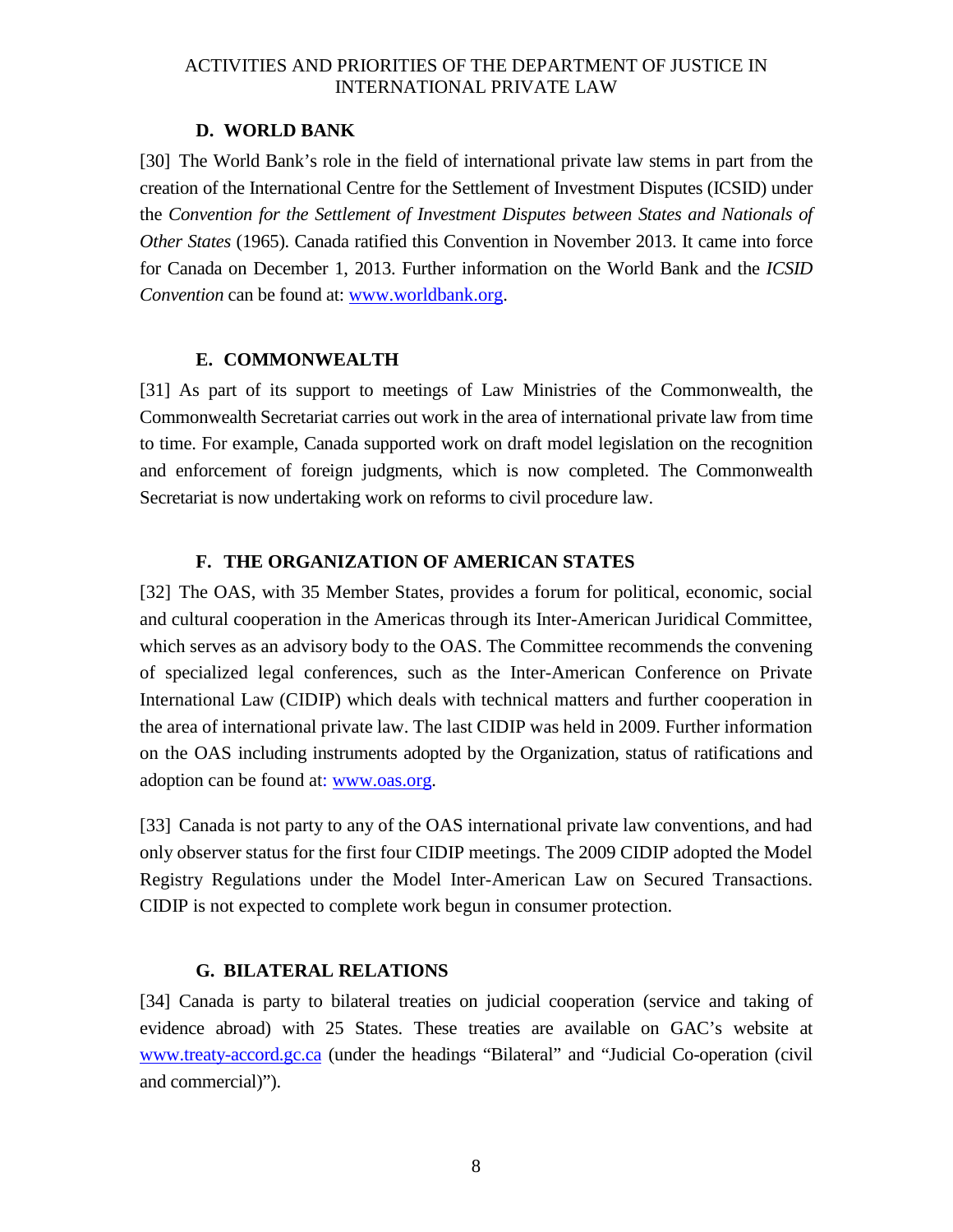[35] Canada has a bilateral convention with the United Kingdom, the *Canada-UK Convention on the Reciprocal Recognition and Enforcement of Judgments in Civil and Commercial Matters* (1984) which is in force for all provinces and territories except Québec and Nunavut. Once the relationship between the United Kingdom and the European Union is settled, it may be useful to give further consideration to certain provisions of the bilateral convention.

#### **III. PRIORITIES OF THE DEPARTMENT OF JUSTICE IN INTERNATIONAL PRIVATE LAW**

#### **A. INTERNATIONAL COMMERCIAL LAW**

#### **1. HIGH PRIORITIES**

#### **a.** *Convention on International Settlement Agreements Resulting from Mediation* **and related modifications to the Model Law on International Commercial Conciliation (UNCITRAL)**

[36] UNCITRAL has undertaken to promote the use of mediation by adopting the UNCITRAL Conciliation Rules (1980) and the Model Law on International Commercial Conciliation (2002) (Model Law). Laws inspired by the Model Law have been adopted in Ontario and in Nova Scotia. These laws provide for accelerated recognition and enforcement of mediated settlement agreements by summary application to a court.

[37] According to some, an obstacle to the greater use of mediation to resolve international disputes is that settlement agreements reached through mediation may be difficult to enforce if a party that agrees to a settlement later fails to comply with its terms. In general, settlement agreements reached through mediation are already enforceable as contracts between the parties. However, enforcement under contract law may be burdensome, timeconsuming or practically difficult, in particular when it involves a foreign court. Thus, if a successful mediation simply results in a second contract that is as difficult to enforce as the underlying contract that gave rise to the dispute, engaging in mediation to address a contractual dispute may be unattractive. Promoting harmonized practices among States on the enforcement of international mediated settlements agreements could contribute to fair, expedited and cost-effective enforcement.

[38] With this objective in mind and in order to promote the use of mediation as an accepted mode of resolving international commercial disputes, UNCITRAL has prepared model provisions to complement the Model Law, as well as an international convention on the enforcement of international mediated settlement agreements. These two texts were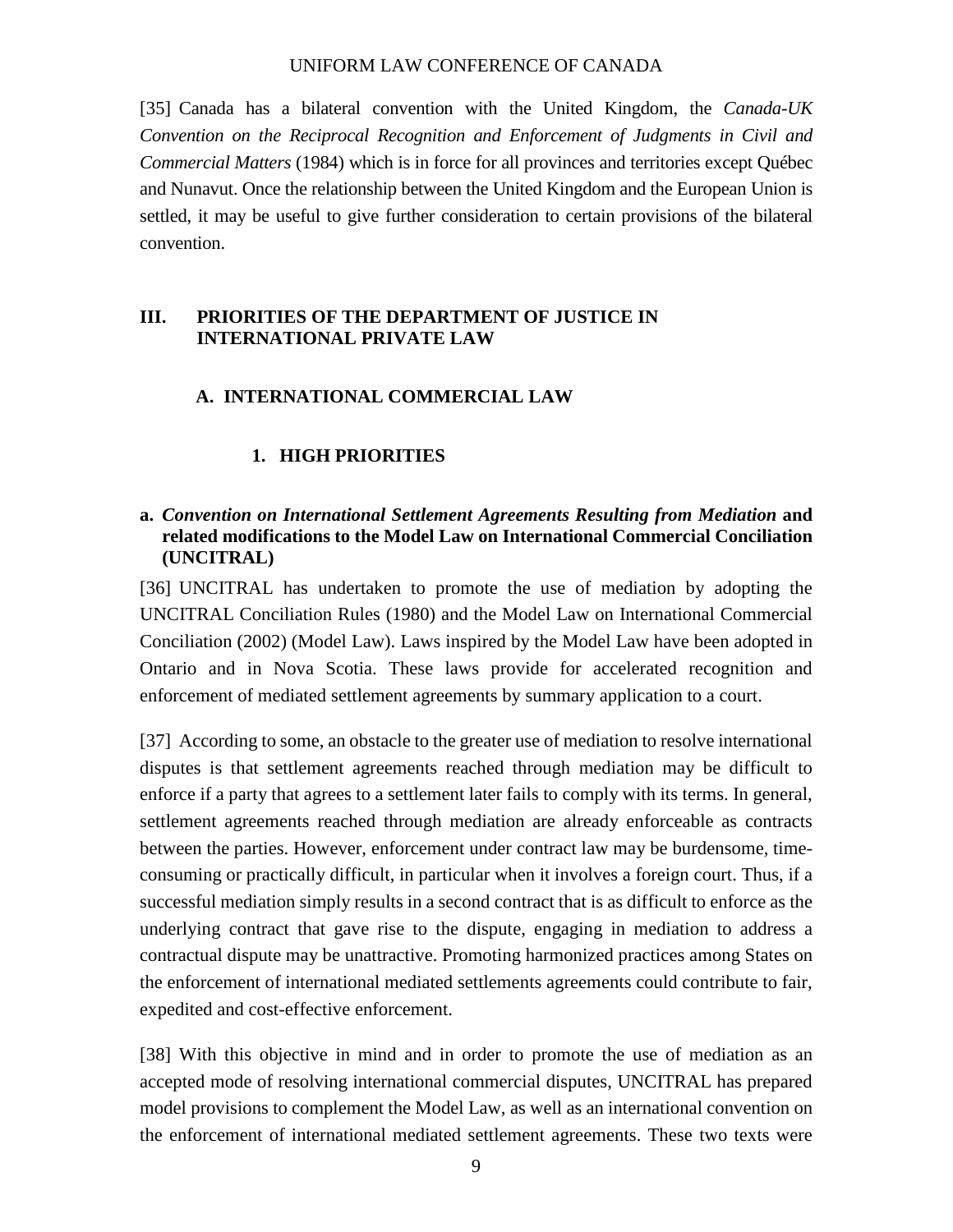finalized and adopted by the Commission in July 2018. The Convention was adopted by the UN General Assembly in December 2018 and was opened for signature on August 7, 2019 in Singapore. There are now 46 signatory States.

[39] *Action to be taken in Canada*: Consult stakeholders on Canada's interest in becoming party to the Convention and adopting revisions to the Model Law.

#### **b. Contractual Aspects of Cloud Computing Project (UNCITRAL)**

[40] Further to a proposal by Canada, UNCITRAL reviewed legal issues in the provision of cloud computing services with a view to gathering information relating to cloud computing and preparing a document identifying potential risks stemming from current practices in relation to conflict of laws, the lack of a supporting legislative framework, and the possible disparities in domestic laws.

[41] Cloud computing services, in particular legal and practical consequences arising from cloud computing agreements, call for a review of existing contractual practices and laws because of the cross-border transfer of data which regularly takes place in the provision of these services and because of the novelty and growing importance of these computing solutions. This is particularly relevant for small and medium-sized enterprises which may not have the resources to assess legal risks that may arise outside of their domestic jurisdiction. There are currently legal as well as economic risks and opportunities for cloud customers and service providers. These risks may often be addressed in cloud service agreements and the opportunities can often be enhanced or protected by adequate contract practices.

[42] Canada provided expert advice to UNCITRAL in the preparation of a list of issues that are likely to arise under a cloud computing agreement. At its  $52<sup>nd</sup>$  session, the Commission reviewed and adopted notes on main issues of cloud computing contracts.

[43] *Action to be taken in Canada*: Distribute the notes to interested parties.

#### **c. Draft MAC Protocol to the** *Convention on International Interests in Mobile Equipment* **(UNIDROIT)**

[44] The *Convention on International Interests in Mobile Equipment* provides a framework for the creation of international interests in mobile equipment, priority rules and an international registry in which these interests can be registered. Each type of mobile equipment - aircraft equipment, railway rolling stock or satellites and other space assets is the subject of a specific protocol under the Convention. A fourth protocol to deal with mining, agricultural and construction equipment (together referred to as "MAC"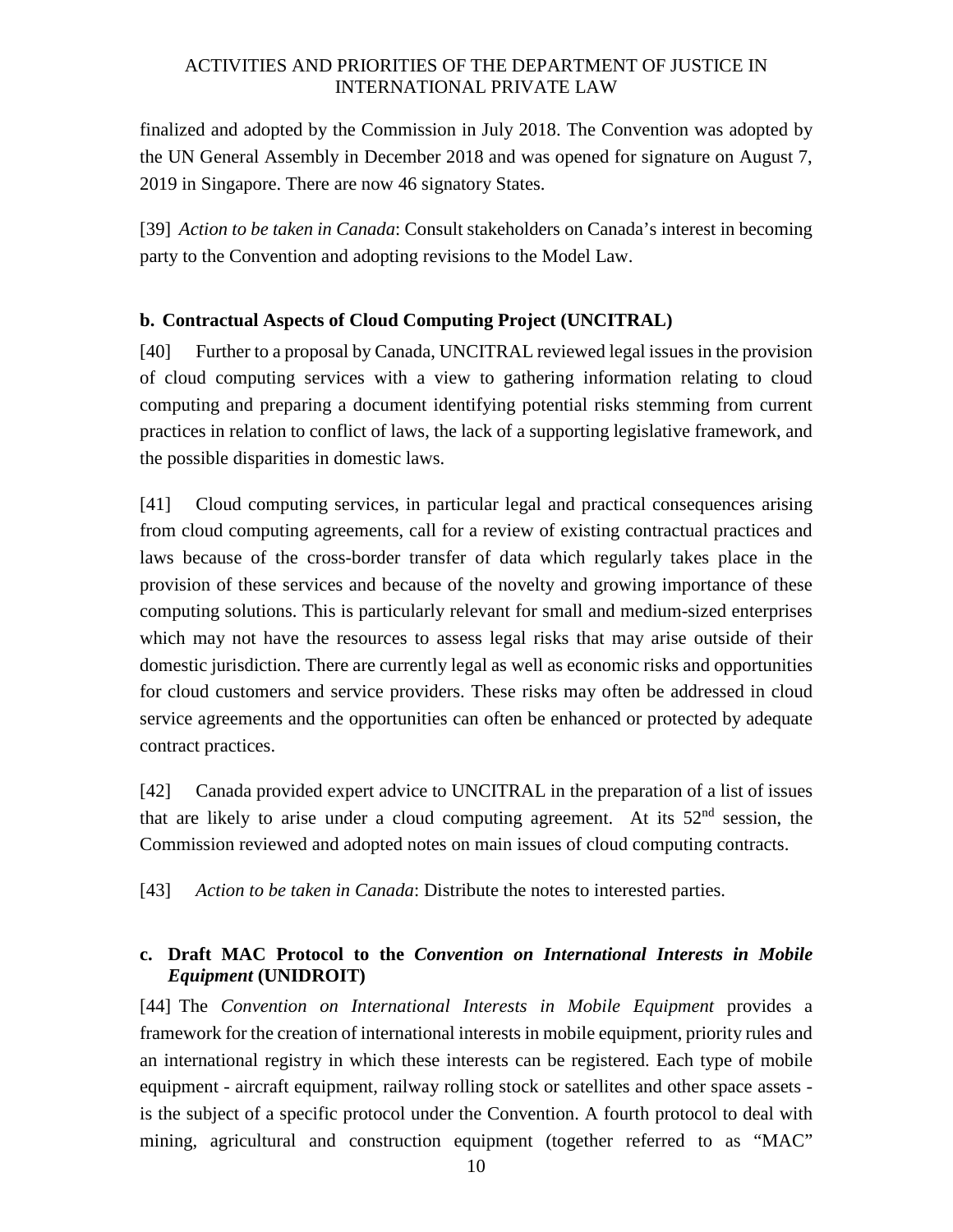equipment) has been under development since a Study Group was convened in 2014 to prepare a draft text.

[45] The draft MAC Protocol was submitted to a Committee of Governmental Experts for formal multilateral treaty negotiations. After two sessions in 2017, the draft, which is aligned as closely as possible with the articles and the structure of the existing protocols, was submitted to UNIDROIT's Governing Council in 2018. The Council approved convening a Diplomatic Conference to finalise the text. The Diplomatic Conference will take place in Pretoria, South Africa this November. The draft text is available on the UNIDROIT website at www.unidroit.org.

[46] *Action to be taken in Canada*: Justice Canada will be consulting government and industry representatives on the draft text and participating in the Diplomatic Conference.

#### **d. Identity Management and Trust Services (UNCITRAL)**

[47] At its forty-eighth session in 2015, the Commission decided to conduct preparatory work on identity management and trust services. It is recognized by a number of countries that the need to identify business partners in a legally enforceable manner is of paramount importance to promote trade across borders.

[48] Working Group IV on Electronic Commerce has met to consider a number of issues that arise in the context of identity management and trust services. At its  $58<sup>th</sup>$  session in April 2019, the Working Group began discussions of illustrative draft provisions and will continue its work at the next session in November 2019. At this stage, it is unclear what form the instrument on identity management and trust services will take.

[49] *Action to be taken in Canada:* Justice Canada will be consulting government and industry representatives.

#### **e.** *Convention on the Use of Electronic Communications in International Contracts* **(UNCITRAL) – ULCC Uniform Electronic Communications Convention Implementation Act**

[50] The *2005 Convention on Electronic Communications* (ECC) recognizes the equivalence of paper and electronic communications in the conclusion and performance of contracts between parties located in different States. The Convention applies to businessto-business transactions.

[51] In addition to providing substantive rules on the use of electronic communications for parties to international contracts, the Convention applies to the use of electronic communications in connection with the formation or performance of a contract to which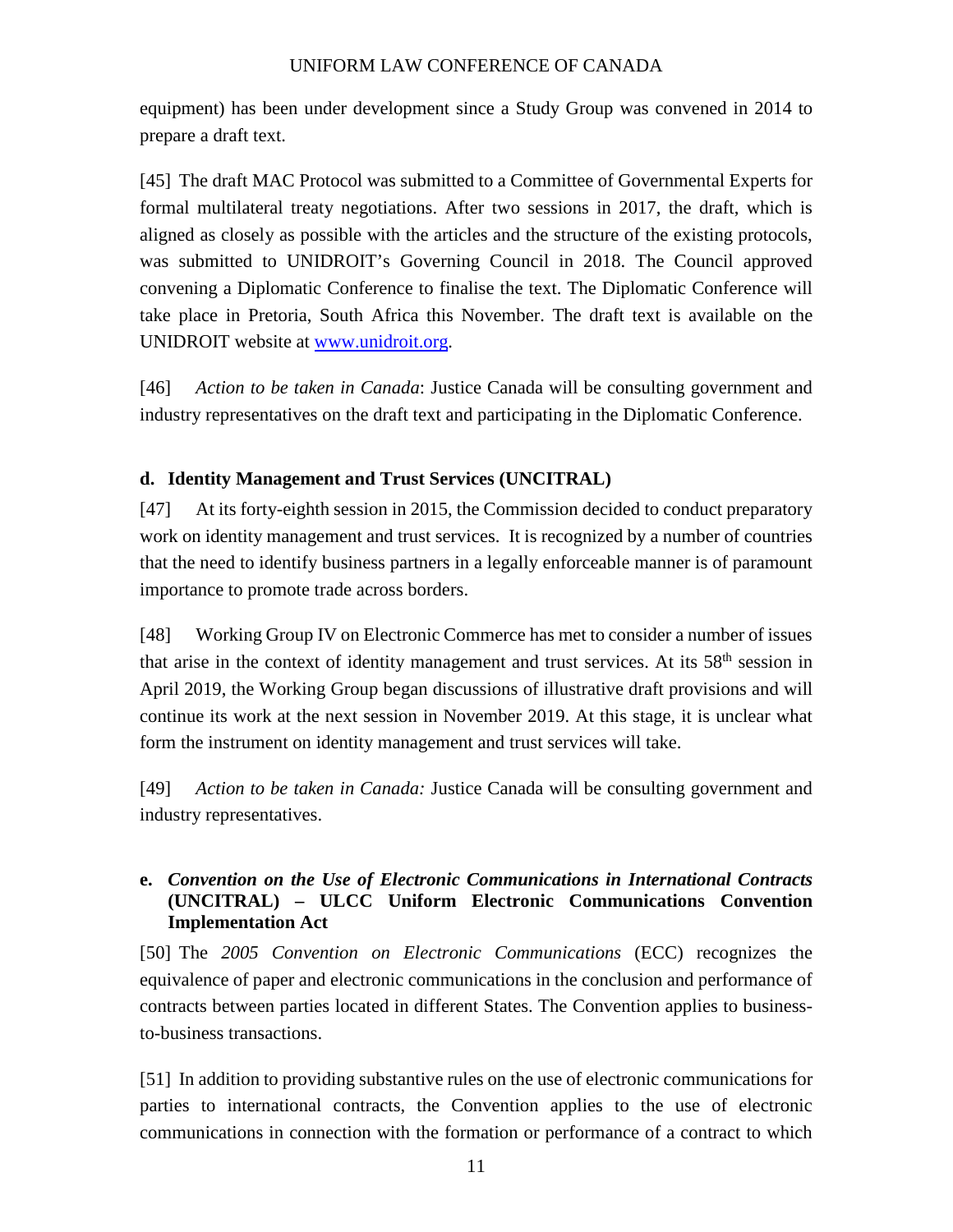existing international conventions apply, such as the *United Nations Convention on Contracts for the International Sale of Goods* to which Canada is a party, except where a State has made a declaration of non-applicability of the Convention with respect to those conventions. The Convention also applies to any international convention to which a State may become party unless otherwise declared by the State. There is a federal State clause in the Convention allowing Canada to consider becoming a party even if the Convention is not implemented in all Canadian jurisdictions.

[52] The Convention entered into force internationally on March 1, 2013 and currently has 11 States party.

[53] The ULCC adopted the Uniform Electronic Communications Convention Implementation Act in 2011. Ontario and Saskatchewan have adopted legislation based on the ULCC Uniform Act.

[54] *Action required in Canada:* Consider adopting the Uniform Act to implement the Convention.

#### **f. Model Law on International Commercial Arbitration (1985, amended in 2006) (UNCITRAL) - Uniform International Commercial Arbitration Act (ULCC)**

[55] The UNCITRAL Model Law on International Commercial Arbitration was adopted in 1985. It provides a framework for all stages of the arbitral process from the arbitration agreement to the recognition and enforcement of the arbitral award. The Model Law reflects worldwide consensus on key aspects of international arbitration practice, having been adopted by States of all regions of the world and of different legal or economic systems.

[56] In 1986, the ULCC developed the Uniform International Commercial Arbitration Act (Uniform ICAA) to enact the UNCITRAL Model Law and to implement the *1958 Convention on the Recognition and Enforcement of Foreign Arbitral Awards* (New York Convention). The Uniform ICAA was subsequently adopted by all Canadian jurisdictions, some with minor adjustments.

[57] In 2006, a revised version of the Model Law on International Commercial Arbitration was adopted by UNCITRAL. It includes a comprehensive legal framework on interim measures and modernizes the form requirement to better conform to current international contract practices. The ULCC Working Group on International Commercial Arbitration concluded its work in 2013 and recommended that the 2006 amendments be adopted by Canadian jurisdictions. The 2013 ULCC Uniform International Commercial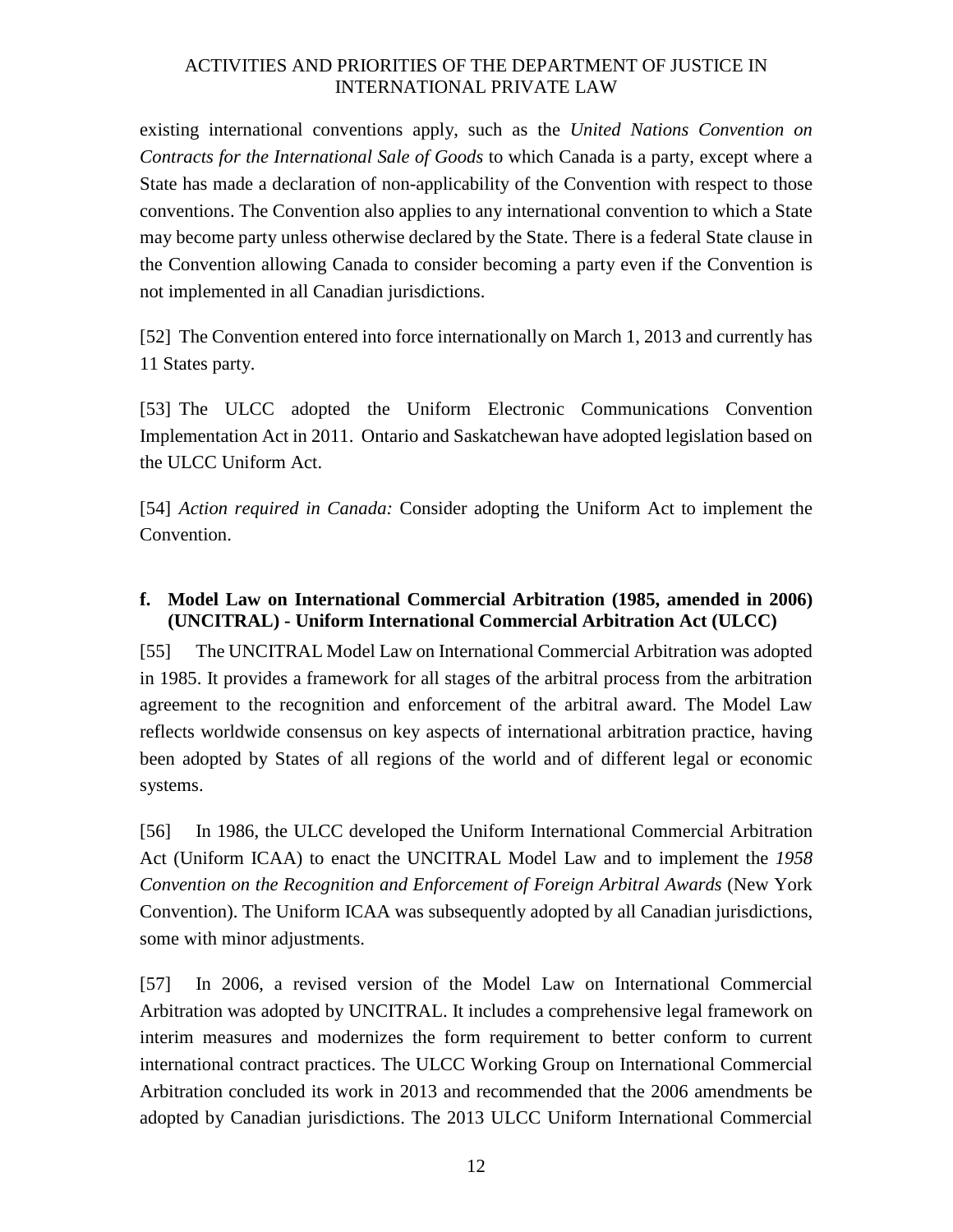Arbitration Act is recommended for adoption by enacting jurisdictions. To date, Ontario and British-Columbia have adopted the uniform act.

[58] *Action required in Canada*: Consider adopting legislation based on the revised Uniform Act.

#### **g.** *Convention on the Law Applicable to Securities Held by Intermediaries* **(Hague Conference)**

[59] The *Convention on the Law Applicable to Certain Rights in Respect of Securities Held with an Intermediary* was adopted by the Hague Conference in 2006. Its objective is to enable financial market participants in the global market to ascertain readily and unequivocally the law that will govern the proprietary aspects of transfers and pledges of interests in respect of securities held through indirect holding systems. The Convention is thus intended to provide greater certainty and predictability on limited, but crucial, aspects of such transactions.

[60] A pre-implementation report prepared by Me Michel Deschamps of McCarthy Tétrault was presented to the ULCC in 2011. The Report included an overview of the Convention, a comparison between the Convention and Canadian law and an analysis of available declarations in the Canadian context. In 2013, a ULCC Working Group concluded that given Canada's economic ties with the United States, it was desirable to consider developments taking place in the United States in relation to the Convention before considering a Canadian ratification. The United States signed the Convention in 2006 and ratified it in 2017. The Convention entered into force on April 1, 2017.

[61] A ULCC working group comprised of Dominique D'Allaire (Justice Canada), Chair of the Working Group until June 2019; Manon Dostie (Justice Canada), current Chair, Sam Becker, Joseph Primeau, Ian Binnie, Michel Deschamps and Jean-François Lord is examining the legal questions related to possible implementation in Canada. An extensive consultation document was circulated to federal, provincial and territorial governmental experts in May 2019.

[62] *Action required in Canada:* Continue implementation work with the ULCC Working Group.

#### **h.** *Convention on the Limitation Period in the International Sale of Goods* **and** *Protocol* **(UNCITRAL)**

[63] The Convention and its amending Protocol grew out of the work of UNCITRAL to unify international sales law. They entered into force internationally on August 1, 1988. There are 30 States party to the Convention, and 23 States party to the Convention as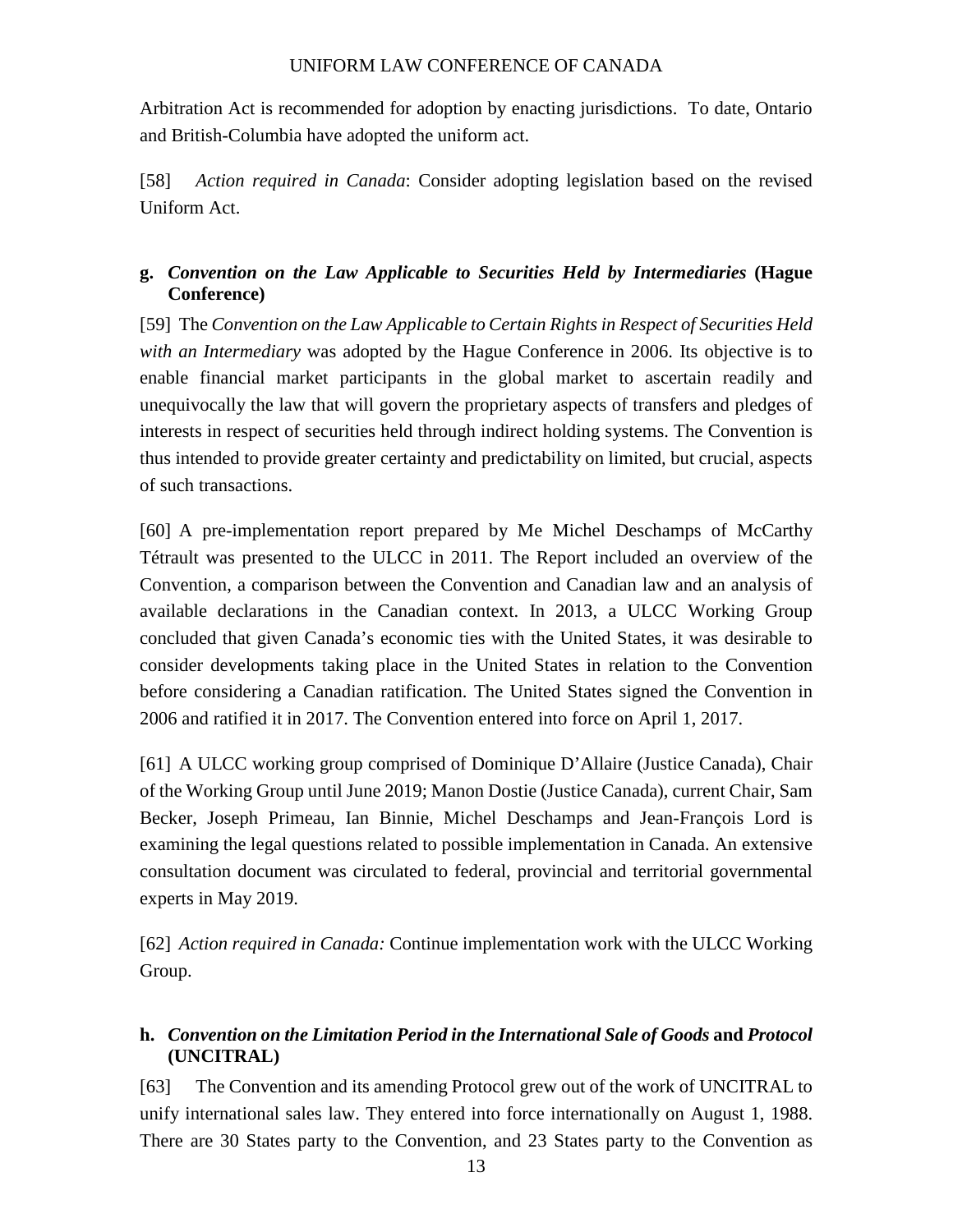amended by the Protocol, including, in both cases, our NAFTA trading partners. Canada is not party to the Convention nor to the Convention as amended by the Protocol.

[64] The Convention and its amending Protocol establish a standard limitation period of four years for the initiation of legal proceedings arising from contracts for the international sale of goods. They dovetail with the *United Nations Convention on Contracts for the International Sale of Goods* (Vienna, 1980), which is in force throughout Canada. There is substantial similarity between the three conventions, in particular the articles setting out the sphere of application, declarations and reservations, the federal State clause, and the final clauses.

[65] In 1975-76, the ULCC adopted a uniform act to implement the 1974 Limitation Convention. In August 1998, it adopted the Uniform International Sales Conventions Act, which is designed to implement the *United Nations Convention on Contracts for the International Sale of Goods* and the *Convention on the Limitation Period in the International Sale of Goods* and its amending Protocol. Nunavut and Ontario have adopted implementing legislation based on the 1998 Uniform Act.

[66] *Action required in Canada*: Consider adopting the Uniform Act to implement the Convention and the Protocol.

#### **i. Draft Legislative Guide on a Limited Liability Organization (UNCITRAL)**

[67] Since 2014, UNCITRAL has been developing two instruments to reduce the legal obstacles faced by micro, small and medium-sized enterprises (MSMEs) throughout their life cycle, in particular in developing economies. UNCITRAL adopted the first, the Legislative Guide on Key Principles of a Business Registry, in June 2018. UNCITRAL is continuing its work on the other instrument, a legislative guide on a limited liability organization.

[68] *Action required in Canada*: Prepare Canada's participation in sessions of UNCITRAL's Working Group I and continue consultations with stakeholders.

#### **2. MEDIUM PRIORITIES**

#### **a. Practice Guide to the UNCITRAL Model Law on Secured Transactions (UNCITRAL)**

[69] In the area of secured transactions, UNCITRAL has already prepared a Legislative Guide on Secured Transactions, a Supplement on Security Rights in Intellectual Property,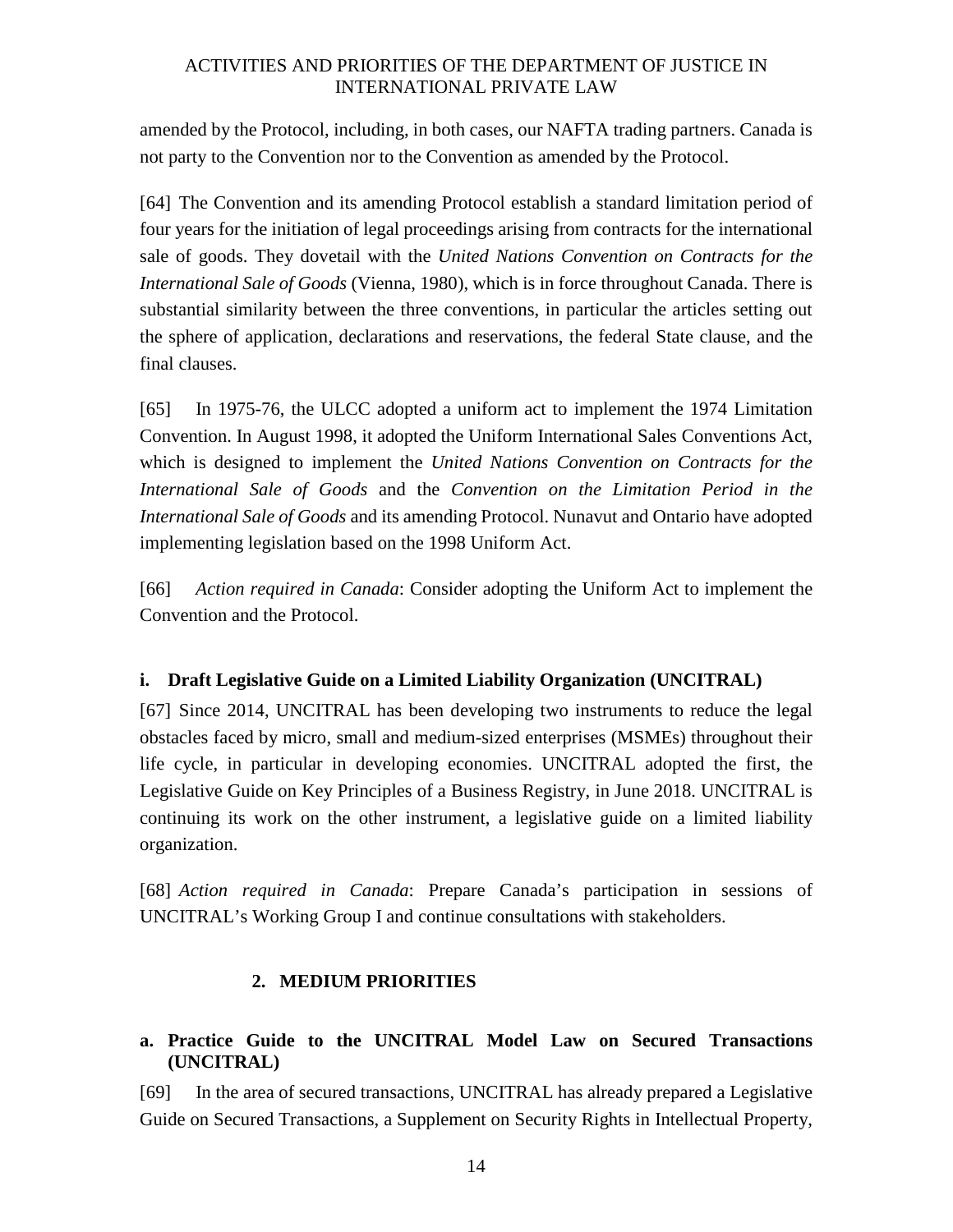a Guide on the Implementation of a Security Rights Registry (Registry Guide) and a Model Law on Secured Transactions with a Guide to Enactment. This work is largely consistent with Canadian law.

[70] In 2017, based on a proposal put forward by Australia, Canada, Japan and the United Kingdom, the Commission mandated Working Group VI to prepare a practice guide to the Model Law. The guide is to be aimed at parties to transactions, judges, arbitrators, regulators, insolvency administrators and academics and should address contractual, transactional, and regulatory issues related to secured transactions, as well as financing of micro-businesses. After three Working Group sessions, the draft Practice Guide was adopted by the Commission at its  $52<sup>d</sup>$  session in 2019. However, States have an opportunity to submit further editorial comments on the text as there was insufficient time during the Commission session to deal with such comments.

[71] *Action required in Canada:* Provide comments to the Secretariat on the text.

#### **b. Judicial Sale of Ships (UNCITRAL)**

[72] In 2018, based on a proposal put forward by Switzerland and the Comité Maritime International, the Commission mandated Working Group VI to examine cross-border issues related to the judicial sale of ships. Working Group VI commenced its work in 2019. The issues in the proposal are linked to the lack of legal certainty in relation to the clean title which a judicial sale is intended to confer on a buyer. According to the proposal, this lack of legal certainty leads to problems in the de-registration process in the country of the former flag and created obstacles in respect of the clearance of all former encumbrances and liens, which in turn creates a risk of costly and lengthy proceedings, thereby interrupting trade and shipping. The Working Group has not yet decided on the nature of an eventual instrument on this topic.

[73] *Action required in Canada*: Prepare Canada's participation in sessions of the UNCITRAL Working Group and continue consultations with stakeholders.

#### **c. Model Law on International Commercial Conciliation (UNCITRAL) – ULCC Uniform Act on International Commercial Mediation**

[74] In 2002, UNCITRAL adopted the Model Law on International Commercial Conciliation. The Model Law addresses procedural aspects of conciliation, including the appointment of conciliators, the commencement and termination of conciliation, the conduct of the conciliation, communications between the conciliator and other parties, confidentiality and the admissibility of evidence in other proceedings as well as postconciliation issues, such as the enforceability of settlement agreements.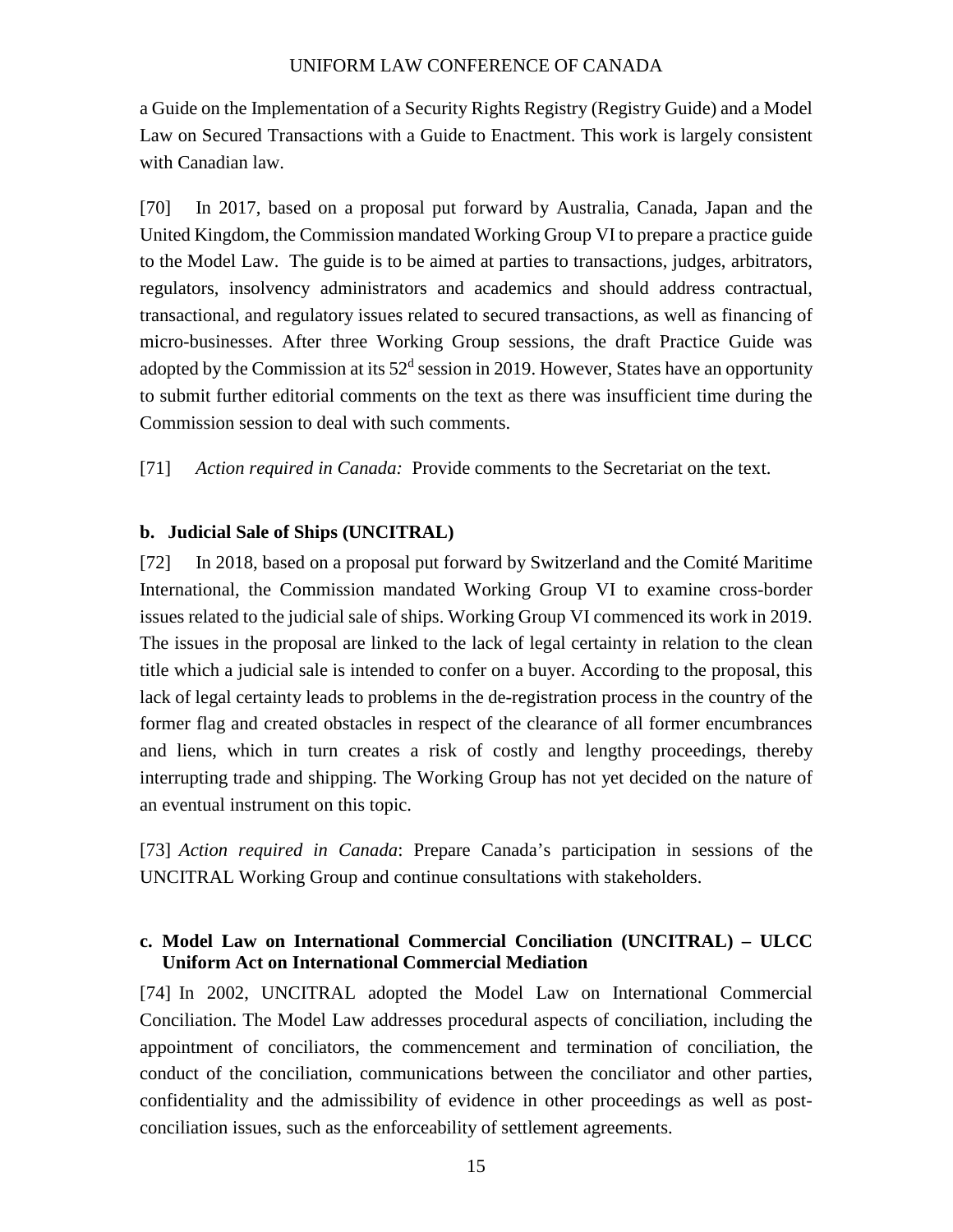[75] In 2005, the ULCC adopted the Uniform Act on International Commercial Mediation, which aims to facilitate adoption of the Model Law in Canada. To date, both Nova Scotia and Ontario have enacted the Uniform Act. Given recent developments at the international level with respect to the legal framework for the enforcement of mediation agreements, enacting jurisdictions should be considering the most recent UNCITRAL projects in this field in their assessment of the Model Law.

[76] *Action required in Canada*: Continue to promote adoption of the Uniform Act.

## **3. LOW PRIORITIES**

#### **a.** *Convention on International Interests in Mobile Equipment* **and** *Aircraft Protocol* **(UNIDROIT/ICAO)**

[77] The Convention provides a framework for the creation of international interests in mobile equipment and an international registry in which these interests can be registered. The Aircraft Protocol applies the Convention framework to aircraft equipment. Other protocols deal with other types of mobile equipment, such as railway rolling stock.

[78] The Convention entered into force internationally on March 1, 2006 when the Aircraft Protocol entered into force. The Convention and Protocol apply in some 60 States, including Canada's major trading partners such as the United States of America, China and the European Union countries.

[79] The ULCC adopted a uniform implementing act in 2002. All Canadian provinces and territories have adopted legislation to implement the Convention and Aircraft Protocol. Legislation implementing the Convention and Aircraft Protocol is also found at the federal level for matters falling under federal jurisdiction.

[80] Canada ratified the Convention and Protocol in December 2012 and both instruments came into force for Canada on April 1, 2013. At that time, the application of the Convention and Protocol was extended to Ontario, Nova Scotia, Alberta, Newfoundland and Labrador, Québec, Saskatchewan, the Northwest Territories, British Columbia, Nunavut and Manitoba. Extension to Prince Edward Island and Yukon took place on March 28, 2014 with effect on October 1, 2014. Finally, extension to New Brunswick took place on December 23, 2015 with effect on July 1, 2016.

[81] *Action required in Canada*: Monitor the application of the Convention and Protocol in Canada and take appropriate action as necessary.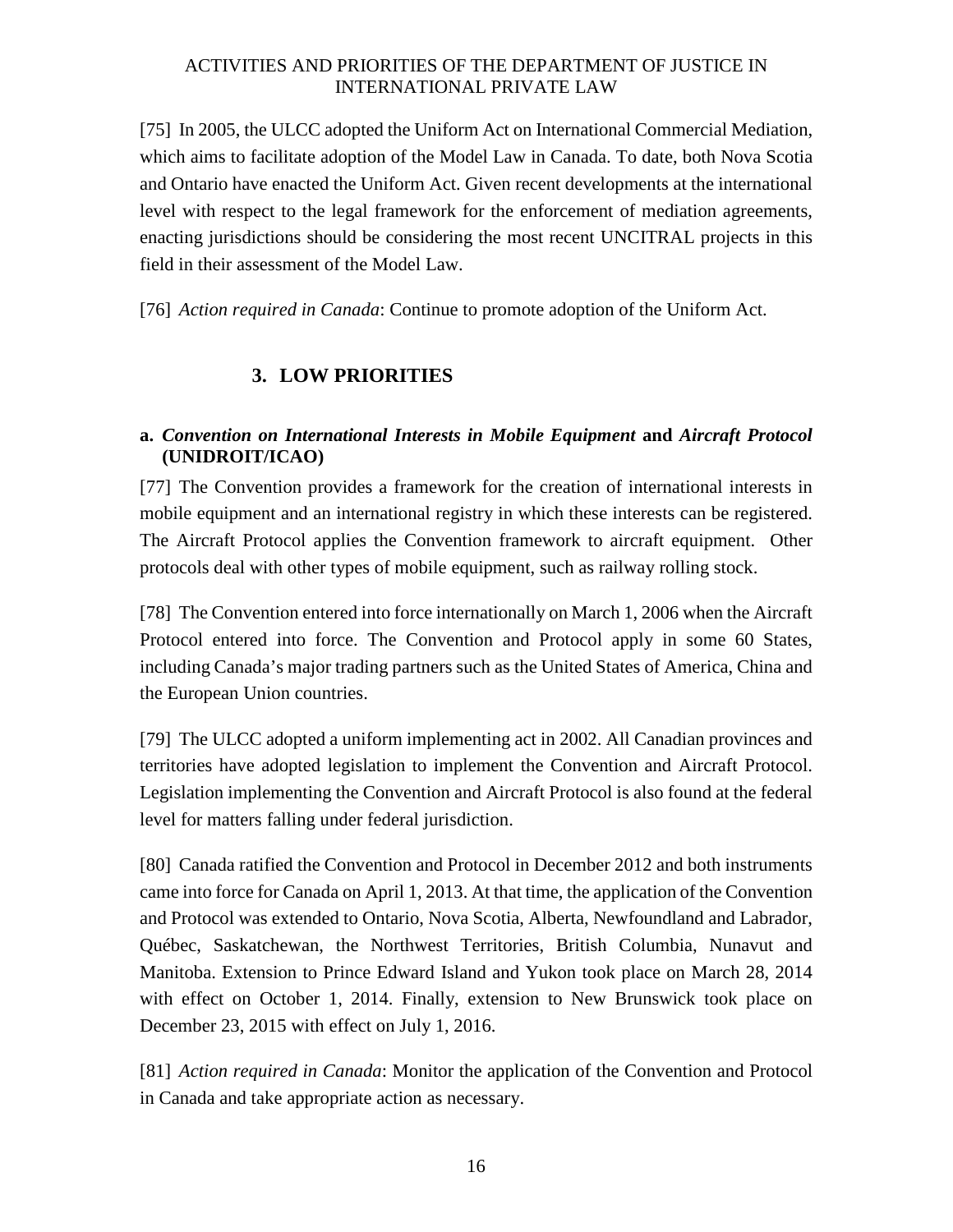#### **b.** *Convention on the Settlement of Investment Disputes between States and Nationals of Other States* **(World Bank)**

[82] The *ICSID Convention*, prepared under the auspices of the World Bank in 1965, establishes rules and a venue for conciliation or arbitration of international investment disputes. The Convention applies to disputes between States and nationals (investors) of other States party. It is a unique mechanism as awards rendered by ICSID are enforceable in any country party to the Convention as if they were final court judgments of that country.

[83] Provisions on ICSID arbitration are commonly found in free**-**trade agreements such as the North-American Free**-**Trade Agreement (NAFTA) and foreign investment protection agreements (FIPAs). These agreements constitute advance consent by governments to submit investment disputes to ICSID arbitration. ICSID arbitration clauses could also be included in specific agreements between foreign investors and a State or province.

[84] The vast majority of our trading partners have ratified the ICSID Convention, which has 153 States party. The federal government implemented the Convention in 2008. Implementing legislation has also been adopted in Ontario (1999), Saskatchewan (2006), British Columbia (2006), Newfoundland and Labrador (2006), Nunavut (2006), the Northwest Territories (2009) and Alberta (2013).

[85] Canada ratified the *ICSID Convention* on November 1, 2013. It came into force for Canada on December 1, 2013.

[86] *Action required in Canada*: Continue to seek provincial and territorial implementation of the Convention.

### **c.** *Convention on the Assignment of Receivables in International Trade* **(UNCITRAL)**

[87] The *Convention on the Assignment of Receivables in International Trade* is intended to facilitate financing by removing uncertainty encountered in various legal systems as to recognition and effects of assignments in which the assignor, the assignee and the debtor are not in the same country. The Convention was adopted by UNCITRAL in 2001 but has not yet come into force internationally. It requires five ratifications to come into force and currently has three signatures and one ratification.

[88] In 2007, the ULCC adopted the Uniform Assignment of Receivables in International Trade Act, developed in the context of a joint working group of the ULCC, the National Conference of Commissioners on Uniform State Laws (today the Uniform Law Commission) and the Mexican Uniform Law Centre with a view to coordinating implementation of the Convention in all three NAFTA countries.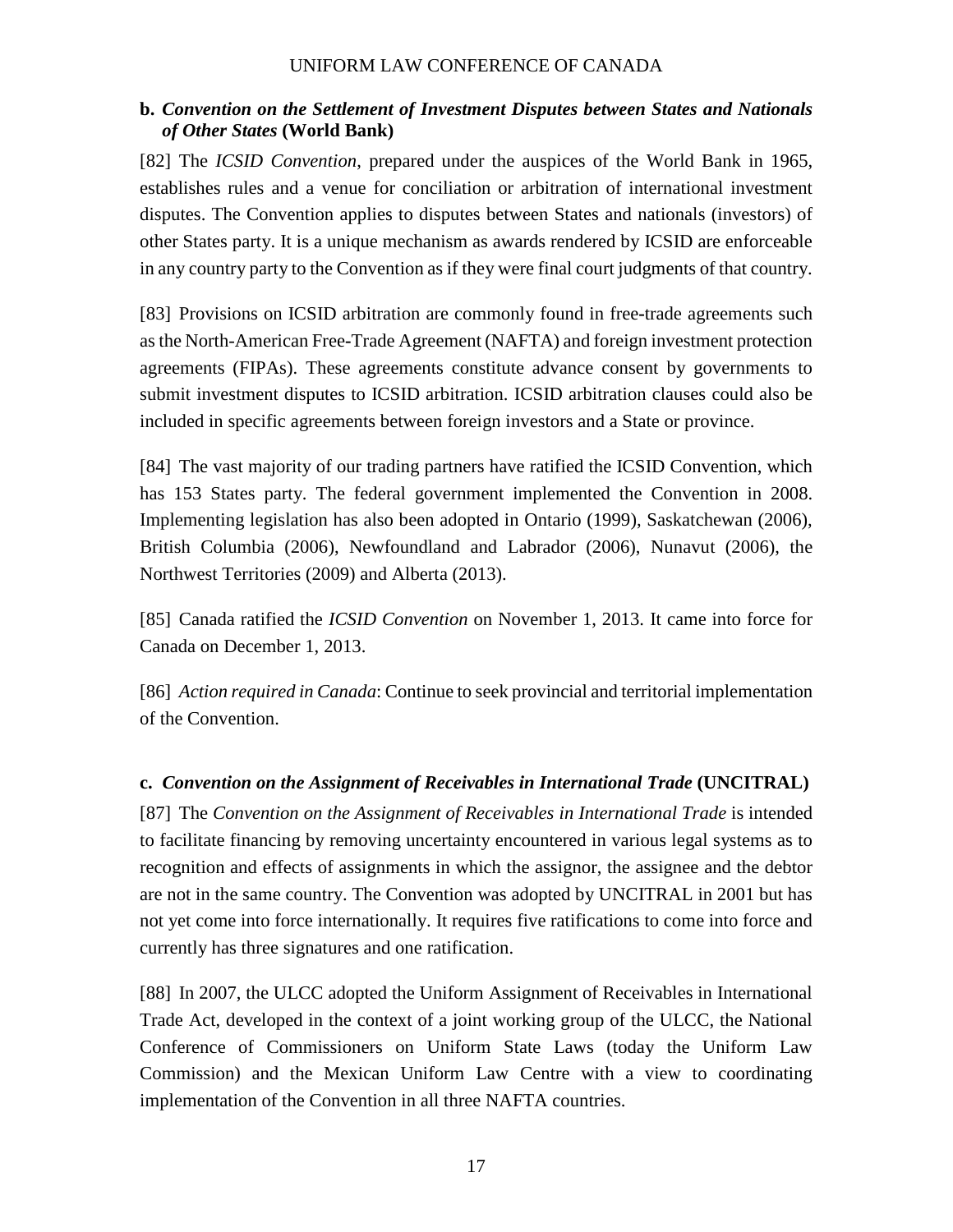[89] The United States Senate provided its advice and consent for ratification of the Convention this year, but the United States has not yet deposited their instrument of ratification.

[90] *Action required in Canada*: Monitor developments towards ratification in the United States and in other countries.

#### **d. Guide on Agricultural Land Investment Contracts (UNIDROIT)**

[91] A working group established by UNIDROIT has prepared a draft legal guide on agricultural land investment contracts which focuses on leases and concession agreements. The legal guide, if adopted by UNIDROIT, would be used by counsel working on the leasing of agricultural land – whether from a State, customary authority or private party – in order to support the preparation, negotiation and implementation of agricultural land investment contracts that are consistent with other international instruments. The guide will not endorse large-scale land acquisitions and will raise awareness about alternative investment models. The guide will acknowledge that land acquisitions continue to occur and will help to ensure that leases of agricultural land are done responsibly and that stakeholders' rights, including holders of legitimate tenure rights, are both protected and respected. The working group is now carrying out broad stakeholder consultations on this draft through UNIDROIT's website and various regional events in order to ensure that it responds to actual needs and reflects best practice.

[92] *Action required in Canada*: Consult with stakeholders, in particular those involved in international development, on the draft legal guide prior to its submission to the Governing Council of UNIDROIT for adoption.

#### **B. JUDICIAL COOPERATION AND ENFORCEMENT OF JUDGMENTS**

#### **1. HIGH PRIORITIES**

#### **a. Judgments Project (Hague Conference)**

[93] Work on common jurisdictional rules and rules for recognition and enforcement of judgments has had a long and somewhat difficult history at the Hague Conference. Following the conclusion of the Choice of Court Convention in 2005 after more than a decade of work, the subject was set aside until 2011 when the Council on General Affairs and Policy mandated an Experts' Group to assess the feasibility of resuming work. In 2012, the Council established a Working Group to prepare proposals on the recognition and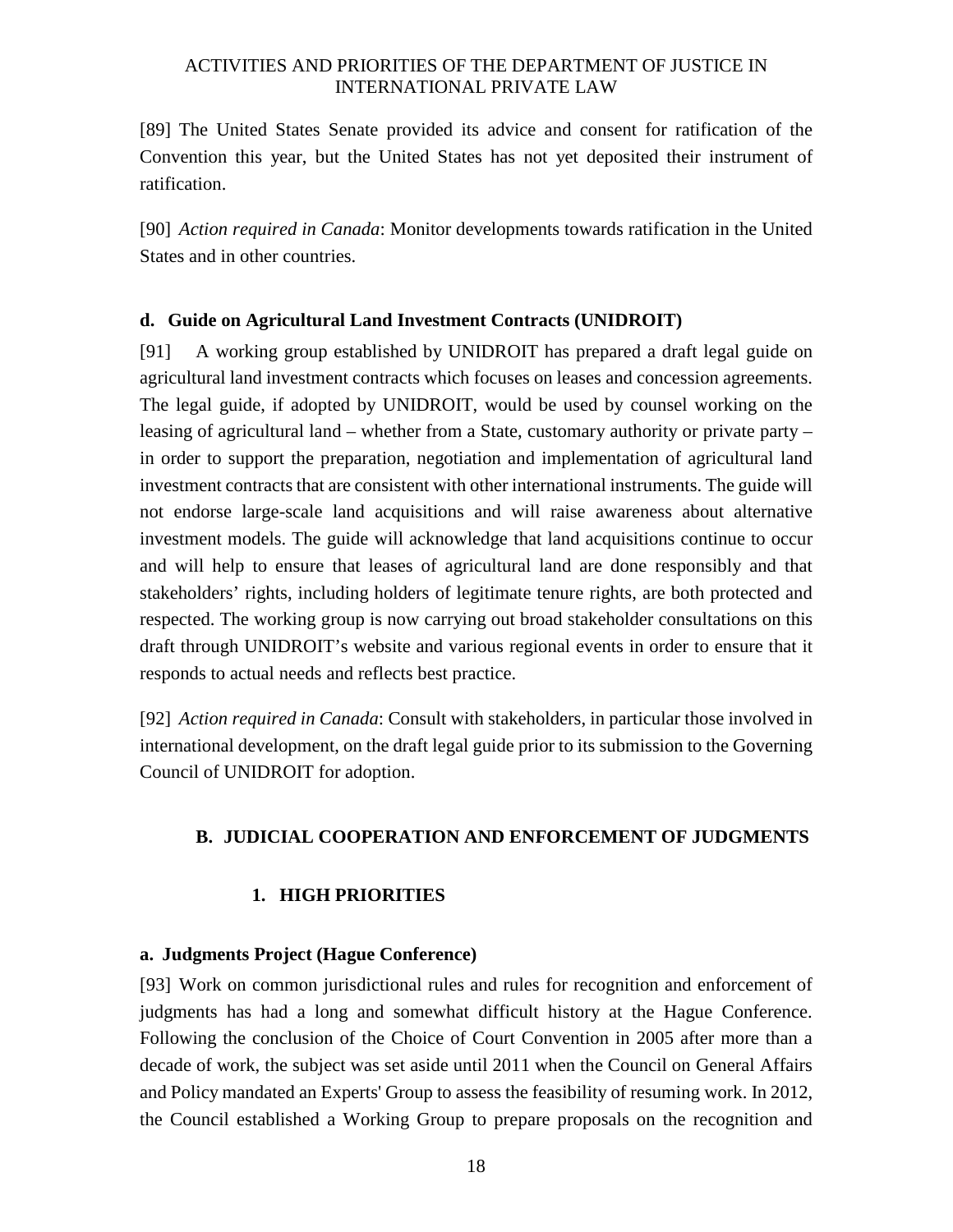enforcement of judgments, including jurisdictional filters, and requested the Experts' Group to further study and discuss the desirability and feasibility of work on jurisdiction.

[94] After some discussion in both groups it was agreed to focus first on recognition and enforcement. The Experts Group has thus not met since 2013. The Working Group prepared a draft convention on recognition and enforcement of judgments.

[95] On the basis of the Working Group's draft, the Council on General Affairs and Policy convened a Special Commission which met four times between 2016 and 2018. Canada participated in all the meetings of the Special Commission. Over the four meetings, Canada's delegation included Kathryn Sabo, Justice Canada, Michael Ryan and Christine Hudon, Justice Canada Legal Services, Innovation Science and Economic Development, Sarah Dafoe, Alberta Justice and Solicitor General, Russell Getz, B.C. Ministry of Justice and Attorney-General, Frédérique Sabourin, Justice Québec, Gregory K. Steele, Q.C., British Columbia, Patrick Ferland, LCM Avocats, Montreal, and Geneviève Saumier, Faculty of Law, McGill University. Professor Saumier was appointed a Co-Rapporteur for the project, responsible for preparing the official Explanatory Report to the Convention.

[96] The Special Commission completed its work in May 2018 and the Council on General Affairs and Policy approved a Diplomatic Session for June 2019 to finalize the convention and open it for signature and ratification or accession by States.

[97] Several informal meetings were organized in the interval between the last Special Commission and the Diplomatic Session. Canada also participated in those meetings with some of the representatives mentioned above and with Darcy McGovern, Saskatchewan Justice.

[98] The Diplomatic Session met in The Hague from June 18-July 2 2019. The Session was very well attended, with representation from most of the more than 80 Members of the Hague Conference, some with very large delegations, and a number of other international organisations and NGOs. Canada's delegation consisted of Kathryn Sabo, Michael Ryan, Frédérique Sabourin, John Lee, Ministry of the Attorney-General Ontario, Geneviève Saumier and Patrick Ferland.

[99] Over the two-week period, participants were able to resolve outstanding and new issues such that the Diplomatic Session successfully concluded with the adoption of the *Convention of 2 July 2019 on the Recognition and Enforcement of Foreign Judgments in Civil or Commercial Matters*. The text of the convention and preparatory documents are available at https://www.hcch.net/en/instruments/conventions/full-text/?cid=137.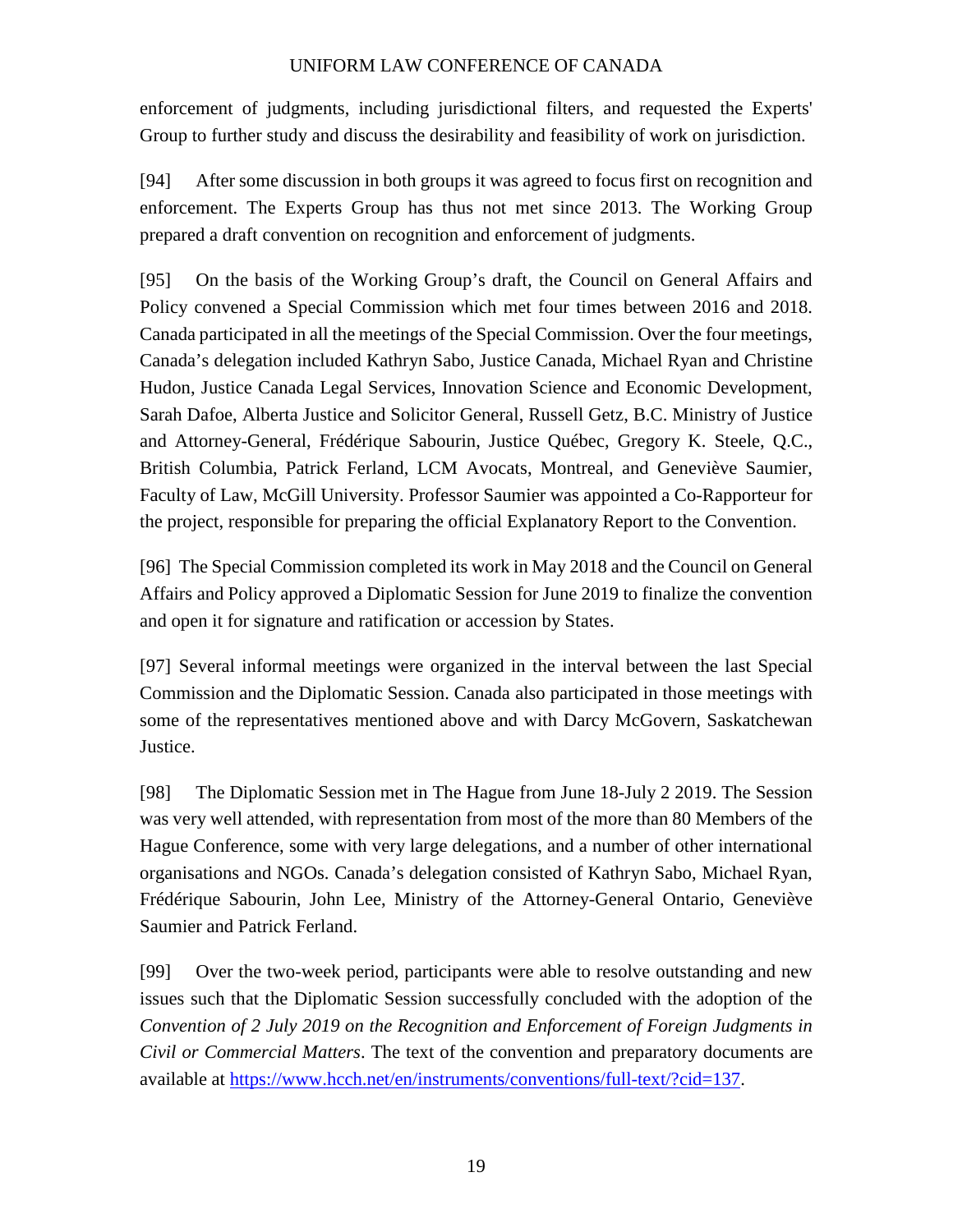[100] A draft of the official Explanatory Report was discussed in conjunction with the negotiations on the Convention. Now that the Convention text is settled, the draft Explanatory Report is being revised by the Co-Rapporteurs and will be circulated for States comments in the coming weeks so that it can be finalized as soon as possible.

[101] Justice Canada would like to acknowledge with great appreciation the important contribution of all those who provided their expertise and time to this project over the years.

[102] In brief, the Convention provides a list of grounds (filters) which qualify a judgment from another Contracting State for recognition and enforcement. It also provides a list of grounds on which recognition and enforcement may be refused. If a judgment meets one of the grounds to qualify and does not fall under any of the grounds for refusal, there is an obligation to grant recognition and enforcement.

[103] Among the notable aspects of the Convention, it:

- does not apply to intellectual property matters, although it does not exclude all contractual matters that have an intellectual property aspect;
- does not apply to defamation or privacy matters;
- does not prevent the recognition and enforcement of judgments under national law, except for certain judgments on rights in rem in immovable property;
- allows States to limit the obligation to enforce judgments against them;
- allows States to exclude particular subject matters from the Convention's application;
- is designed to complement the 2005 *Convention on Choice of Court Agreements*.

[104] Of particular note is the detailed mechanism of entry into force, which provides that the Convention only has effect between Contracting States that have not objected to each other within the first 12 months following ratification or accession. This mechanism was drawn from the 2007 *Convention on the International Recovery of Child Support and Other Forms of Family Maintenance*. Objections are to be formulated at the level of the State, not territorial units, or, in the case of a Regional Economic Integration Organization such as the EU, at the level of the REIO rather than its member States.

[105] The new Convention was signed by Uruguay at the close of the Diplomatic Session. Given the high level of interest in the project and the positive reaction by many States to the final result, we anticipate the Convention coming into force in the short to medium term. Only two ratifications or accessions are necessary to bring it into force, subject to the objection process.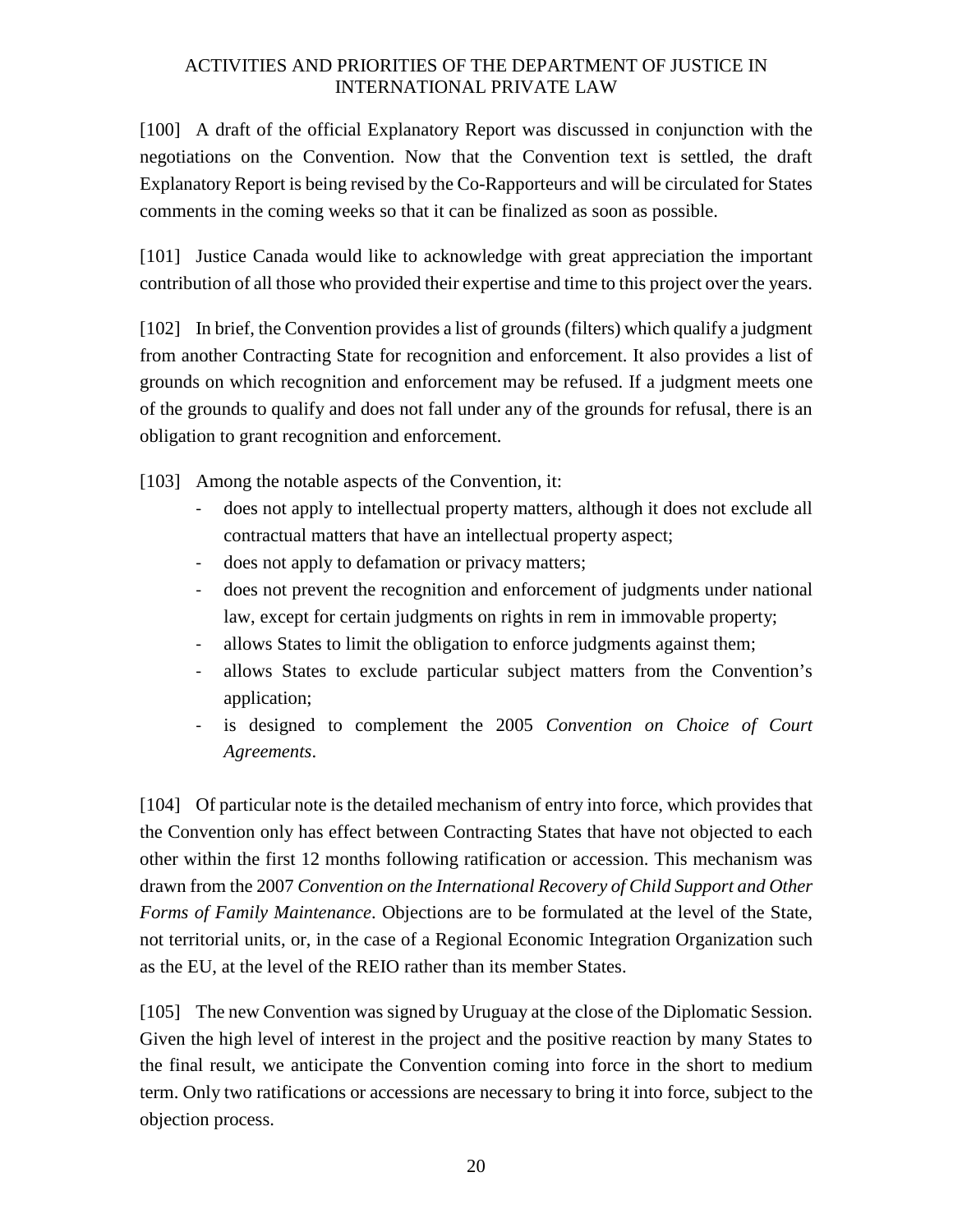[106] From Canada's perspective, subject to a more detailed analysis, the Convention appears to be satisfactory and does not appear to pose any major difficulties that could not be addressed by way of declaration if Canada were to ratify it. It appears to be broadly compatible with existing Canadian law. If Canada were to become party to it, Canadian judgments would be more easily recognized and enforced in other Contracting States. The Convention does contain the usual clauses that would allow Canada to extend its application only to those provinces and territories that would have adopted implementing legislation.

[107] Given the close link with the 2005 *Convention on Choice of Court Agreements,* which already has a uniform implementing act that has been enacted in two jurisdictions, Justice Canada would encourage the ULCC to establish a Working Group this year to prepare a uniform act to implement this new instrument. This would allow jurisdictions considering implementing the Hague Convention on Choice of Court Agreements Act to implement both instruments at the same time.

[108] The Judgments Projects does not end with the completion of this Convention. At the March 2019 meeting of the Council on General Affairs and Policy, the Council decided to reconvene the Experts' Group, likely in February 2020, to begin considering questions of direct jurisdiction.

[109] *Action required in Canada*: Collect and provide comments to the Hague Conference on the draft Explanatory Report. Request the ULCC to establish a Working Group to prepare uniform implementing legislation for the Convention. Monitor interest and developments in other countries.

#### **b.** *Convention Abolishing the Requirement of Legalisation for Foreign Public Documents* **(Hague Conference)**

[110] This Convention, to which Canada is not party, has 117 Contracting States. The Convention facilitates the circulation of public documents among Contracting States. Businesses and individuals often have to present public documents issued in one State to authorities in other States for a multitude of purposes, including to conduct business, to work, to adopt children, to get married, to study and to claim an inheritance. Examples of public documents used for these purposes include: birth certificates, extracts from public registers, patent certificates, court rulings, notarial attestations of signatures and diplomas issued by public institutions. Foreign authorities usually require some guarantee of the authenticity of the signatures and seals on those documents. The Convention simplifies document authentication by abolishing the cumbersome authentication process known as consular legalisation and replacing it with the Apostille certificate, a means of authenticating the signatures or seals of public officials on public documents, that is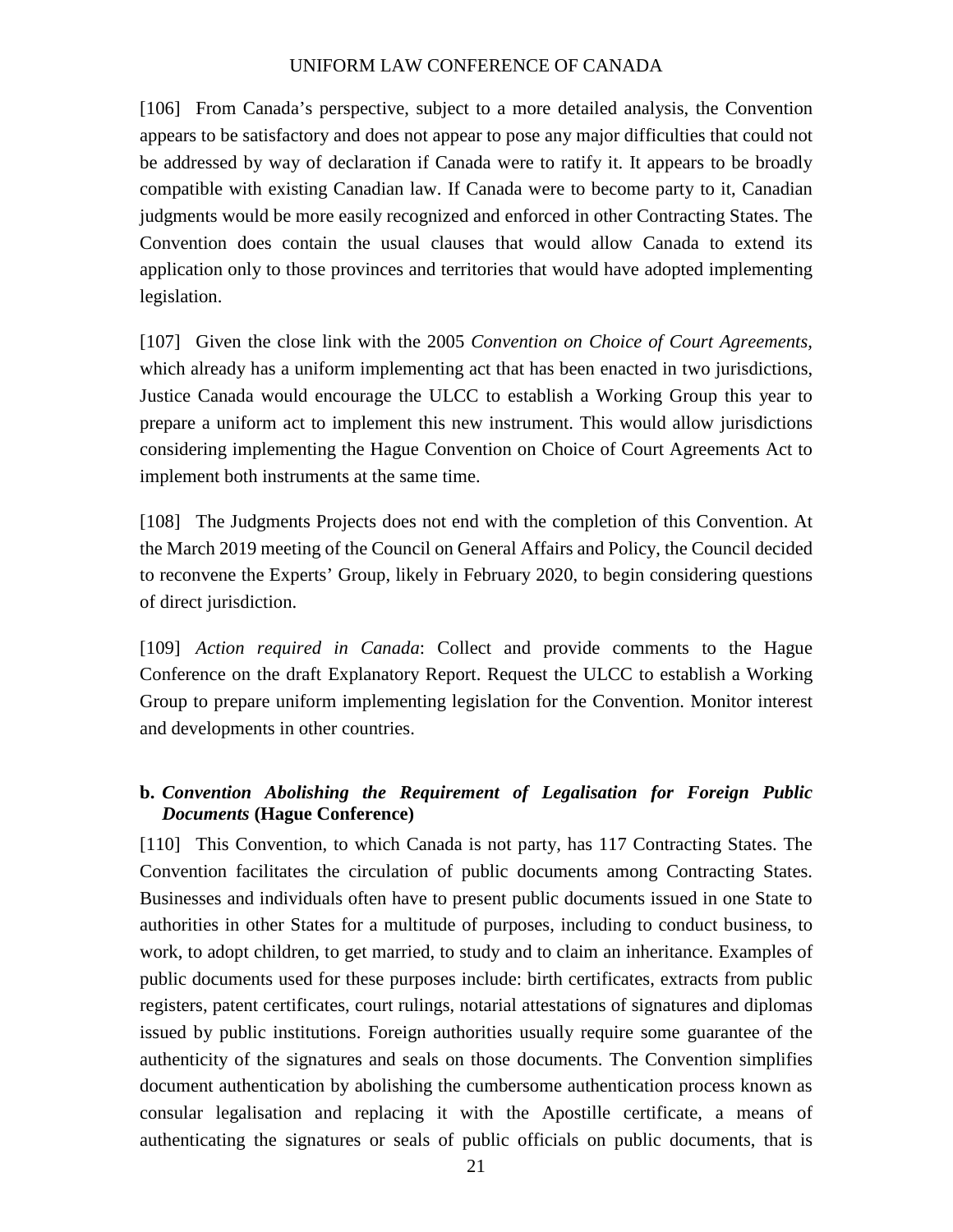accepted by all Contracting States. By simplifying authentication, the Convention reduces transaction costs for individuals and businesses conducting activities in other Contracting States.

[111] The Authentication and Service of Documents Section at GAC authenticates signatures or seals on approximately 150,000 Canadian public documents annually and the provinces and territories authenticate approximately 65,000. These are then legalized in Canada by the diplomatic or consular officials of the country where they will be produced.

[112] *Action required in Canada:* Complete work necessary to implement the Convention.

#### **c.** *Convention on Choice of Court Agreements* **(Hague Conference)**

[113] The Convention came into force internationally in 2015 and has 32 Contracting Parties including the United Kingdom and all of the Member States of the European Union. The United States signed the Convention in 2009. The Convention sets rules for when a court must take jurisdiction or refuse to do so where commercial parties have entered into an exclusive choice of court agreement. The Convention also provides for the recognition and enforcement of resulting judgments, with an option for Contracting States to agree on a reciprocal basis to recognize judgments based on a choice of court agreement that was not exclusive.

[114] From a Canadian perspective, it is worth noting that the Convention:

1) provides a mechanism to exclude certain subject matters that a state can specify; 2) allows a court recognizing a foreign judgment to reduce the foreign award in certain circumstances;

3) excludes maritime law, competition law and intellectual property from its primary scope; and

4) ensures that courts in Canada retain the power to transfer cases.

[115] Although the Convention is quite limited in scope and allows Contracting States to create broad exceptions, the frequency of choice of court agreements in commercial matters makes the Convention a useful tool for commercial parties doing business across borders.

[116] Two reports reviewing the Convention in light of Canadian civil and common law were presented to the ULCC in 2007 and remain useful sources for jurisdictions considering implementing it. Ontario and Saskatchewan have adopted implementing legislation based on the ULCC Uniform Act.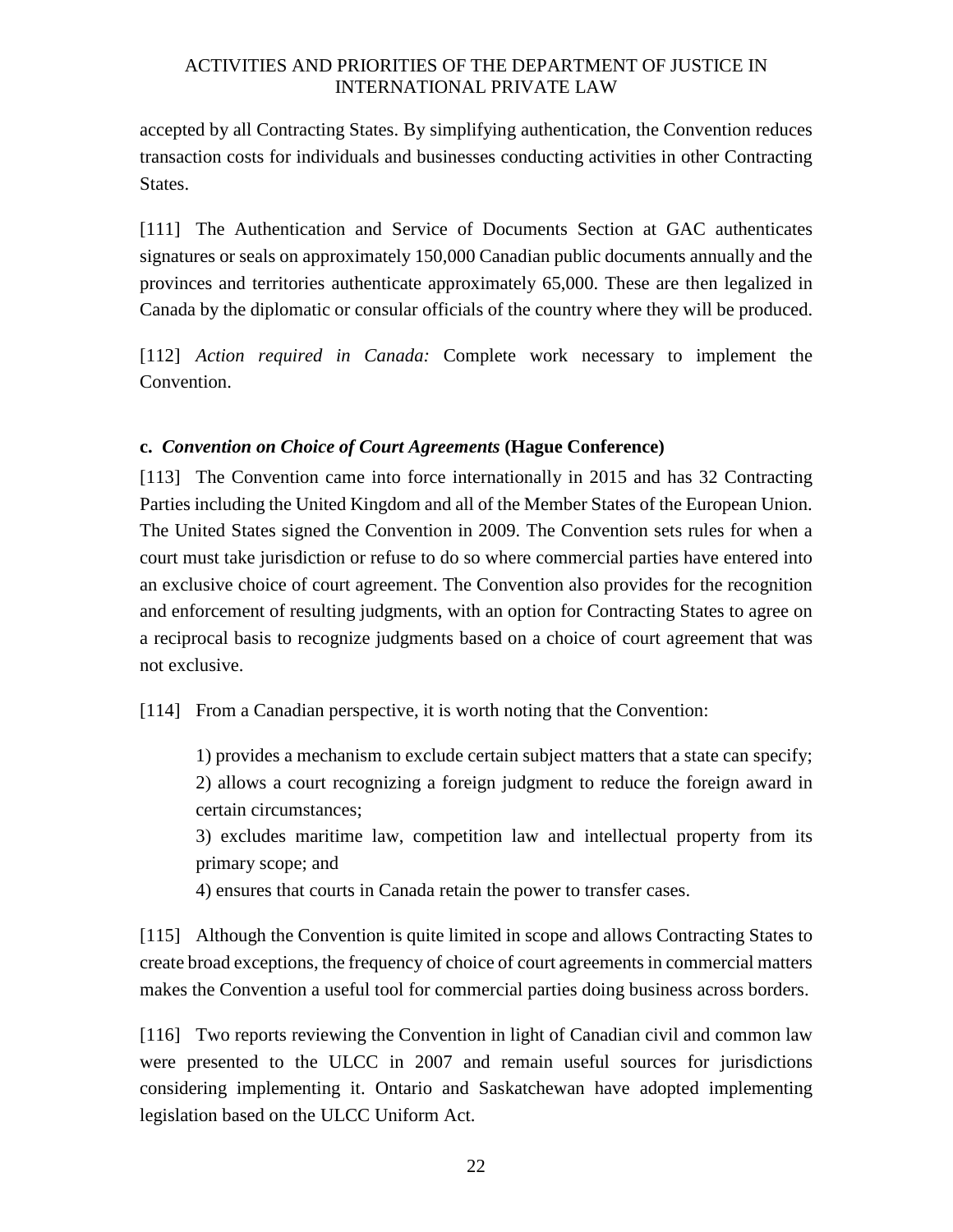[117] *Action required in Canada*: Coordinate federal work on implementation and work with provinces and territories on options available under the Convention in view of implementation.

#### **d. Model Law on Cross-border Recognition and Enforcement of Insolvency-related Judgments (UNCITRAL)**

[118] UNCITRAL adopted the Model Law on Cross-border Recognition and Enforcement of Insolvency-related Judgments in July 2018. The Model Law aims at promoting cross-border insolvency coordination and the effectiveness of court orders in foreign jurisdictions. In developing the Model Law, UNCITRAL considered a number of issues, including the types of judgments that should be covered, procedures for recognition and grounds for refusing recognition. Canada's objective was to ensure that there would be no inconsistency between the project and existing provincial and territorial legislative frameworks on the recognition and enforcement of foreign judgments and to promote the recognition of Canadian judgments abroad.

[119] *Action required in Canada*: Consult stakeholders to assess interest in the adoption of the Model Law, given the existing Canadian legislative framework.

#### **e.** *Convention on Service Abroad of Judicial and Extrajudicial Documents in Civil and Commercial Matters* **(Hague Conference)**

[120] This Convention is currently in force in 75 States, including Canada. It sets out mandatory rules for the service of judicial documents in civil or commercial matters from one Contracting State to another.

[121] Although the Convention has applied throughout Canada since 1989 and provincial and territorial governments agreed to Canada's accession, it was not implemented in a uniform and coordinated manner. Each jurisdiction implemented the Convention by amending its rules of civil procedure.

[122] In recent years, the Convention's application has increasingly been the object of litigation in Canada. Unfortunately, in some instances the Convention has been applied in a manner that is inconsistent with Canada's international obligations. The Uniform Rules on Service in a Contracting State to the *Convention on the Service Abroad of Judicial and Extrajudicial Documents in Civil or Commercial Matters* (Uniform Rules), which the ULCC adopted in November 2015 and recommended to jurisdictions for adoption, were developed in response to the recent case law. Saskatchewan and Manitoba have amended their rules of civil procedure based on the Uniform Rules.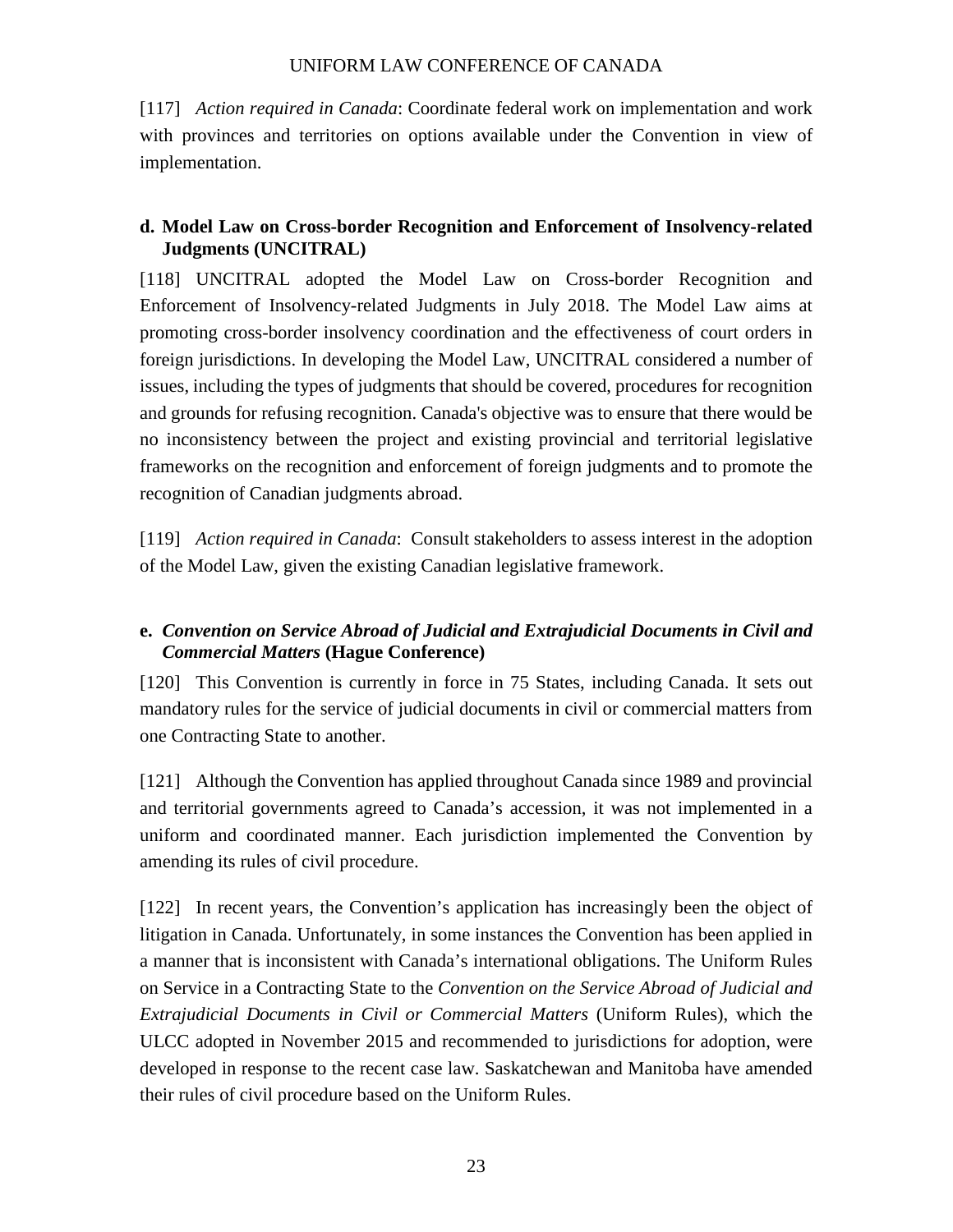[123] *Action required in Canada*: Continue to provide information and respond to requests regarding the application of the Convention. Coordinate the exchange of information among Canadian Central Authorities so as to harmonize Canadian practice. Encourage jurisdictions to amend their rules of civil procedure with rules based on the Uniform Rules.

#### **C. FAMILY LAW**

#### **1. HIGH PRIORITIES**

#### **a.** *Convention on the International Recovery of Child Support and Other Forms of Family Maintenance* **(Hague Conference)**

[124] The 2007 Convention provides the legal framework for cross-border recognition and enforcement, establishment, and modification of maintenance orders and agreements. It also provides a framework for administrative cooperation by requiring that a Central Authority be designated for each Contracting State and, for federal States such as Canada, by allowing as well for a Central Authority to be designated for each territorial unit (i.e. a province or territory in Canada) to which the 2007 Convention has been extended.

[125] Canada participated in the negotiation of the 2007 Convention from 1999 to 2007. The Canadian delegation, composed of federal and provincial/territorial civil and common law experts, was very active in the negotiations (including participating as experts in the drafting committee, the committee responsible for development of forms, and the committee on administrative cooperation and respecting the Country Profile) to ensure the 2007 Convention's compatibility with Canadian law. As an additional measure of Canadian leadership and expertise, an expert from British Columbia authored a Caseworkers Handbook that has been published by the Hague Conference on Private International Law for use by all Contracting States to assist with implementation of the 2007 Convention.

[126] The text of the Convention, Explanatory Report and practical documents are available on The Hague Conference website.

[127] Internationally, the Convention entered into force on January 1, 2013. There are currently 41 Contracting Parties to the Convention including the United States of America and the European Union whose approval of the Convention binds its member States, except Denmark.

[128] In preparation for a possible first meeting of the Special Commission to review the practical operation of the Convention and the Protocol, the Permanent Bureau is expected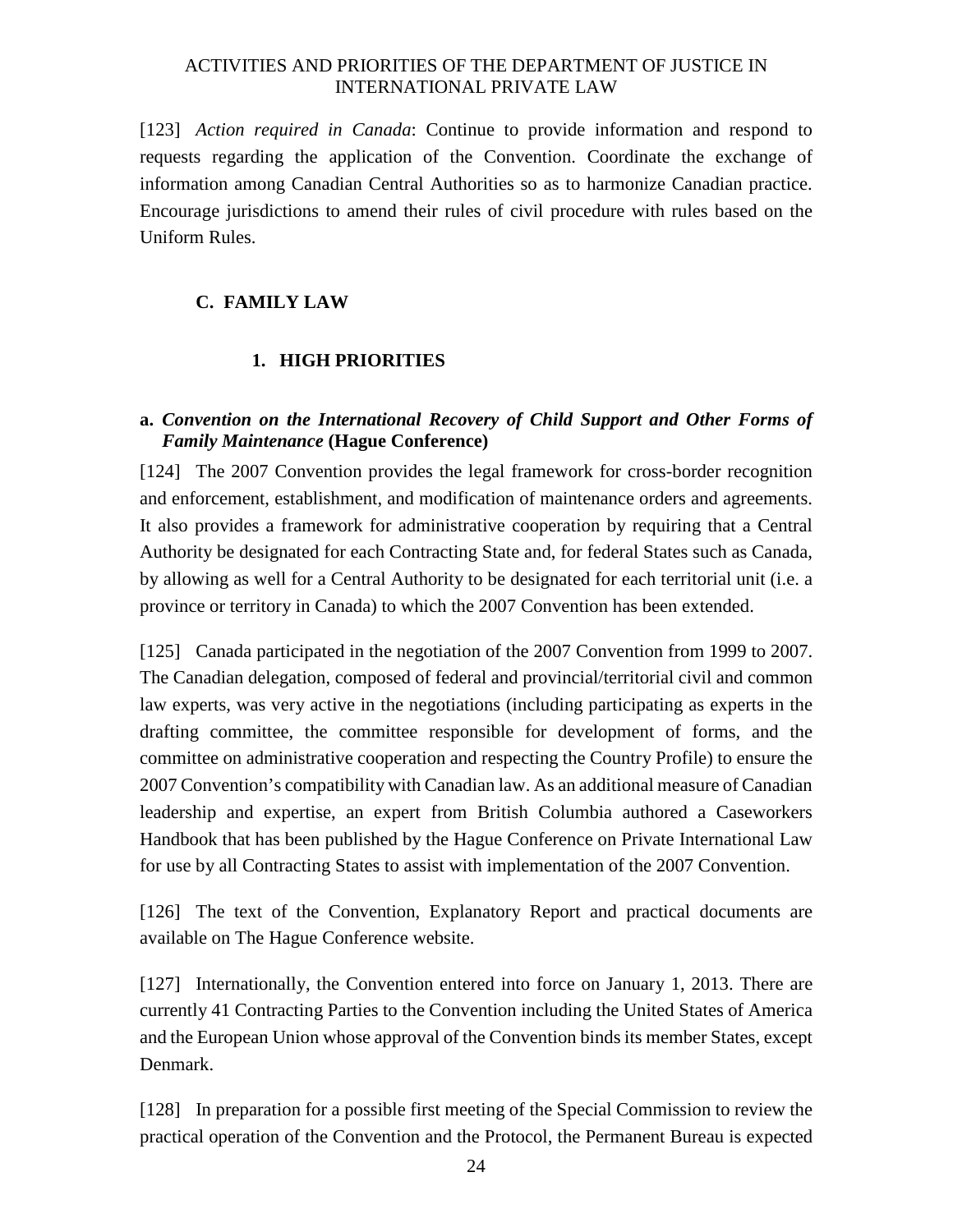to circulate questionnaires on those two instruments by July 2019 and report on the outcomes to Council on General Affairs and Policy at its meeting in March, 2020. A final decision regarding a possible meeting of the Special Commission will be made at that time.

[129] In Canada, international recovery of maintenance is currently achieved by means of reciprocal arrangements that have been established by provinces and territories (PTs) pursuant to Inter-jurisdictional Support Orders (ISO) Acts under which certain foreign States have been designated as "reciprocating jurisdictions" or, in the case of Québec, by a designation pursuant to *An Act respecting reciprocal enforcement of maintenance orders*. This is because Canada is not party to any multilateral instrument with respect to the recovery of family maintenance.

[130] On May 23, 2017, Canada signed both the 1996 Convention on the Protection of Children and the 2007 Convention. On May 22, 2018, Bill C-78 was introduced in Parliament. The Bill implements the two Conventions at the federal level as part of a package of amendments to the *Divorce Act*. The amending legislation (S.C. 2019, c. 16) received royal assent on June  $21<sup>st</sup>$ , 2019.

[131] Work leading to Canada's ratification of the Convention will take some time. Ratification will only be possible once the following conditions are met: the amendments to the *Divorce Act* implementing the Convention are brought into force, amendments to the laws of at least one province or territory are made to ensure consistency with Convention rules; and at least one province or territory that has amended its laws asks the federal government to have the Convention apply in its jurisdiction. Upon ratification, Canada will declare that the application of the Convention extends only to such province(s) or territory(ies). New declarations will be made as other provinces and territories amend their laws and request that the Convention apply to their jurisdiction.

[132] In addition to preparation for a Special Commission and work toward implementation and ratification, Canada will also be participating in an Experts' Group to examine the international transfer of maintenance funds. The Experts' Group, mandated by the Council on General Affairs and Policy at its March 2019 meeting, will have as its primary task the development of an inventory of good practices. The group will include child support experts and experts from the financial sector and will hold an in-person meeting in The Hague. Michael B. Allison, Chief Accountant, Family Responsibility Office, Ministry of Children, Community and Social Services of Ontario will participate on behalf of Canada. In preparation for the meeting, a questionnaire on possible international payment solutions was prepared and has been circulated to all the provincial and territorial Maintenance Enforcement Programs as well as the Interjurisdictional Support Sub-Committee. The responses from all provinces/territories will be summarized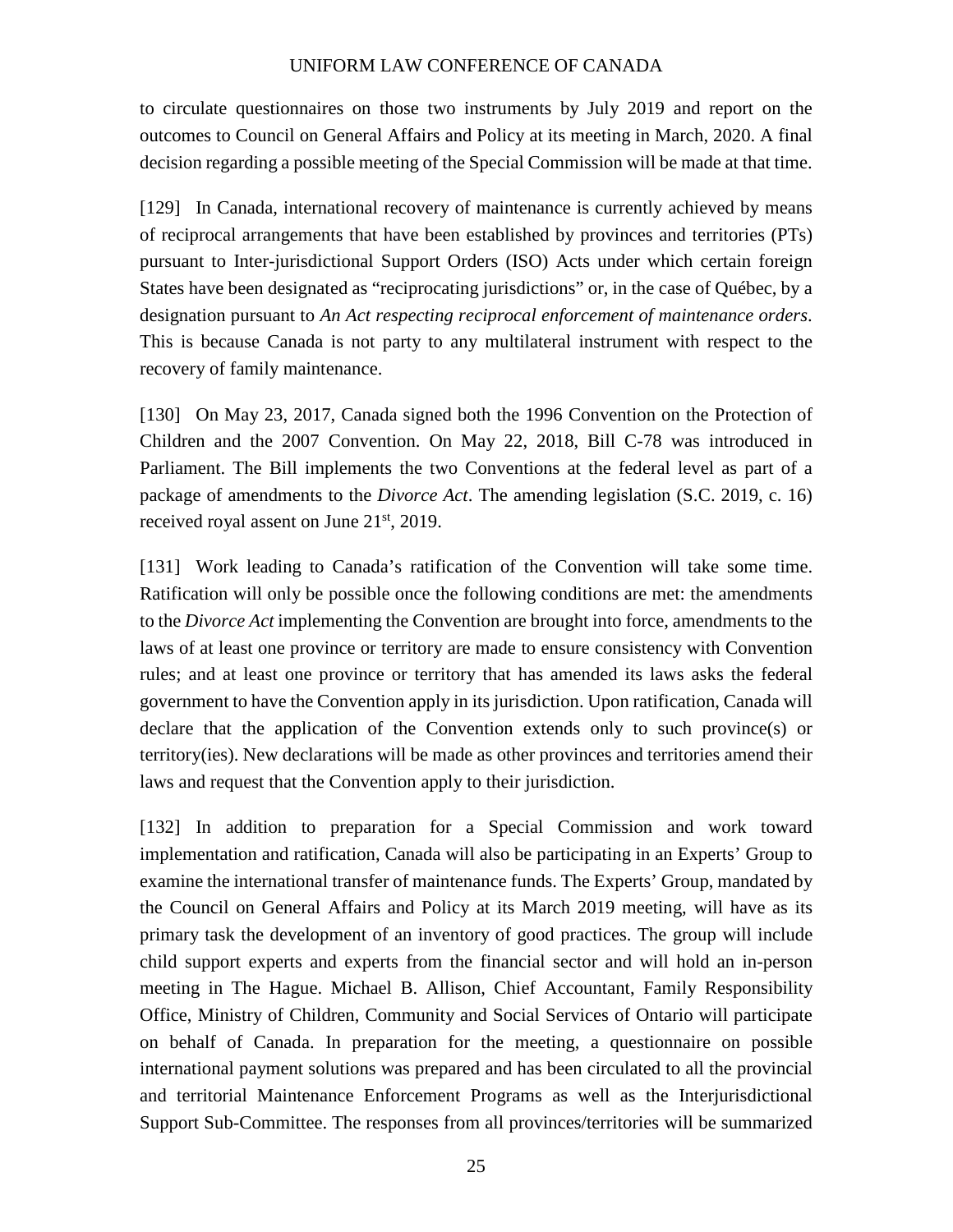and shared with the Permanent Bureau of the Hague Conference and subsequently with the Experts' Group.

[133] Finally, the draft *Practical Guide on the cross-border recognition and enforcement of agreements reached in the course of family matters involving children* under the 1996 and 2007 Hague Conventions was presented for approval at the Council on General Affairs and Policy in March 2019. Given the concerns expressed by a number of delegations, the Council decided to postpone approval of the Draft Guide as well to allow for further comments and revisions to the text. The Draft Guide was recirculated to Members on March 21, 2019, and Canada provided additional comments by the June 21, 2019 deadline. It is expected that the Draft Guide will be recirculated to Members for approval during the fall of 2019. In the absence of any objection to the revised text within one month, the Draft Guide will be taken to be approved. Should one or more objections be raised, the Draft Guide will be put on the agenda of the Council's next meeting in March 2020, with no further work being undertaken in the interval.

[134] *Action required in Canada*: continue work on possible implementation of the 2007 Convention; support the expert's participation in the upcoming meeting of the Experts' Group on the international transfer of maintenance funds; contribute to the revision of the draft *Practical Guide on the cross-border recognition and enforcement of agreements reached in the course of family matters involving children.*

# **b.** *Convention on Jurisdiction, Applicable Law, Recognition, Enforcement and Cooperation in respect of Parental Responsibility and Measures for the Protection of Children* **(Hague Conference)**

[135] The *Convention on Jurisdiction, Applicable Law, Recognition, Enforcement and Co-operation in respect of Parental Responsibility and Measures for the Protection of Children* was adopted in 1996. It establishes private international law rules that apply to a variety of cross-border matters involving the protection of children including: parental responsibility, as well as its delegation; rights of custody and access; guardianship, curatorship and analogous institutions; the designation and functions of any person or body having charge of the child's person or property, or representing or assisting the child; child welfare issues including the placement of the child in a foster family or in institutional care, or the provision of care by kafala or an analogous institution; the supervision by a public authority of the care of a child by any person having charge of the child; and the administration, conservation or disposal of the child's property. The Convention came into force internationally in January 2002 and it currently has 52 Contracting States, including all 28 States of the European Union, Australia and Switzerland.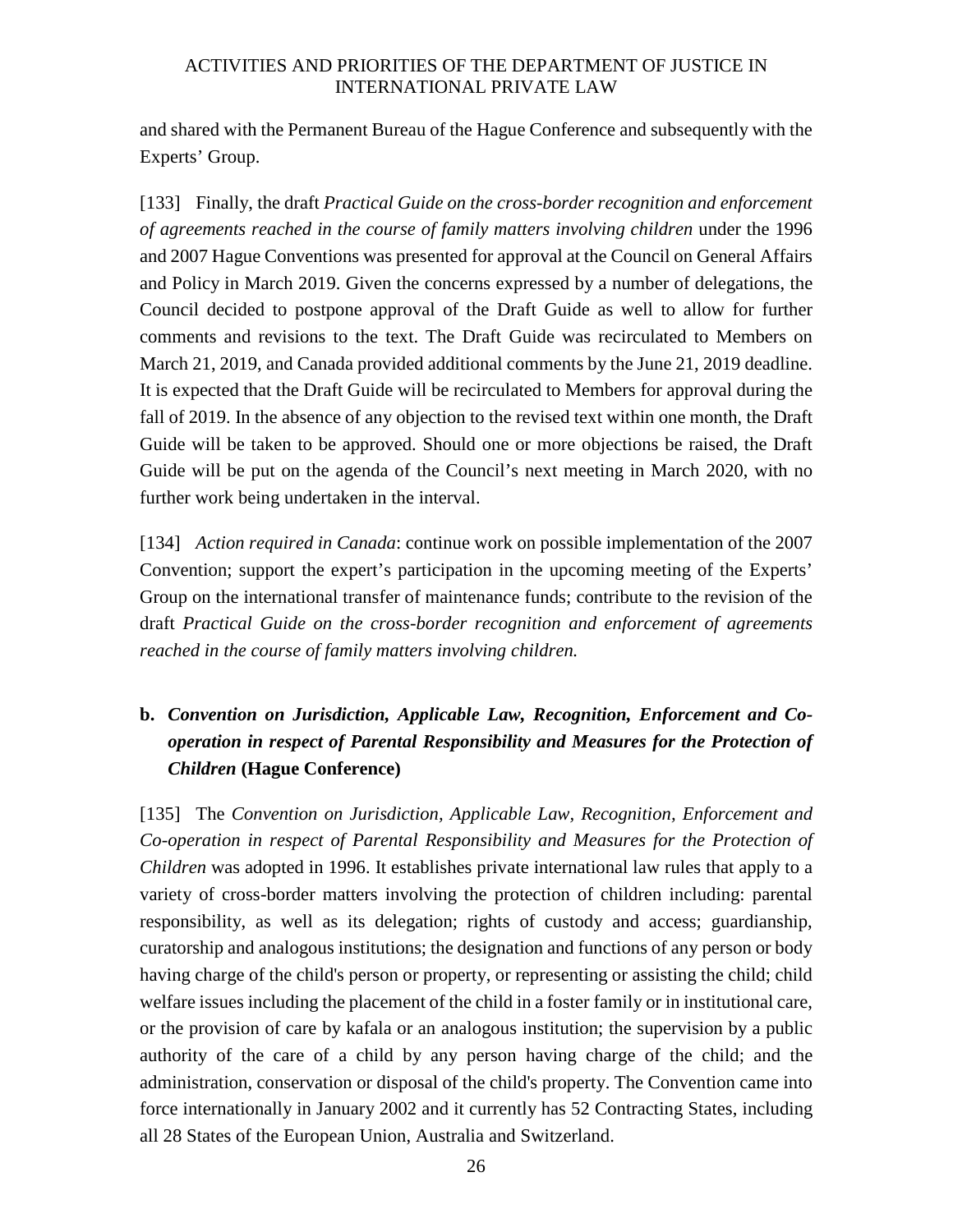[136] In 2001, the ULCC adopted a uniform act for the implementation of the Convention. Over the last year, this uniform act has been reviewed by the ULCC Working Group on the Review of Uniform Acts Implementing International Conventions to ensure its consistency with the ULCC *Principles for Drafting Uniform Legislation Giving Force of Law to an International Convention*. A new version will be presented for adoption by the ULCC at its August 2019 annual meeting.

[137] The Working Group on the 1996 Convention of the Coordinating Committee of Senior Officials - Family Justice (CCSO-FJ), in collaboration with the Department of Justice (CAILS), is continuing to analyse the implications of implementing the Convention in Canada. Over the last year, this work has progressed very well and the final report of the Working Group was adopted by CCSO-FJ at its March 2019 annual meeting. It is expected that the Report will be presented to federal, provincial and territorial deputy ministers responsible for Justice and Public Safety in 2020.

[138] On May 23, 2017, Canada signed the Convention. On May 22, 2018, Bill C-78 was introduced in Parliament. The Bill implements the Convention at the federal level as part of a package of amendments to the *Divorce Act*. The amending legislation (S.C. 2019, c. 16) received royal assent on June  $21<sup>st</sup>$ , 2019.

[139] Work leading to Canada's ratification of the Convention will take some time. Ratification will only be possible once the following conditions are met: the amendments to the *Divorce Act* implementing the Convention are brought into effect, amendments to the laws of at least one province or territory are made to ensure consistency with Convention rules; and at least one province or territory that has amended its laws asks the federal government to have the Convention apply in its jurisdiction. Upon ratification, Canada will declare that the application of the Convention extends only to such province(s) or territory(ies). New declarations will be made once other provinces and territories have amended their laws and requested that the Convention apply to their jurisdiction.

[140] Regarding the draft *Practical Guide on the cross-border recognition and enforcement of agreements reached in the course of family matters involving children,*  please refer to paragraph 133 of this report*.*

[141] *Action required in Canada*: continue working with federal-provincial-territorial partners on the analysis and implementation of the Convention; actively promote implementation of the Convention in Canada; contribute to the revision of the draft *Practical Guide on the cross-border recognition and enforcement of agreements reached in the course of family matters involving children.*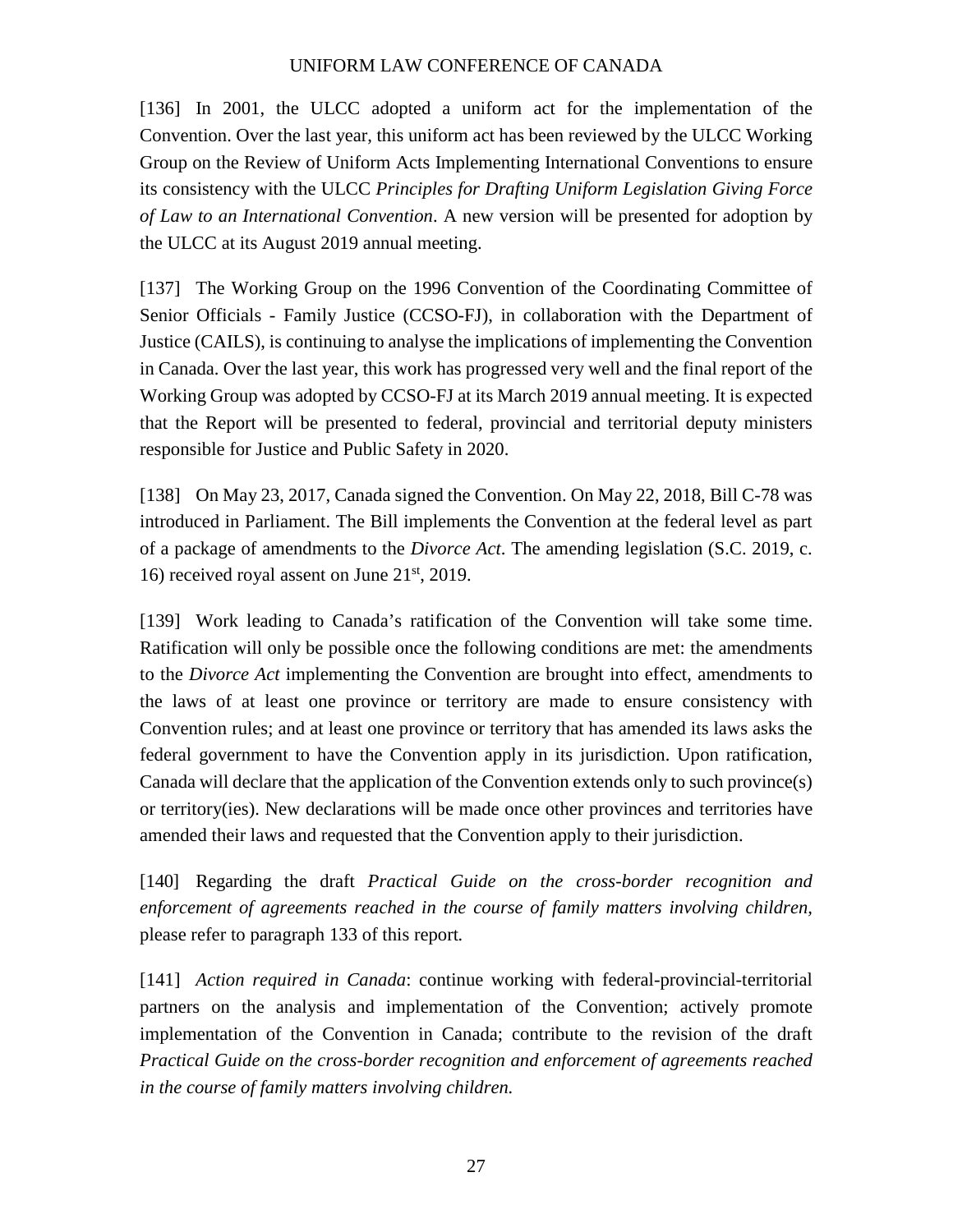#### **c.** *Convention on the Civil Aspects of International Child Abduction* **(Hague Conference)**

[142] The *Convention on the Civil Aspects of International Child Abduction* was the first Hague Convention to be ratified by Canada and brought into force in all Canadian jurisdictions. The Convention provides for an expeditious remedy in order to obtain the return to the State of habitual residence of a child who has been wrongfully removed to, or who is wrongfully retained in, another Contracting State in breach of custody rights. Each State party is required to establish a Central Authority to deal with requests for the return of abducted children or for assistance in the exercise of access rights. There are currently 101 Contracting States to the Convention.

[143] In Canada, there is a Central Authority in every province and territory within the Ministry of the Attorney General or the Department of Justice. The federal Central Authority is located in the Department of Justice Legal Services Unit at Global Affairs Canada. Canadian Central Authorities work regularly with external agencies in order to locate children, including police, the Royal Canadian Mounted Police (RCMP) through its National Centre for Missing Persons and Unidentified Remains, the Canada Border Services Agency, education and child protection agencies and non-governmental organizations.

[144] Pursuant to Article 38 of the Convention, any State that was not a member of the Conference when the Convention was concluded in 1980 may accede to it. However, in order for such accession to have effect between the acceding State and another State party to the Convention, it is necessary for the latter to declare its acceptance of the accession.

[145] Canada has yet to make decisions on the acceptance of the accessions to the Convention by the following 21 States: Armenia, Barbados, Bolivia, Cuba, Gabon, Guatemala, Guinea, Guyana, Iraq, Jamaica, Kazakhstan, Lesotho, Nicaragua, Pakistan, the Philippines, the Republic of Korea, the Russian Federation, Seychelles, Thailand, Tunisia and Zambia. The gathering of information regarding these States continues in cooperation with the Federal Central Authority. Communication with the provinces and territories on the possible acceptance of these accessions will follow.

[146] Since June 2013, CAILS has been participating in the Working Group developing a draft guide to good practice on the interpretation and application of the grave risk exception set out in Article 13(1) (b) of the Convention. The last meeting of the Working Group was held in September 2018. The Draft Guide was presented for approval to the Council on General Affairs and Policy in March 2019. Given concerns expressed by a number of delegations, the Council decided to postpone approval of the Draft Guide to allow for further comments and revisions to the text. The Draft Guide was recirculated to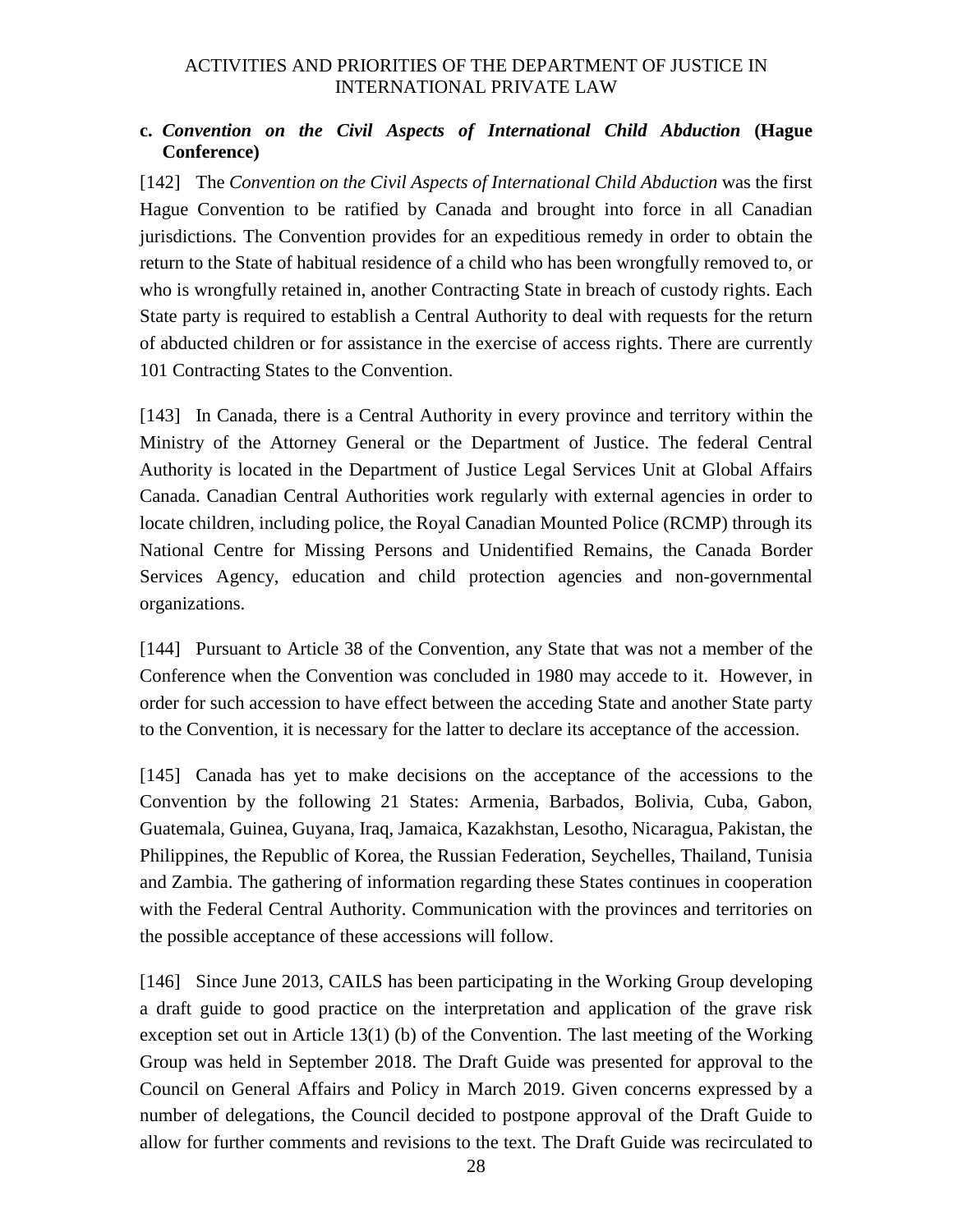Members on March 15, 2019, and Canada provided additional comments by the May 15, 2019 deadline. It is expected that a revised version of the Draft Guide will be recirculated to Members for approval during the fall of 2019. In the absence of any objection to the revised text within one month, the Draft Guide will be taken to be approved. Should one or more objections be raised, the Draft Guide will be put on the agenda of the Council's next meeting in March 2020, with no further work being undertaken in the interval.

[147] The Working Party on Mediation of the Malta Process, co-chaired by Canada (Global Affairs Canada) and Jordan, held its  $6<sup>th</sup>$  in-person meeting on March  $4<sup>th</sup>$ , 2019. Representatives of Australia, Canada, France, Germany, Japan, Jordan, Morocco, South Africa and the United States, as well as the Secretary General of the Hague Conference, participated in the meeting. This year's meeting marked ten years since the establishment of the Working Party by the Hague Conference. The main objective of the Malta Process is to foster dialogue between States party to the Hague children's Conventions and nonparty States of Islamic legal tradition. The Department of Justice (CAILS) supports this initiative as part of its responsibilities for Canada's participation in the work of the Hague Conference.

[148] In 2011, the Hague Conference adopted the Principles for the Establishment of Mediation Structures in the Context of the Malta Process (https://assets.hcch.net/docs/c96c1e3d-5335-4133-ad66-6f821917326d.pdf), which call on States to designate Central Contact Points to provide general information and assistance to access mediation services. Canada has designated the unit of Justice Canada acting as the Federal Central Authority for the 1980 Convention as its Central Contact Point for incoming cases and Global Affairs Canada (Consular Services), as its Central Contact Point for outgoing cases. For incoming cases, the Central Contact Point will essentially direct applicants to information available via the Inventory of Government-Based Family Justice Services of Justice Canada. For outgoing cases, where requested, Global Affairs Canada will direct consular clients to available information and mediation resources abroad. So far, 10 States have designated a Central Contact Point (https://www.hcch.net/en/publicationsand-studies/details4/?pid=5360).

[149] *Action required in Canada*: continue participation in the work of the Hague Conference on the draft *Guide to Good Practice on Article 13(1)(b)*; continue the acceptance of accessions process; continue to support the Working Party on Mediation of the Malta Process.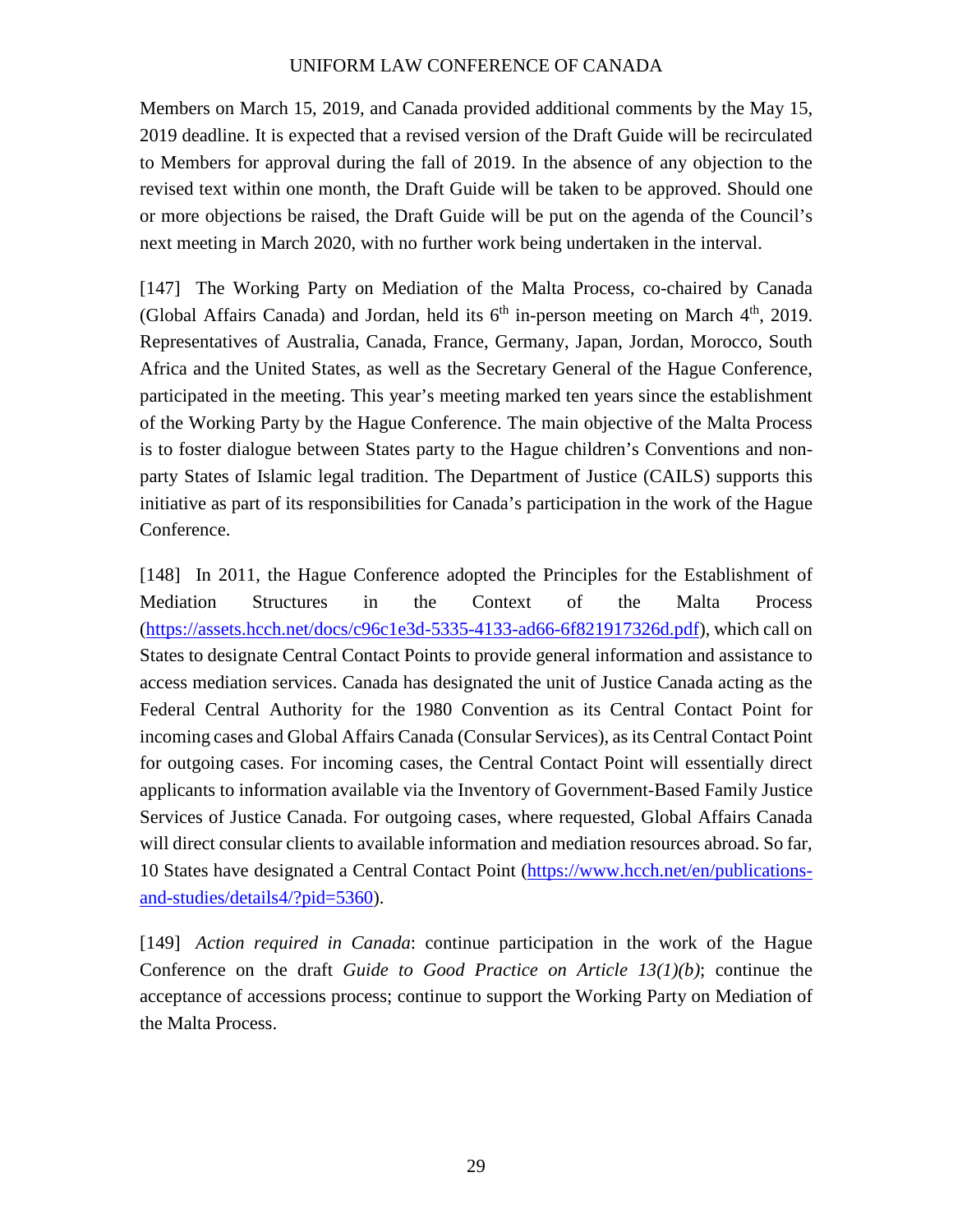#### **d.** *Convention on Protection of Children and Co-operation in Respect of Intercountry Adoption* **(Hague Conference)**

[150] The *Convention on Protection of Children and Co-operation in Respect of Intercountry Adoption* establishes procedural safeguards to ensure that international adoption takes place in the best interests of the child and with respect for his or her fundamental rights. It also establishes a system of cooperation between countries of origin and receiving countries to ensure the respect of those safeguards, and thereby to prevent the abduction, the sale of, or the traffic in children. Finally, it secures the recognition in States party of adoptions made in accordance with the Convention.

[151] There are currently 101 States party to the Convention. It entered into force in Canada on April 1, 1997 and its application has been extended to all the provinces and territories.

[152] In October 2016, the Working Group on Preventing and Addressing Illicit Practices in Intercountry Adoption resumed its activities. The Working Group was set up after the June 2010 Special Commission to review the operation of the *Intercountry Adoption Convention*. In October 2012, it produced a discussion paper entitled "*Co-operation between Central Authorities to develop a common approach to preventing and addressing illicit practices in intercountry adoption cases"* which can be found at : https://assets.hcch.net/upload/2012discpaper33en.pdf. Since resuming its activities, the Working Group has been developing a toolkit to identify and address illicit practices, policies or lack thereof that create an environment for illicit practices, and activities that, while not in themselves necessarily illicit, may facilitate or promote illicit practices. The Working Group is to coordinate its activities with the work of the Experts' Group on the Financial Aspects of Intercountry Adoption. Canada has been participating in the activities of the Working Group since 2011 and in those of the Experts' Group since 2012.

[153] The Working Group met in person May 21-23, 2019 to revise the draft Toolkit. Two experts participated in this meeting from Canada, Marie Riendeau, counsel at Justice Canada (CAILS) and Erin O'Donoughue-Given, from the Federal Central Authority for the 1993 Adoption Convention. It is expected that a revised version of the draft Toolkit will be presented for discussion at the next meeting of the Special Commission on the practical operation of the 1993 Intercountry Adoption Convention, which is tentatively scheduled for 2021.

[154] *Action required in Canada*: Continue to participate in the activities of the Working Group on Preventing and Addressing Illicit Practices and the Experts' Group on the Financial Aspects of Intercountry Adoption.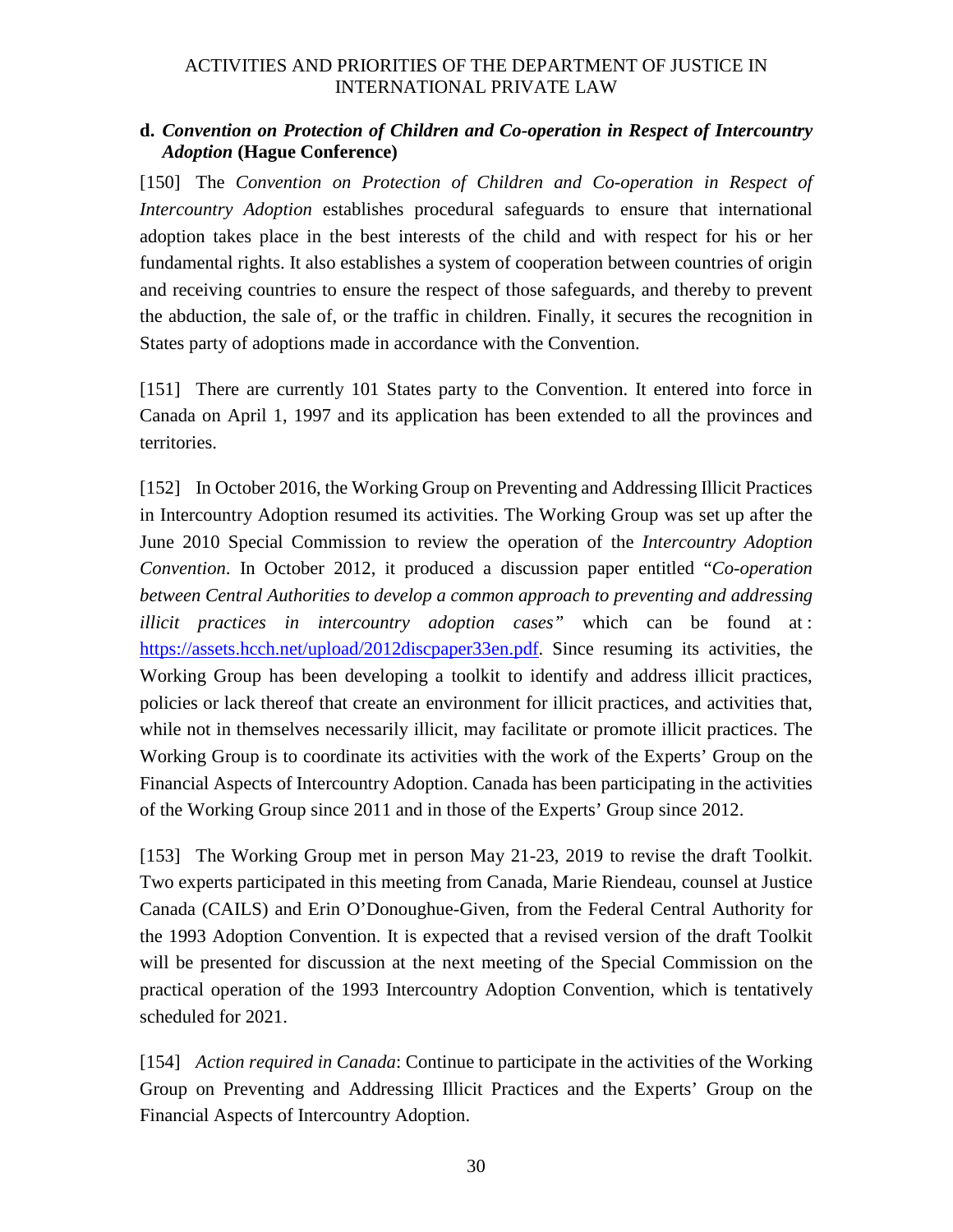#### **e. Status of Children Project (Hague Conference)**

[155] In 2015, the Council on General Affairs and Policy agreed to set up an Experts' Group to explore the feasibility of advancing work on the private international law rules regarding the legal status of children in cross-border situations, including those born of international surrogacy arrangements. The Experts' Group has met five times so far: in February 2016, January/February 2017, February 2018, September 2018 and January 2019. Its 6th meeting is scheduled to take place in October 2019. Canada is represented on the Experts' Group by the Department of Justice (CAILS). Information on the work done by the Hague Conference on the private international law issues related to legal parentage and surrogacy since 2010, including the reports of the meetings of the Experts' Group, is available on its website at: https://www.hcch.net/en/projects/legislativeprojects/parentage-surrogacy.

[156] The Experts' Group has agreed, in principle, on the feasibility of developing a binding multilateral instrument dealing with the recognition of foreign judicial decisions on legal parentage. It is continuing its work on the possible operation of such an instrument, as well as on the feasibility of developing a separate protocol on the recognition of foreign judicial decisions on legal parentage arising from international surrogacy arrangements. The initial task of the Experts' Group for its sixth meeting will be to propose provisions for inclusion in possible future instruments relating to the recognition of judicial decisions on legal parentage. The Experts' Group will report to the Council on General Affairs and Policy at its 2020 Meeting.

[157] *Action required in Canada*: Prepare and consult, as necessary, in preparation for the sixth meetings of the Experts' Group.

#### **f.** *Convention on the International Protection of Adults* **(Hague Conference)**

[158] The *Convention on the International Protection of Adults* came into force internationally in 2009 and has 12 Contracting States: Austria, Cyprus, Czech Republic, Estonia, Finland, France, Germany, Latvia, Monaco, Portugal, Switzerland, and the United Kingdom (Scotland). Its purpose is to solve conflict of laws issues relating to the international protection of incapacitated adults. It does so by harmonizing conflict of laws rules applicable to the protection of the person or the property of incapacitated adults and by establishing a structure for effective co-operation on such cases between Contracting States.

[159] The Hague Conference and the European Commission held a joint Conference on the Cross-border Protection of Vulnerable Adults in Brussels on December 5 to 7, 2018. The purpose of the conference was to gather government officials, judges, notaries and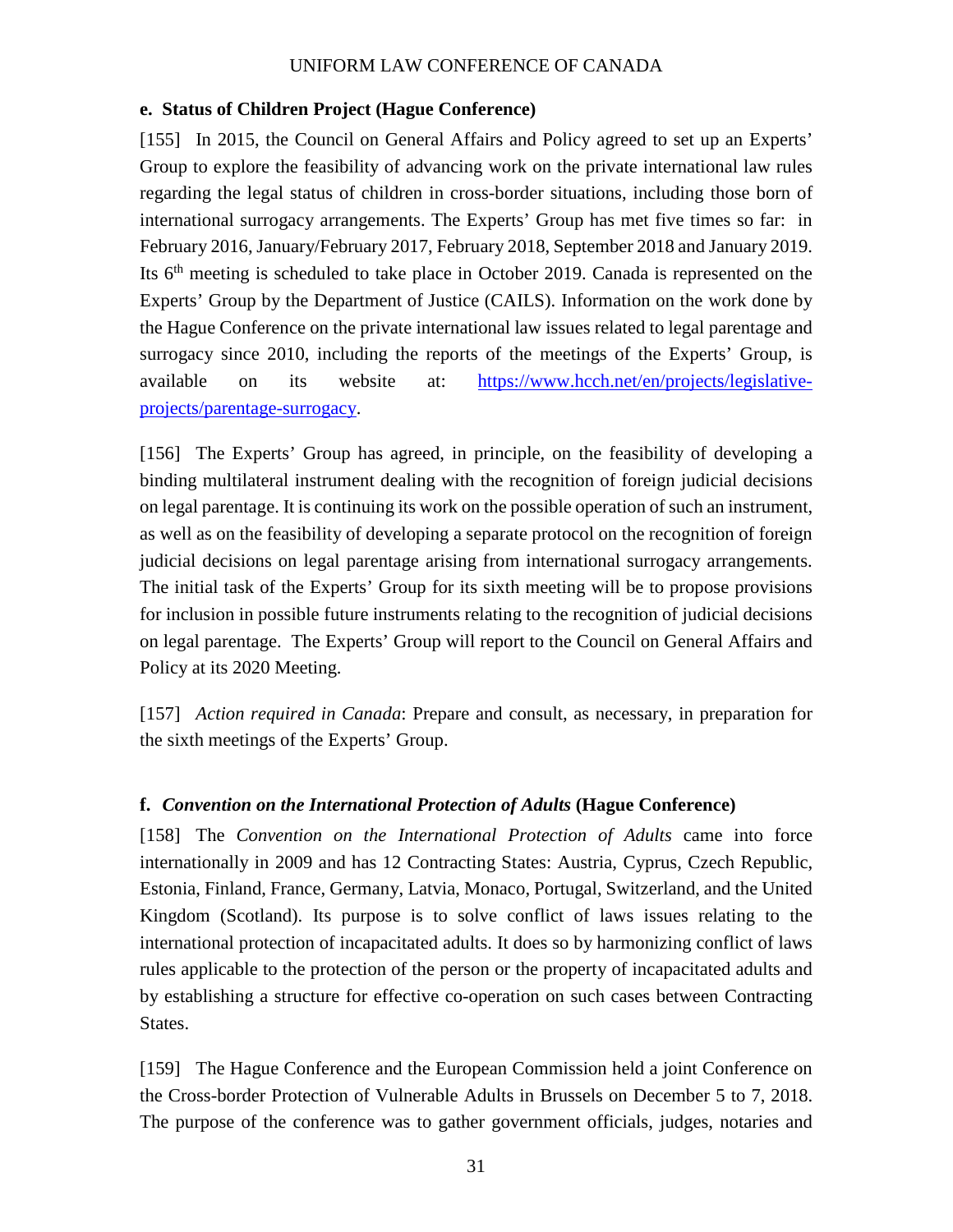other legal practitioners, academics, health and welfare experts who work in the field of the protection of vulnerable adults, to allow for an exchange of ideas and information on the *Hague Convention of 13 January 2000 on the International Protection of Adults.* 

[160] In March 2019, the Council on General Affairs and Policy mandated the Permanent Bureau to prepare for a first meeting of the Special Commission to review the practical operation of this Convention, tentatively scheduled for the first half of 2022. A short questionnaire to help identify the topics to be discussed at the meeting has been circulated in July 2019.

[161] The ULCC prepared a uniform implementing act for the Convention, which it adopted in 2001. Over the last year, this uniform act was reviewed by the ULCC Working Group on the Review of Uniform Acts Implementing International Conventions to ensure its consistency with the ULCC *Principles for Drafting Uniform Legislation Giving Force of Law to an International Convention*. A revised version will be presented for adoption by the ULCC at its August 2019 annual meeting. Saskatchewan adopted legislation based on the ULCC Uniform Act in 2005.

[162] In 2016, the ULCC adopted the Uniform Interjurisdictional Recognition of Substitute Decision-Making Documents Act which also deals with the recognition of documents granting powers of representation - a matter covered by the Convention. This uniform act provides two options to deal with the question of applicable law, one of which is consistent with the Convention.

[163] *Action required in Canada*: coordinate with GAC on consular implications and promote implementation in the provinces and territories; consult as necessary and respond to the Hague Conference questionnaire.

### **D. PROTECTION OF PROPERTY**

#### **1. MEDIUM PRIORITIES**

#### **a.** *Convention Providing a Uniform Law on the Form of an International Will*  **(UNIDROIT)**

[164] The *Convention Providing a Uniform Law on the Form of an International Will* establishes an international form of will which is recognized as valid in all Contracting States without reference to the conflict of law rules concerning the validity of wills.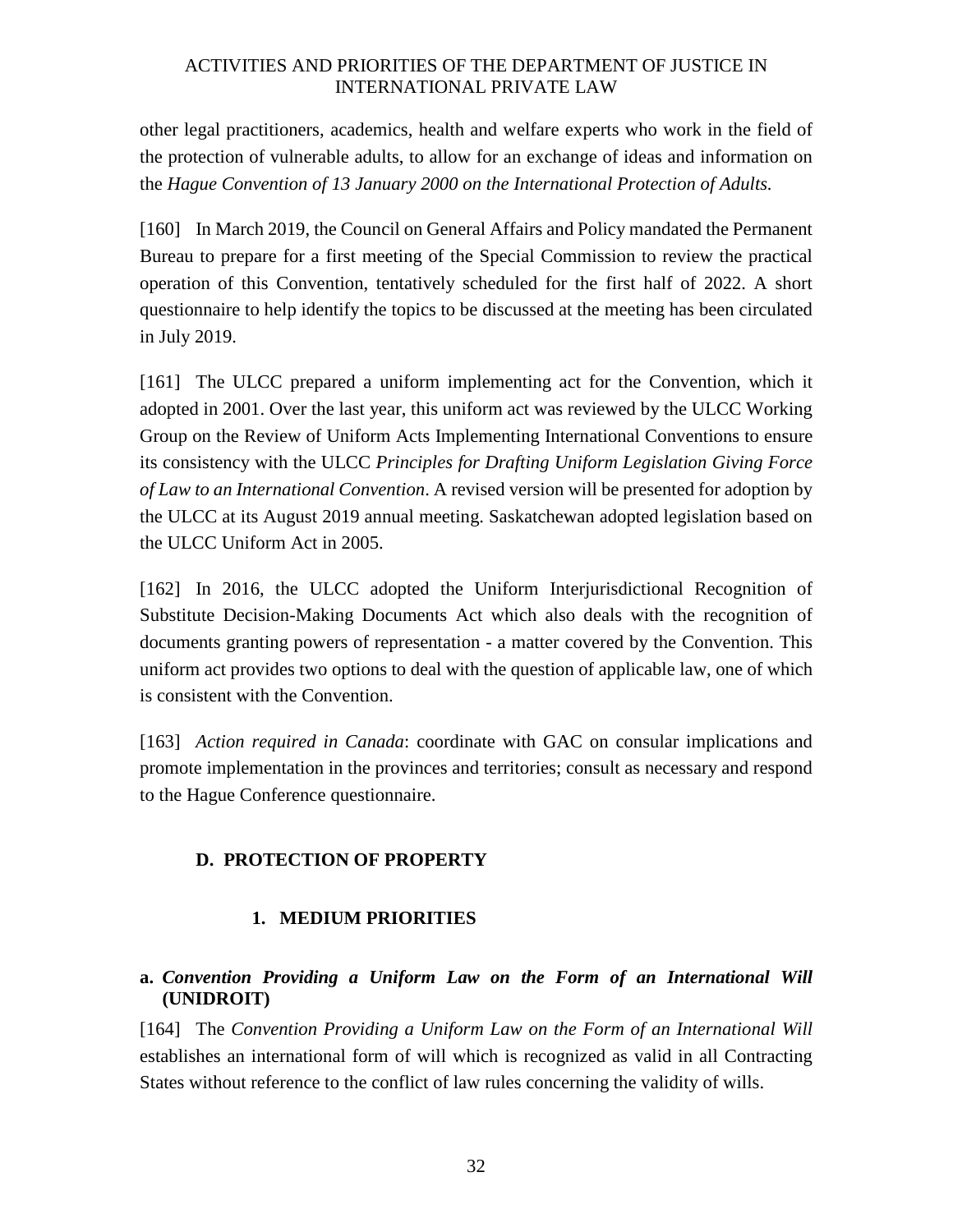[165] The Convention currently applies to 13 States, including Canada, where it has been extended to nine provinces (Alberta, British Columbia, Manitoba, New Brunswick, Newfoundland and Labrador, Nova Scotia, Ontario, Prince Edward Island and Saskatchewan). The Uniform Wills Act (2014) as amended by the ULCC in 2016 contains provisions implementing the Convention. The adoption of implementing legislation by Canadian jurisdictions that have not yet done so and the subsequent extension of the application of the Convention to those jurisdictions would allow a greater number of Canadians to benefit from the Convention.

[166] *Action required in Canada*: Consult with those jurisdictions that have not yet implemented the Convention.

#### **b.** *Convention on the Law Applicable to Trusts and on their Recognition* **(Hague Conference)**

[167] The *Convention on the Law Applicable to Trusts and on their Recognition* provides rules to determine the law applicable to foreign trusts. It also requires the recognition of these trusts by Contracting States, including by civil law countries which do not provide for trusts in their law.

[168] The Convention is currently in force in 14 States, the majority of which are civil law jurisdictions. It entered into force for Canada on January 1, 1993 and applies to nine jurisdictions (Alberta, British Columbia, Manitoba New Brunswick, Nova Scotia, Newfoundland and Labrador, Ontario, Prince Edward Island and Saskatchewan). The adoption of implementing legislation by Canadian jurisdictions that have not yet done so and the subsequent extension of the application of the Convention to those jurisdictions would allow a greater number of Canadians to benefit from the Convention.

[169] *Action required in Canada*: consult with those jurisdictions that have not yet implemented the Convention.

#### **2. LOW PRIORITIES**

#### **a.** *Convention on the Return of Stolen or Illegally Exported Cultural Objects*  **(UNIDROIT)**

[170] The *Convention on the Return of Stolen or Illegally Exported Cultural Objects* was finalized in 1995. It sets out rules for the restitution or return of stolen or illegally exported cultural objects, subject to certain limitation periods. The Convention also provides for compensation of bona fide purchasers and addresses the issue of the proper jurisdiction in which to bring a claim. There are currently 47 States party to the Convention.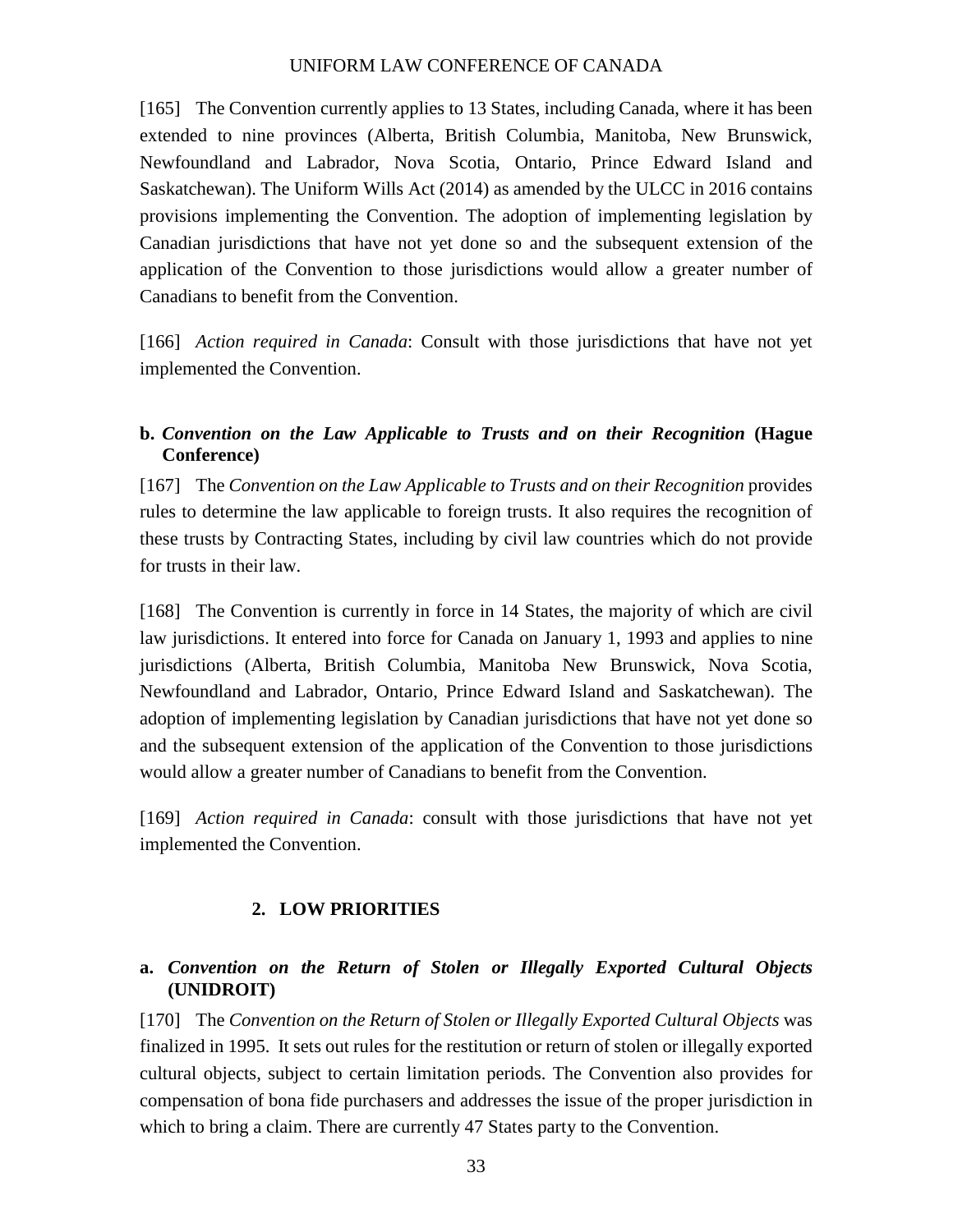[171] Model Provisions on State Ownership of Undiscovered Cultural Objects have been developed by a Group of Experts convened by the UNESCO and UNIDROIT Secretariats. They are intended to be used in drafting new provisions or in adapting existing provisions governing State ownership of such property. Furthermore, the Model Provisions seek to facilitate the restitution of cultural property in case of unlawful removal and the implementation of the Convention. They are available on the website of UNIDROIT at: http://www.unidroit.org/instruments/cultural-property/model-provisions

[172] The UNIDROIT Secretariat continues its efforts to promote the Convention and the Model Legislative Provisions in partnership with other intergovernmental organizations such as UNESCO with a view to protecting cultural property and combating terrorism and transnational organized crime. Successful initiatives include the establishment in 2017 of an informal Ratification Task Force, which is expected to meet yearly, and of the *1995*  UNIDROIT *Convention Academic Project* ("UCAP"), an online platform for the sharing of information on UNIDROIT instruments protecting the art market and cultural heritage from illicit conduct. The UCAP addresses institutional and individual partners (mostly professors in the area of cultural heritage law) and its sponsors include UNESCO, INTERPOL and UNODC.

[173] *Action required in Canada*: When requested, assist the Department of Canadian Heritage in consultations.

### **CONCLUSION**

[174] The purpose of this report is to present to the ULCC an overview of current priorities and activities of the Department of Justice in international private law. While this is the focus of the report, an overview of the status of implementation of instruments in Canada as well as the benefits of adopting these international private law instruments are also presented. As such, we hope this report will be useful for provincial and territorial government officials.

[175] Given the priorities laid out in this report, we suggest that provinces and territories give particular attention to the implementation of the following conventions:

- *Convention on Service Abroad of Judicial and Extrajudicial Documents in Civil and Commercial Matters* (Hague Conference)
- *Convention Abolishing the Requirement of Legalisation for Foreign Public Documents* (Hague Conference)
- *Convention on Choice of Court Agreements* (Hague Conference)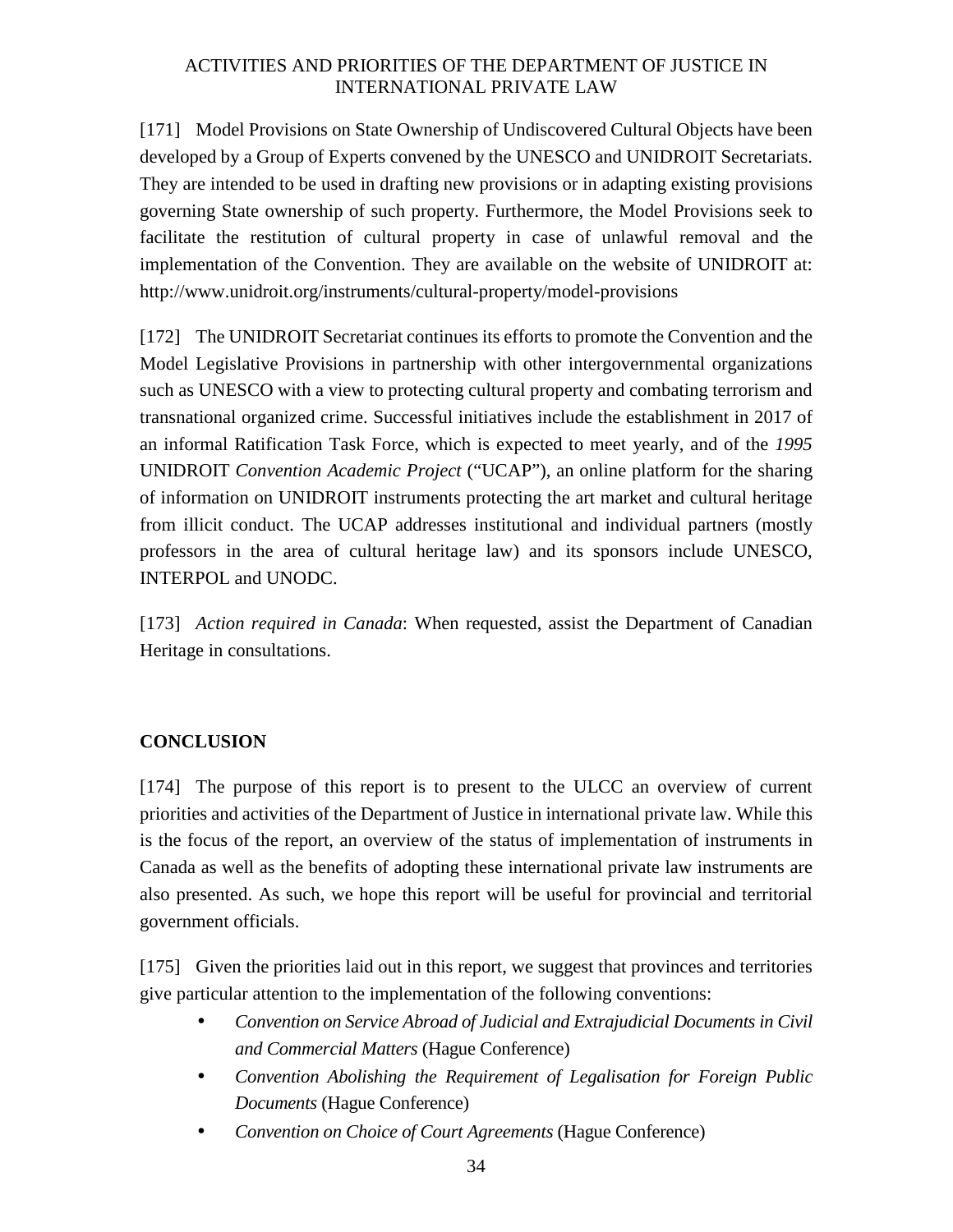- *Convention on the International Recovery of Child Support and Other Forms of Family Maintenance* (Hague Conference)
- *Convention on Jurisdiction, Applicable Law, Recognition, Enforcement and Co-operation in Respect of Parental Responsibility and Measures for the Protection of Children* (Hague Conference)
- *Convention on the International Protection of Adults* (Hague Conference)
- *Convention on the Use of Electronic Communications in International Contracts*  (UNCITRAL)
- *Conventions on the Limitation Period in the International Sale of Goods and Protocol* (UNCITRAL)
- *Convention Providing a Uniform Law on the Form of an International Will* (UNIDROIT)

(Conventions are not listed in any order of priority).

[176] Given the number of active projects, the Department of Justice will need to prioritize its activities over the coming year and adjust to resource allocation constraints. Many of these projects will require input from experts in specific areas of the law. Practitioners, government experts, and stakeholders more generally are invited to provide comments or analyses on any of the current work mentioned in this report and in particular on the following:

- Draft MAC Protocol to the Convention on International Interests in Mobile Equipment (UNIDROIT)
- Cross-border Recognition of Digital Identity (UNCITRAL)
- Judgments Project further work on jurisdiction (Hague Conference)
- Status of Children Project (Hague Conference)

[177] For the Department of Justice Canada, the ULCC is the key forum for facilitating the implementation of international private law conventions and model laws developed by the various international private law organizations. There are more than 20 Uniform Acts implementing such conventions and other international instruments that require provincial and territorial enactment in order for Canadians to benefit from them. The Department of Justice highly values the ULCC's constructive collaboration and support for the Department's work in international private law. This collaboration has been particularly fruitful in assisting with the uniform and effective implementation of international instruments. It greatly simplifies the implementation process and ensures that Canada's international obligations are met. We look forward to continuing our international private law work with the Conference.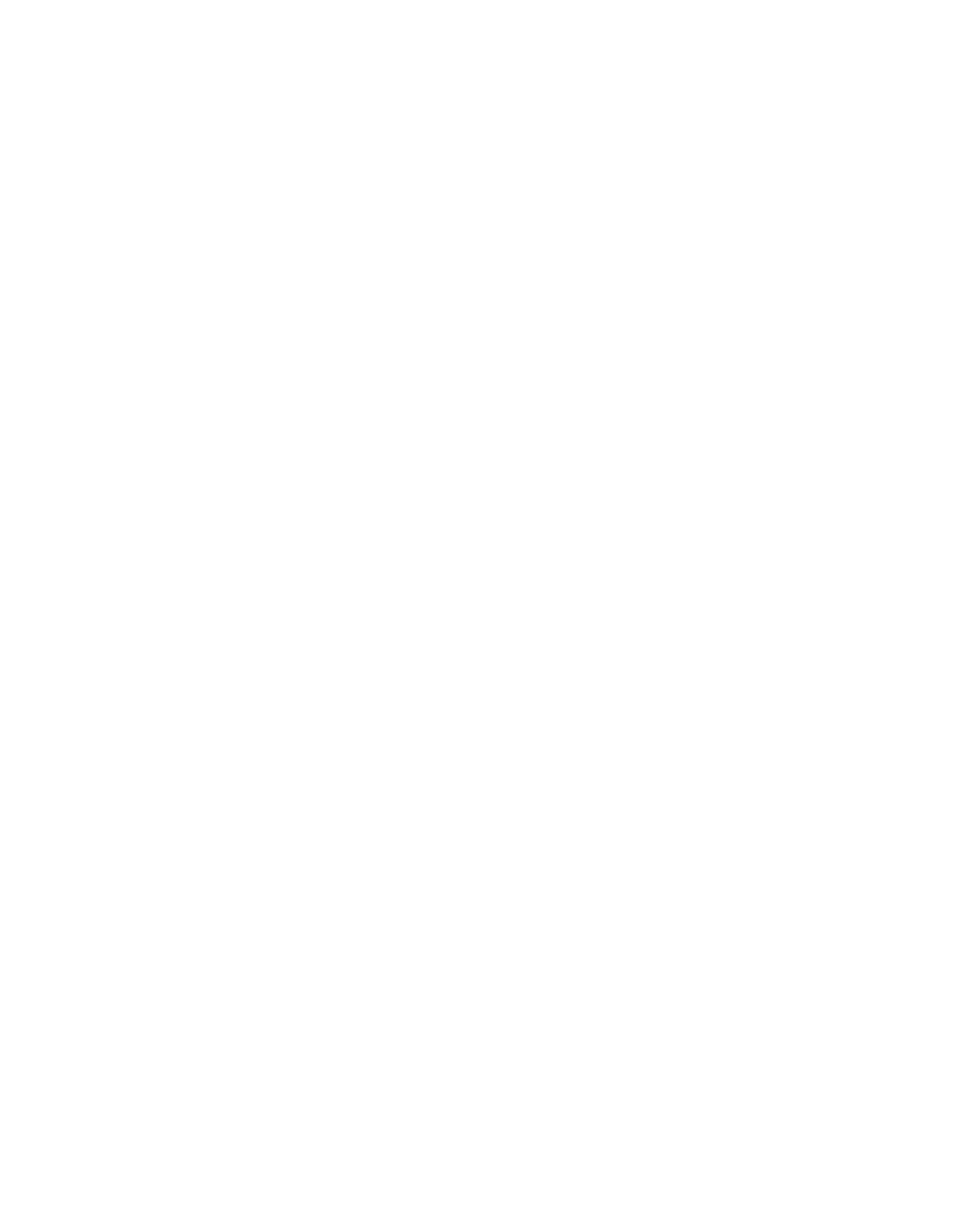# **List of principal international private law conventions, protocols and model laws adopted by the Hague Conference on Private International Law, UNCITRAL, UNIDROIT and the OAS**

#### **Hague Conference on Private International Law (since 1954)**

#### **Conventions, Protocols and other Instruments**

- 1954 Convention of 1 March 1954 on civil procedure
- 1955 Convention of 15 June 1955 on the law applicable to international sales of goods
- 1955 Convention of 15 June 1955 relating to the settlement of the conflicts between the law of nationality and the law of domicile
- 1956 Convention of 1 June 1956 concerning the recognition of the legal personality of foreign companies, associations and institutions
- 1959 Convention of 24 October 1956 on the law applicable to maintenance obligations towards children
- 1958 Convention of 15 April 1958 on the law governing transfer of title in international sales of goods
- 1958 Convention of 15 April 1958 on the jurisdiction of the selected forum in the case of international sales of goods
- 1959 Convention of 15 April 1958 concerning the recognition and enforcement of decisions relating to maintenance obligations towards children
- 1961 Convention of 5 October 1961 concerning the powers of authorities and the law applicable in respect of the protection of infants
- 1961 Convention of 5 October 1961 on the Conflicts of Laws Relating to the Form of Testamentary Dispositions
- 1961 Convention of 5 October 1961 Abolishing the Requirement of Legalisation for Foreign Public Documents
- 1965 Convention of 15 November 1965 on Jurisdiction, Applicable Law and Recognition of Decrees Relating to Adoptions
- 1965 Convention of 15 November 1965 on the Service Abroad of Judicial and Extrajudicial Documents in Civil or Commercial Matters
- 1965 Convention of 25 November 1965 on the Choice of Court
- 1971 Convention of 1 February 1971 on the Recognition and Enforcement of Foreign Judgments in Civil and Commercial Matters
- 1971 Supplementary Protocol of 1 February 1971 to the Hague Convention on the Recognition and Enforcement of Foreign Judgments in Civil and Commercial **Matters**
- 1970 Convention of 18 March 1970 on the Taking of Evidence Abroad in Civil or Commercial Matters
- 1970 Convention of 1 June 1970 on the Recognition of Divorces and Legal Separations
- 1971 Convention of 4 May 1971 on the Law Applicable to Traffic Accidents
- 1973 Convention of 2 October 1973 Concerning the International Administration of the Estates of Deceased Persons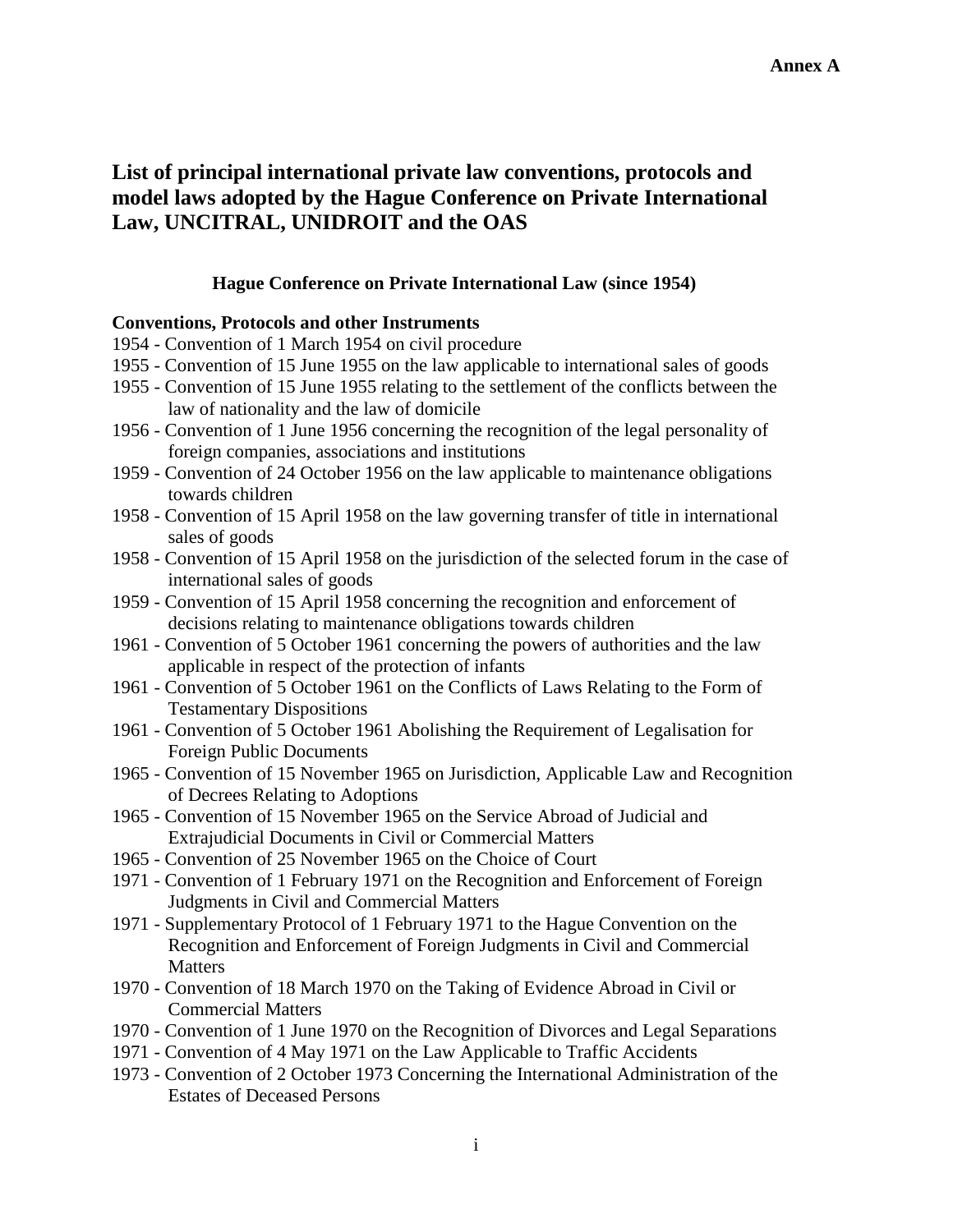- 1973 Convention of 2 October 1973 on the Law Applicable to Products Liability
- 1973 Convention of 2 October 1973 on the Recognition and Enforcement of Decisions Relating to Maintenance Obligations
- 1973 Convention of 2 October 1973 on the Law Applicable to Maintenance Obligations
- 1978 Convention of 14 March 1978 on the Law Applicable to Matrimonial Property Regimes
- 1978 Convention of 14 March 1978 on Celebration and Recognition of the Validity of Marriages
- 1978 Convention of 14 March 1978 on the Law Applicable to Agency
- 1980 Convention of 25 October 1980 on the Civil Aspects of International Child Abduction
- 1980 Convention of 25 October 1980 on International Access to Justice
- 1985 Convention of 1 July 1985 on the Law Applicable to Trusts and on their Recognition
- 1986 Convention of 22 December 1986 on the Law Applicable to Contracts for the International Sale of Goods
- 1989 Convention of 1 August 1989 on the Law Applicable to Succession to the Estates of Deceased Persons
- 1993 Convention of 29 May 1993 on Protection of Children and Co-operation in Respect of Intercountry Adoption
- 1996 Convention of 19 October 1996 on Jurisdiction, Applicable Law, Recognition, Enforcement and Co-operation in Respect of Parental Responsibility and Measures for the Protection of Children
- 2000 Convention of 13 January 2000 on the International Protection of Adults
- 2005 Convention of 30 June 2005 on Choice of Court Agreements
- 2006 Convention of 5 July 2006 on the Law Applicable to Certain Rights in Respect of Securities held with an Intermediary
- 2007 Convention of 23 November 2007 on the International Recovery of Child Support and Other Forms of Family Maintenance
- 2007 Protocol of 23 November 2007 on the Law Applicable to Maintenance Obligations
- 2015 Principles on Choice of Law in International Commercial Contracts
- 2019 Convention of 2 July 2019 on the Recognition and Enforcement of Foreign Judgments in Civil or Commercial Matters

#### **UNCITRAL**

#### **Conventions**

- 1958 Convention on the Recognition and Enforcement of Foreign Arbitral Awards the "New York" Convention
- 1974 Convention on the Limitation Period in the International Sale of Goods
- 1978 United Nations Convention on the Carriage of Goods by Sea the "Hamburg Rules"
- 1980 United Nations Convention on Contracts for the International Sale of Goods (CISG)
- 1988 United Nations Convention on International Bills of Exchange and International Promissory Notes
- 1991 United Nations Convention on the Liability of Operators of Transport Terminals in International Trade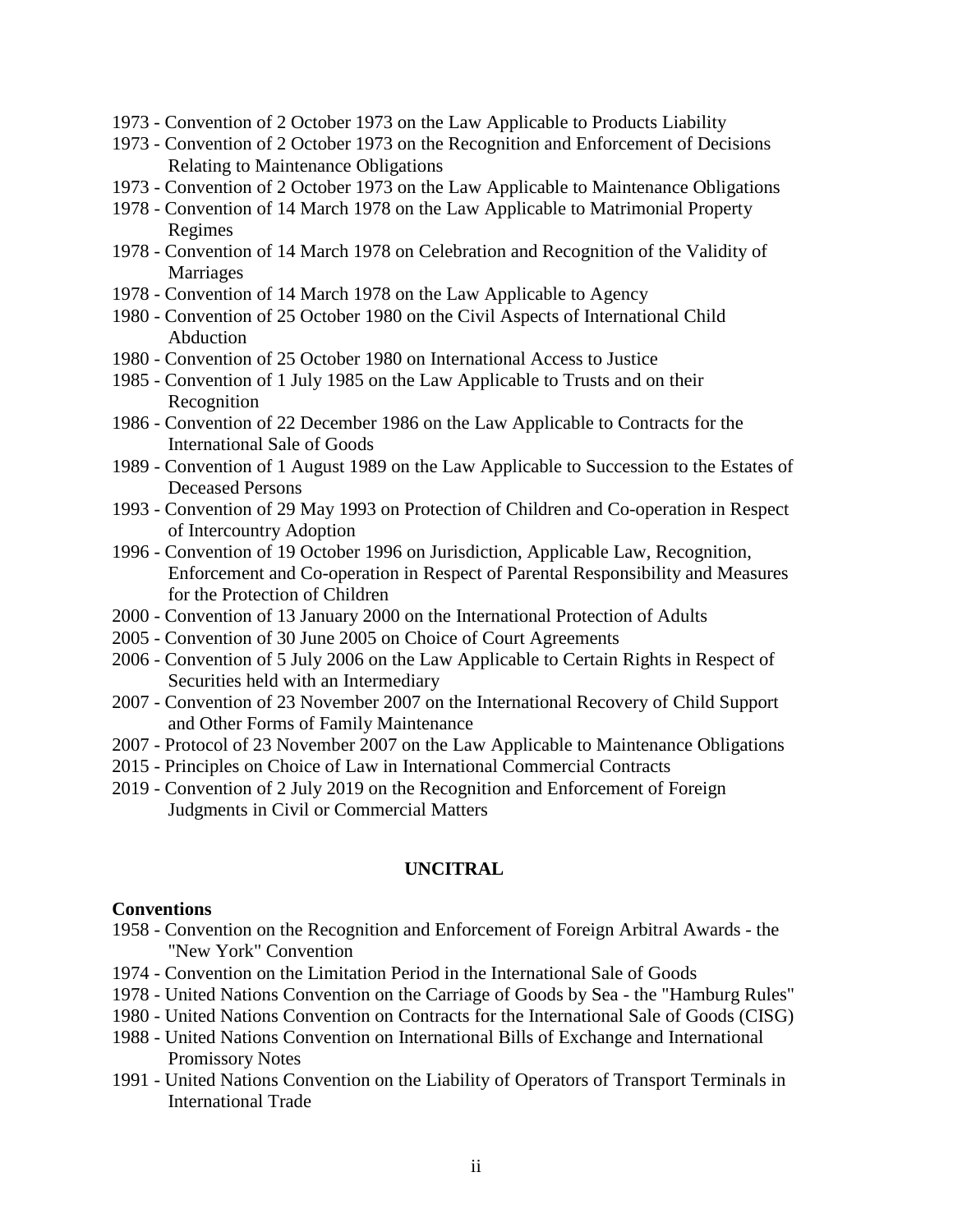- 1995 United Nations Convention on Independent Guarantees and Stand-by Letters of Credit
- 2001 United Nations Convention on the Assignment of Receivables in International Trade
- 2005 United Nations Convention on the Use of Electronic Communications in International Contracts
- 2008 United Nations Convention on Contracts for the International Carriage of Goods Wholly or Partly by Sea - the "Rotterdam Rules"
- 2014 United Nations Convention on Transparency in Treaty-based Investor-State Arbitration
- 2018 Convention on International Settlement Agreements Resulting from Mediation

#### **Model Laws**

- 1985 UNCITRAL Model Law on International Commercial Arbitration (amended in 2006)
- 1992 UNCITRAL Model Law on International Credit Transfers
- 1993 UNCITRAL Model Law on Procurement of Goods and Construction
- 1994 UNCITRAL Model Law on Procurement of Goods, Construction and Services
- 1996 UNCITRAL Model Law on Electronic Commerce with Guide to Enactment, with additional article 5 bis as adopted in 1998
- 1997 UNCITRAL Model Law on Cross-Border Insolvency
- 2001 UNCITRAL Model Law on Electronic Signatures with Guide to Enactment
- 2002 UNCITRAL Model Law on International Commercial Conciliation
- 2011 UNCITRAL Model Law on Public Procurement
- 2016 UNCITRAL Model Law on Secured Transactions
- 2017 UNCITRAL Model Law on Electronic Transferable Records
- 2018 UNCITRAL Model Law on International Commercial Mediation and International Settlement Agreements Resulting from Mediation
- 2018 UNCITRAL Model Law on the Cross-border Recognition and Enforcement of Insolvency-related Judgments
- 2019 UNCITRAL Model Law on Enterprise Group Insolvency

#### **UNIDROIT**

#### **Conventions and Protocols**

- 1964 Convention relating to a Uniform Law on the International Sale of Goods (The Hague)
- 1964 Convention relating to a Uniform Law on the Formation of Contracts for the International Sale of Goods (The Hague)
- 1970 International Convention on Travel Contracts (Brussels)
- 1973 Convention Providing a Uniform Law on the Form of an International Will (Washington, D.C.)
- 1983 Convention on Agency in the International Sale of Goods (Geneva)
- 1988 UNIDROIT Convention on International Financial Leasing (Ottawa)
- 1988 UNIDROIT Convention on International Factoring (Ottawa)
- 1995 UNIDROIT Convention on Stolen or Illegally Exported Cultural Objects (Rome)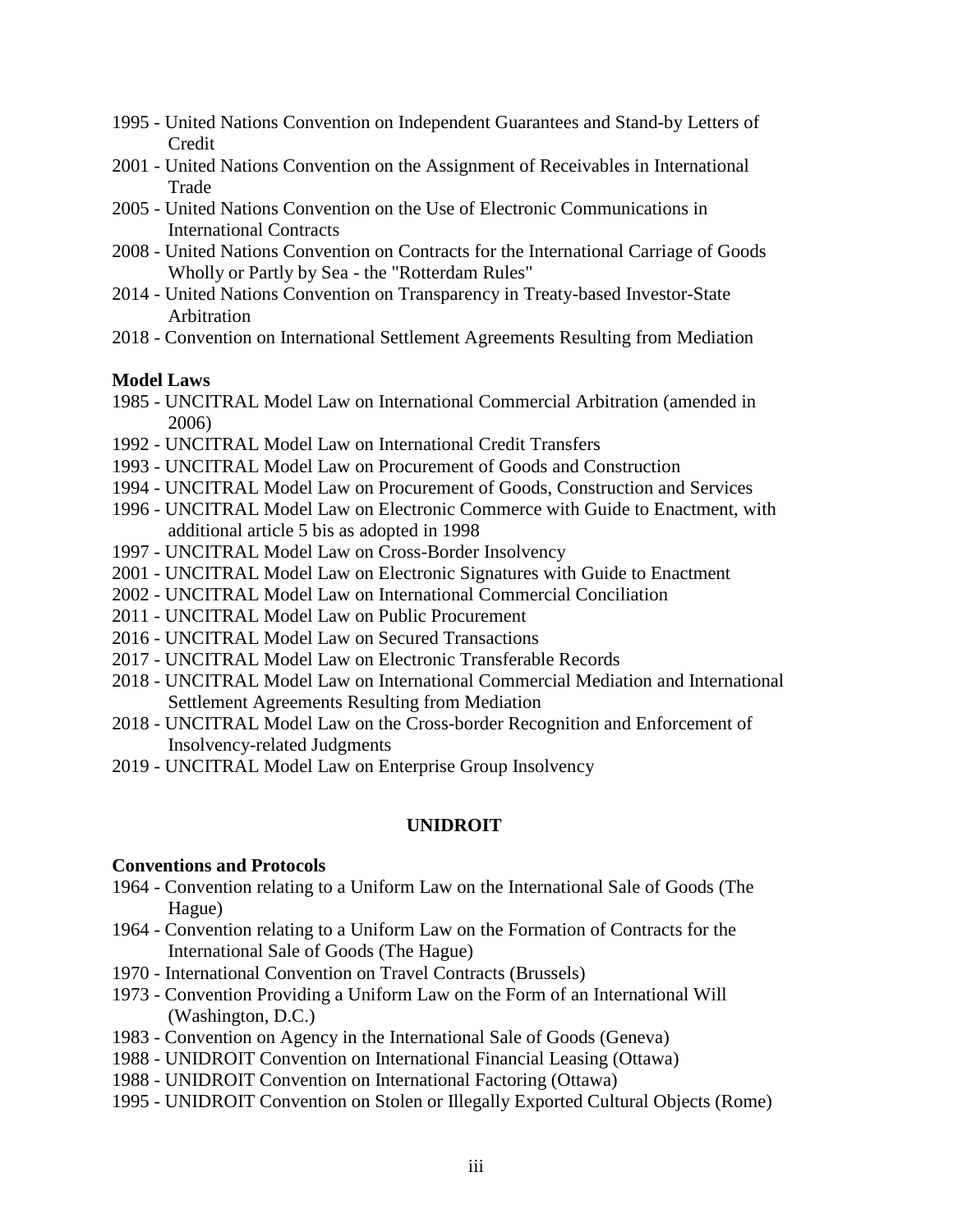- 2001 Convention on International Interests in Mobile Equipment (Cape Town)
- 2001 Protocol to the Convention on International Interests in Mobile Equipment on Matters Specific to Aircraft Equipment (Cape Town)
- 2007 Luxembourg Protocol to the Convention on International Interests in Mobile Equipment on Matters specific to Railway Rolling Stock (Luxembourg)
- 2009 Convention on Substantive Rules for Intermediated Securities (Geneva)
- 2012 Protocol to the Convention on International Interests in Mobile Equipment on Matters Specific to Space Assets (Berlin)

#### **Model Laws and other Instruments**

- 2002 Model Franchise Disclosure Law
- 2008 UNIDROIT Model Law on Leasing
- 2010 UNIDROIT Principles of International Commercial Contracts with 2015 amendments on Long-Term Contracts
- 2011 UNESCO UNIDROIT Model Legislative Provisions on State Ownership of Undiscovered Cultural Objects

#### **OAS**

#### **Conventions and Protocols**

- 1975 Inter-American Convention on Conflict of Laws concerning Bills of Exchange, Promissory Notes and Invoices
- 1975 Inter-American Convention on International Commercial Arbitration
- 1975 Inter-American Convention on Letters Rogatory
- 1975 Inter-American Convention on the taking of evidence abroad
- 1975 Inter-American Convention on the Legal Regime of Powers of Attorney to be used abroad
- 1979 Inter-American Convention on Conflicts of Laws concerning Checks
- 1979 Inter-American Convention on Conflicts of Laws concerning Commercial Companies
- 1979 Inter-American Convention on Domicile of Natural Persons in Private International Law
- 1979 Inter-American Convention on Execution of Preventive Measures
- 1979 Inter-American Convention on General Rules of Private International Law
- 1979 Inter-American Convention on Extraterritorial Validity of Foreign Judgments and Arbitral Awards
- 1979 Inter-American Convention on Proof of and Information on Foreign Law
- 1979 Additional Protocol to the Inter-American Convention on Letters Rogatory
- 1984 Inter-American Convention on Conflict of Laws concerning the Adoption of Minors
- 1984 Inter-American Convention on Jurisdiction in the International Sphere for the Extraterritorial Validity of Foreign Judgments
- 1984 Inter-American Convention on Personality and Capacity of Juridical Persons in Private International Law
- 1984 Additional Protocol to the Inter-American Convention on the Taking of Evidence Abroad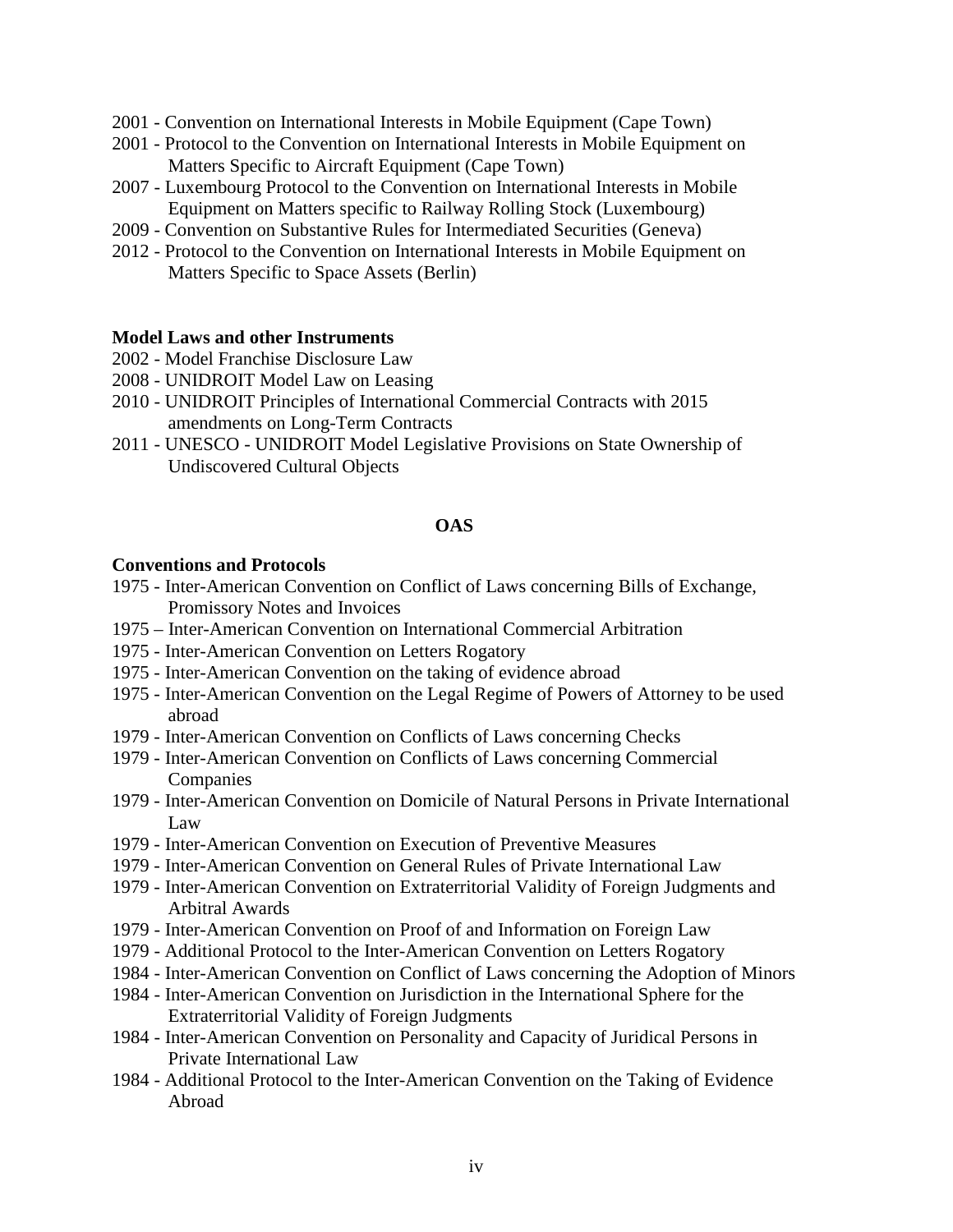- 1989 Inter-American Convention on Contracts for the International Carriage of Goods by Road
- 1989 Inter-American Convention on the International Return of Children
- 1989 Inter-American Convention on Support Obligations
- 1994 Inter-American Convention on International Traffic in Minors
- 1994 Inter-American Convention on the Law applicable to International Contracts

#### **Model Laws**

- 2002 Model Inter-American Specialized Uniform Through Bill of Lading for the International Carriage of Goods by Road
- 2006 Model Inter-American Law on Secured Transactions
- 2009 Model Registry Regulations (for Secured Transactions)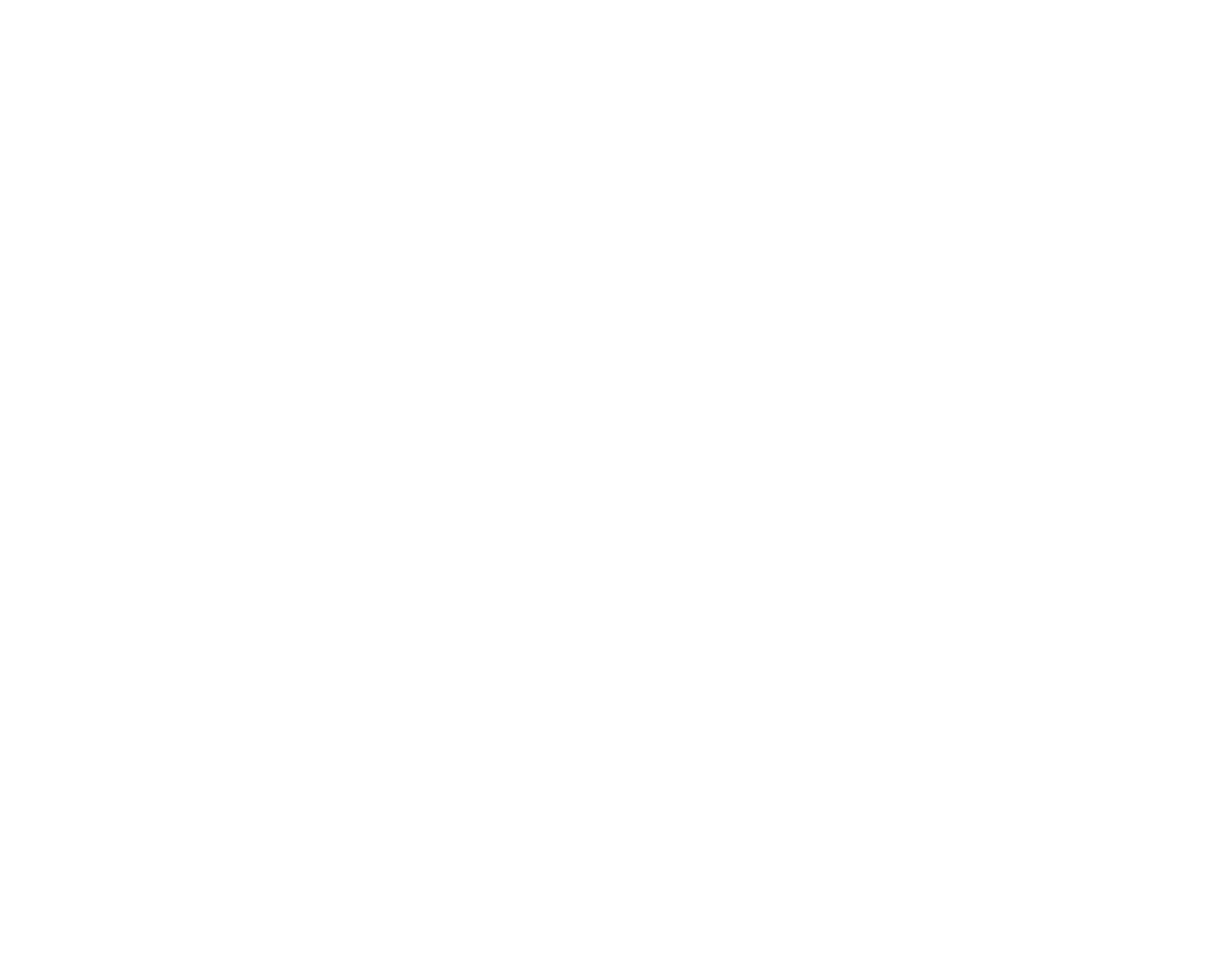# **OVERVIEW CHART OF INTERNATIONAL PRIVATE LAW PRIORITIES**

#### **ORGANIZATIONS**:

Hague: Hague Conference on Private International Law OAS: Organization of American States UNCITRAL: United Nations Commission on International Trade Law UNIDROIT: International Institute for the Unification of Private Law World Bank

#### June 5 2019

| <b>Priority Level</b> |                       | <b>International Commercial Law</b>                                                                                                                                                                                                                                                                                                                                                                | <b>Judicial Co-operation and</b>                                                                                                                                                                                                                                                    | <b>Family Law</b>                                                                                                                                                                                                                                                                                                                                                               | <b>Protection of</b>                                                                                                                                                    |
|-----------------------|-----------------------|----------------------------------------------------------------------------------------------------------------------------------------------------------------------------------------------------------------------------------------------------------------------------------------------------------------------------------------------------------------------------------------------------|-------------------------------------------------------------------------------------------------------------------------------------------------------------------------------------------------------------------------------------------------------------------------------------|---------------------------------------------------------------------------------------------------------------------------------------------------------------------------------------------------------------------------------------------------------------------------------------------------------------------------------------------------------------------------------|-------------------------------------------------------------------------------------------------------------------------------------------------------------------------|
|                       |                       |                                                                                                                                                                                                                                                                                                                                                                                                    | <b>Enforcement of Judgments</b>                                                                                                                                                                                                                                                     |                                                                                                                                                                                                                                                                                                                                                                                 | <b>Property</b>                                                                                                                                                         |
| 1                     | <b>Negotiation</b>    | Project on Contractual Aspects of Cloud<br>Computing Services (UNCITRAL)<br><b>Expedited Arbitration</b><br>Preliminary Draft Protocol to the Cape Town<br>Convention on Matters Specific to Agricultural,<br>Mining and Construction Equipment<br>(UNIDROIT)<br><b>Identity Management and Trust Services</b><br>(UNCITRAL)<br>Legislative Guide on an UNCITRAL Limited<br>Liability Organization | • Judgments Project (Hague)                                                                                                                                                                                                                                                         | Status of Children Project (Hague)                                                                                                                                                                                                                                                                                                                                              |                                                                                                                                                                         |
|                       | <b>Implementation</b> | Model Law on International Commercial<br>Arbitration (1985, amended in 2006)<br>(UNCITRAL) - Uniform International<br>Commercial Arbitration Act (ULCC)<br>Convention on the Use of Electronic<br>Communications in International Contracts<br>(UNCITRAL)<br>Conventions on the Limitation Period in the<br>International Sale of Goods and Protocol<br>(UNCITRAL)                                 | Convention Abolishing the<br>Requirement of Legalisation<br>for Foreign Public Documents<br>(Hague)<br>Convention on Choice of Court<br>Agreements (Hague)<br>Convention on Service Abroad<br>of Judicial and Extrajudicial<br>Documents in Civil and<br>Commercial Matters (Hague) | Convention on the International<br>Recovery of Child Support and Other<br>Forms of Family Maintenance (Hague)<br>Convention on Jurisdiction, Applicable<br>Law, Recognition, Enforcement and<br>Co-operation in respect of Parental<br>Responsibility and Measures for the<br>Protection of Children (Hague)<br>Convention on the International<br>Protection of Adults (Hague) | Convention<br>providing an<br>Uniform Law on the<br>Form of an<br><b>International Will</b><br>(UNIDROIT)<br>Convention on the<br>Law Applicable to<br>Trusts - (Hague) |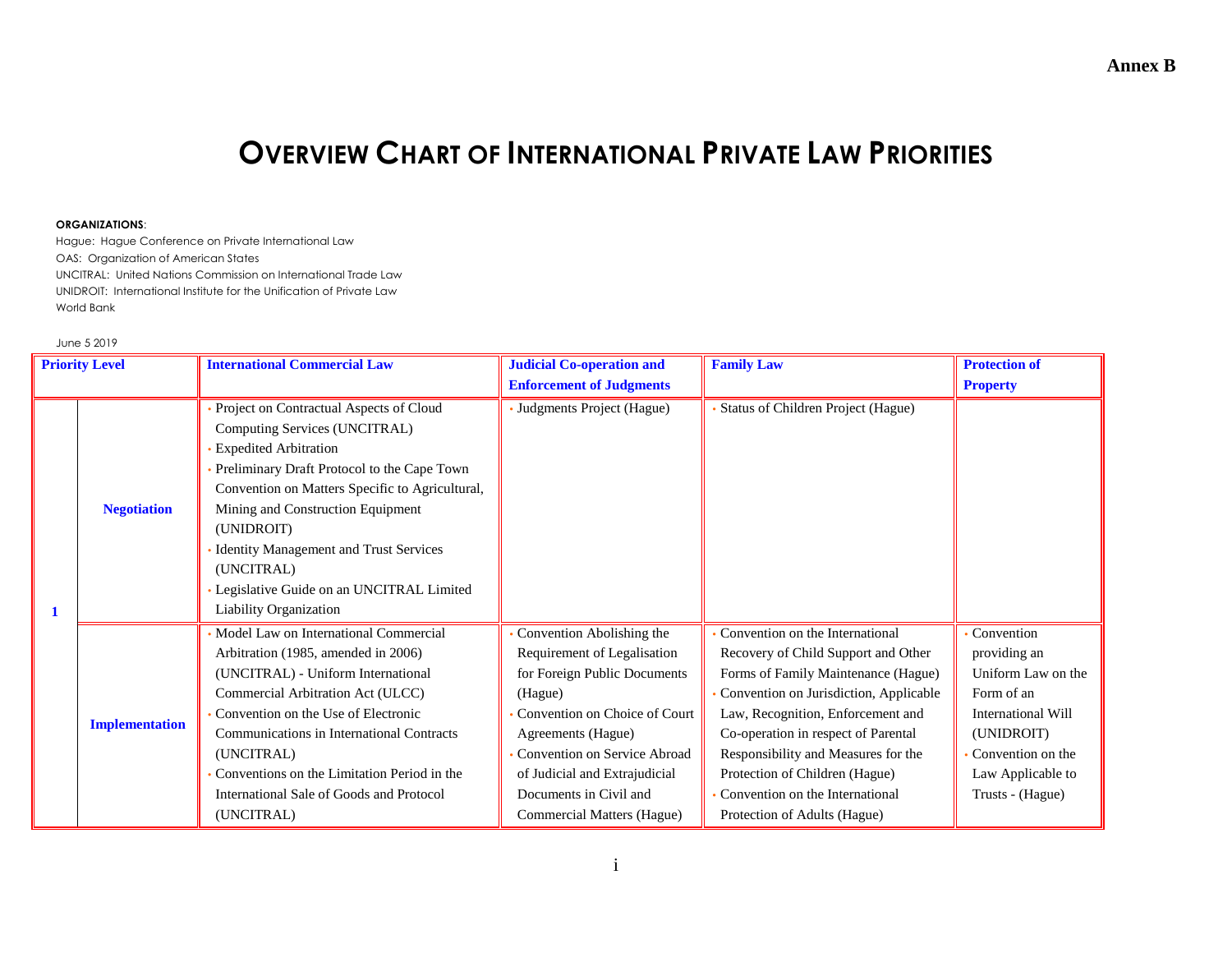| <b>Priority Level</b> |                       | <b>International Commercial Law</b>             | <b>Judicial Co-operation and</b> | <b>Family Law</b>                     | <b>Protection of</b>                                                                      |
|-----------------------|-----------------------|-------------------------------------------------|----------------------------------|---------------------------------------|-------------------------------------------------------------------------------------------|
|                       |                       |                                                 | <b>Enforcement of Judgments</b>  |                                       | <b>Property</b>                                                                           |
|                       |                       | Convention on Securities Held by Intermediaries |                                  |                                       |                                                                                           |
|                       |                       | (Hague) - ULCC Uniform Act                      |                                  |                                       |                                                                                           |
|                       |                       | Convention on the International Settlement      |                                  |                                       |                                                                                           |
|                       |                       | Agreements Resulting from Mediation             |                                  |                                       |                                                                                           |
|                       |                       | (UNCITRAL)                                      |                                  |                                       |                                                                                           |
|                       |                       |                                                 | Model law on cross-border        | Convention on Protection of Children  |                                                                                           |
|                       |                       |                                                 | recognition and enforcement of   | and Cooperation in respect of         |                                                                                           |
|                       |                       |                                                 | insolvency-related judgments     | Intercountry Adoption (Hague)         |                                                                                           |
|                       | <b>Monitoring</b>     |                                                 | (UNCITRAL)                       | Convention on the Civil Aspects of    |                                                                                           |
|                       |                       |                                                 |                                  | International Child Abduction (Hague) |                                                                                           |
|                       |                       |                                                 |                                  |                                       |                                                                                           |
|                       |                       | Practice Guide to the Model Law on Secured      |                                  |                                       |                                                                                           |
|                       | <b>Negotiation</b>    | Transactions (UNCITRAL)                         |                                  |                                       |                                                                                           |
|                       |                       | Model Law on International Commercial           |                                  |                                       |                                                                                           |
|                       |                       | Conciliation (UNCITRAL) - ULCC Uniform          |                                  |                                       |                                                                                           |
|                       | <b>Implementation</b> | Act on International Commercial Mediation       |                                  |                                       |                                                                                           |
|                       |                       | Convention on Independent Guarantees and        |                                  |                                       |                                                                                           |
| $\overline{2}$        |                       | Stand-by Letters of Credit (UNCITRAL)           |                                  |                                       |                                                                                           |
|                       |                       |                                                 | Convention Between Canada        |                                       |                                                                                           |
|                       |                       |                                                 | and the United Kingdom of        |                                       | Convention on<br>Stolen or Illegally<br><b>Exported Cultural</b><br>Objects<br>(UNIDROIT) |
|                       |                       |                                                 | Great Britain and Northern       |                                       |                                                                                           |
|                       | <b>Monitoring</b>     |                                                 | Ireland Providing for the        |                                       |                                                                                           |
|                       |                       |                                                 | Reciprocal Recognition and       |                                       |                                                                                           |
|                       |                       |                                                 | Enforcement of Judgments in      |                                       |                                                                                           |
|                       |                       |                                                 | Civil and Commercial Matters     |                                       |                                                                                           |
|                       |                       | Convention on the Settlement of Investment      |                                  |                                       |                                                                                           |
|                       | <b>Implementation</b> | Disputes (ICSID) - (World Bank)                 |                                  |                                       |                                                                                           |
|                       |                       | Convention on the Assignment of Receivables     |                                  |                                       |                                                                                           |
| $\mathbf{3}$          |                       | (UNCITRAL)                                      |                                  |                                       |                                                                                           |
|                       | <b>Monitoring</b>     | Convention on International Interests in Mobile |                                  |                                       |                                                                                           |
|                       |                       | Equipment and Aircraft Protocol (UNIDROIT)      |                                  |                                       |                                                                                           |
|                       |                       |                                                 |                                  |                                       |                                                                                           |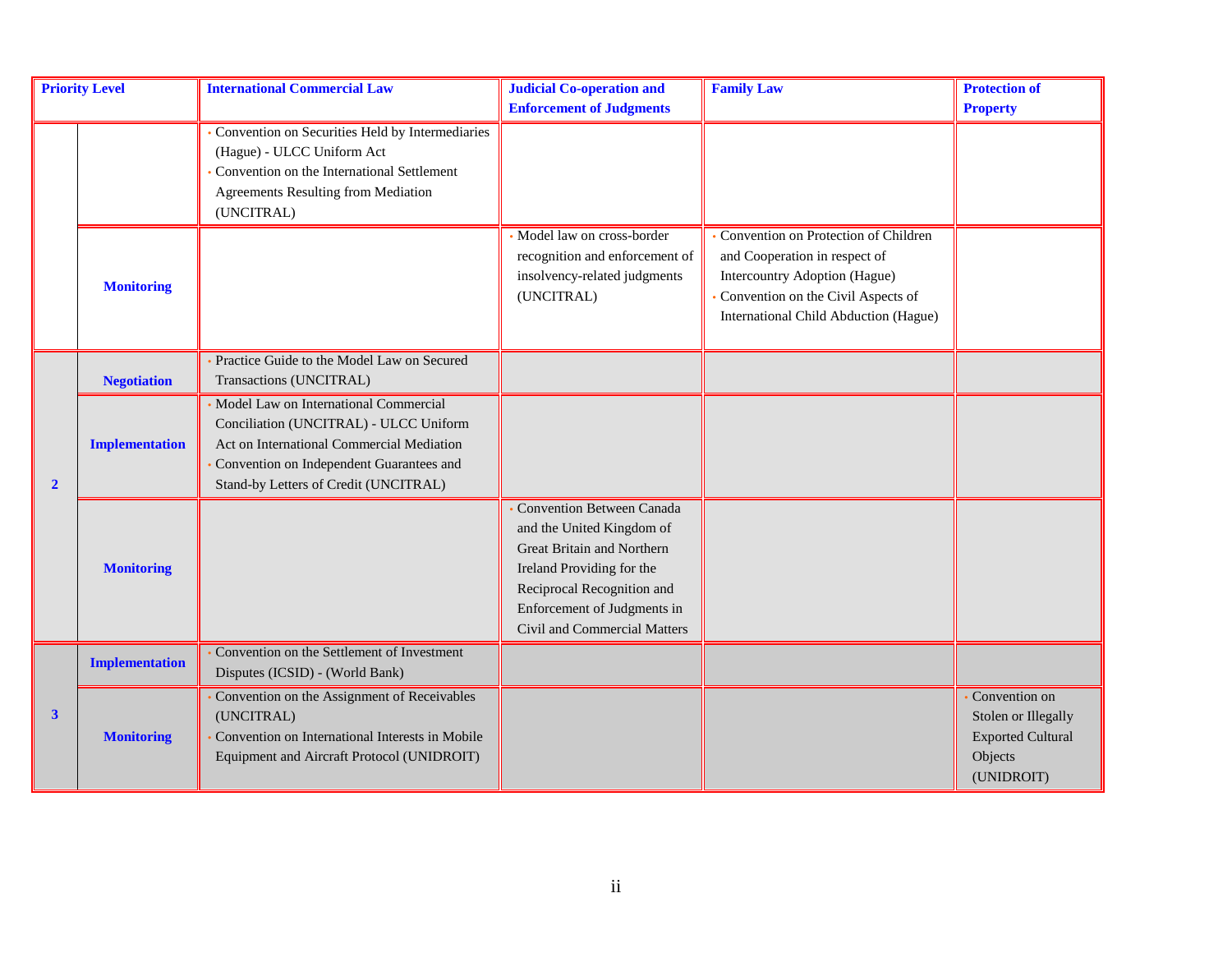#### **Annex C**

# **CANADIAN STATUS CHART OF INTERNATIONAL PRIVATE LAW INSTRUMENTS\***

| <b>Priority Level</b> | <b>Instrument</b>                                                                                                                                                                                       | <b>Implementation in Canada</b>                                                                                                                                                                                                                                                    | <b>International Status</b>                                                                                                                                                                                                                                           | <b>Action</b>                                                                                                                                                                                                                          |
|-----------------------|---------------------------------------------------------------------------------------------------------------------------------------------------------------------------------------------------------|------------------------------------------------------------------------------------------------------------------------------------------------------------------------------------------------------------------------------------------------------------------------------------|-----------------------------------------------------------------------------------------------------------------------------------------------------------------------------------------------------------------------------------------------------------------------|----------------------------------------------------------------------------------------------------------------------------------------------------------------------------------------------------------------------------------------|
|                       | Model Law on International<br>Commercial Arbitration (1985,<br>amended in 2006) (UNCITRAL) -<br>Uniform International Commercial<br>Arbitration Act (ULCC)                                              | - ULCC Uniform Act (1987)<br>1987 Uniform Act Enacted by all Canadian<br>jurisdictions<br>2013 revised Uniform Act is adopted by<br>ULCC (form of arbitration agreements and<br>interim measures)<br>Implementing legislation adopted in Ontario<br>(2017) British Columbia (2018) | Model Law adopted in 1985<br>Revisions to Model Law adopted in<br>2006 (form of arbitration agreements and<br>interim measures)<br>- Some 80 States have implemented the<br>1985 or the 2006 versions of the Model<br>Law or legislation inspired from these<br>texts | Adoption of revised uniform act by interested<br>jurisdictions                                                                                                                                                                         |
|                       | Convention on the Use of Electronic<br>Communications in International<br>Contracts (UNCITRAL)<br>Conventions on the Limitation Period<br>in the International Sale of Goods and<br>Protocol (UNCITRAL) | - ULCC uniform act (2011)<br>Implementing legislation adopted in Ontario<br>(2017) Saskatchewan (2018)<br>- ULCC uniform act (1998)<br>Implementing legislation adopted in in<br>Nunavut (2003) Ontario (2017)                                                                     | Entered into force on March 1, 2013<br>- II States party<br>Entered into force on August 1, 1988<br>30 States party (Convention);<br>23 States party (Convention as<br>amended by the Protocol)                                                                       | Adoption of the uniform act by interested<br>jurisdictions<br>At the appropriate time, follow-up on<br>consultations with provinces and territories<br>Consideration by the federal government of<br>adopting implementing legislation |
|                       | Convention on Independent<br>Guarantees and Stand-by Letters of<br>Credit (UNCITRAL)                                                                                                                    | ULCC uniform act in preparation                                                                                                                                                                                                                                                    | Entered into force on January 1, 2000<br>8 States party                                                                                                                                                                                                               | Adoption of the uniform act by interested<br>jurisdictions<br>Develop a uniform act and commentaries                                                                                                                                   |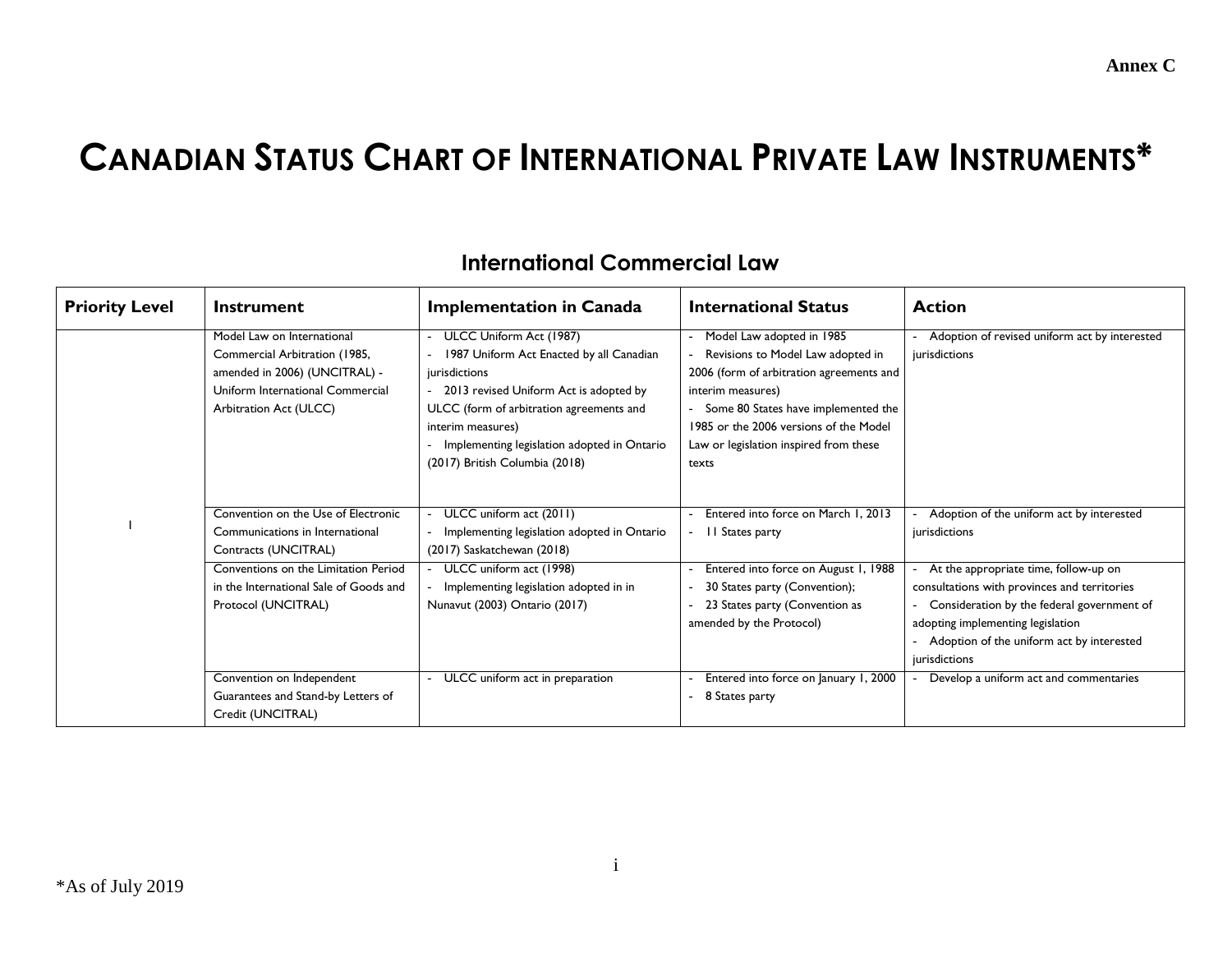| <b>Priority Level</b> | <b>Instrument</b>                                                                                                              | <b>Implementation in Canada</b>                                                                                                                                                                                                                                | <b>International Status</b>                                                                                      | <b>Action</b>                                                                                                                  |
|-----------------------|--------------------------------------------------------------------------------------------------------------------------------|----------------------------------------------------------------------------------------------------------------------------------------------------------------------------------------------------------------------------------------------------------------|------------------------------------------------------------------------------------------------------------------|--------------------------------------------------------------------------------------------------------------------------------|
|                       | Convention on International<br><b>Commercial Settlement Agreements</b><br><b>Resulting from Mediation</b><br>(UNCITRAL)        |                                                                                                                                                                                                                                                                | - Adopted December 2018<br>- Not in force<br>- 46 signatory states                                               | - Consult stakeholders on Canada's interest in<br>becoming party to the Convention and adopting<br>revisions to the Model Law. |
|                       | Convention on the Law Applicable to<br>Certain Rights in Respect of Securities<br>held with an Intermediary (Hague)            | - ULCC uniform act/provisions under<br>consideration                                                                                                                                                                                                           | Entered into force on April 1, 2017<br>- 3 States party                                                          | - Development of uniform act/provisions and<br>commentaries                                                                    |
| $\overline{2}$        | Model Law on International<br><b>Commercial Conciliation</b><br>(UNCITRAL)                                                     | ULCC uniform act (2005)<br>Implementing legislation adopted in Nova<br>Scotia (2005) and Ontario (2010)                                                                                                                                                        | - Model Law adopted in 2002<br>- Model Law enacted in 33 States                                                  | - Adoption of uniform act by interested<br>jurisdictions                                                                       |
| 3                     | Convention on the Settlement of<br>Investment Disputes Between States<br>and Nationals of Other States (ICSID)<br>(World Bank) | - ULCC uniform act (1998)<br>Enacted by Canada (2008), Ontario (1999),<br>British Columbia, Newfoundland and Labrador,<br>Nunavut, Saskatchewan (2006), Northwest<br>Territories (2009) and Alberta (2013)<br>- Applicable in Canada since December 1,<br>2013 | - Entered into force on October 14,<br>1966<br>- 154 States party<br>- Ratified by Canada on November 1,<br>2013 | - Continue provinces and territories<br>implementation                                                                         |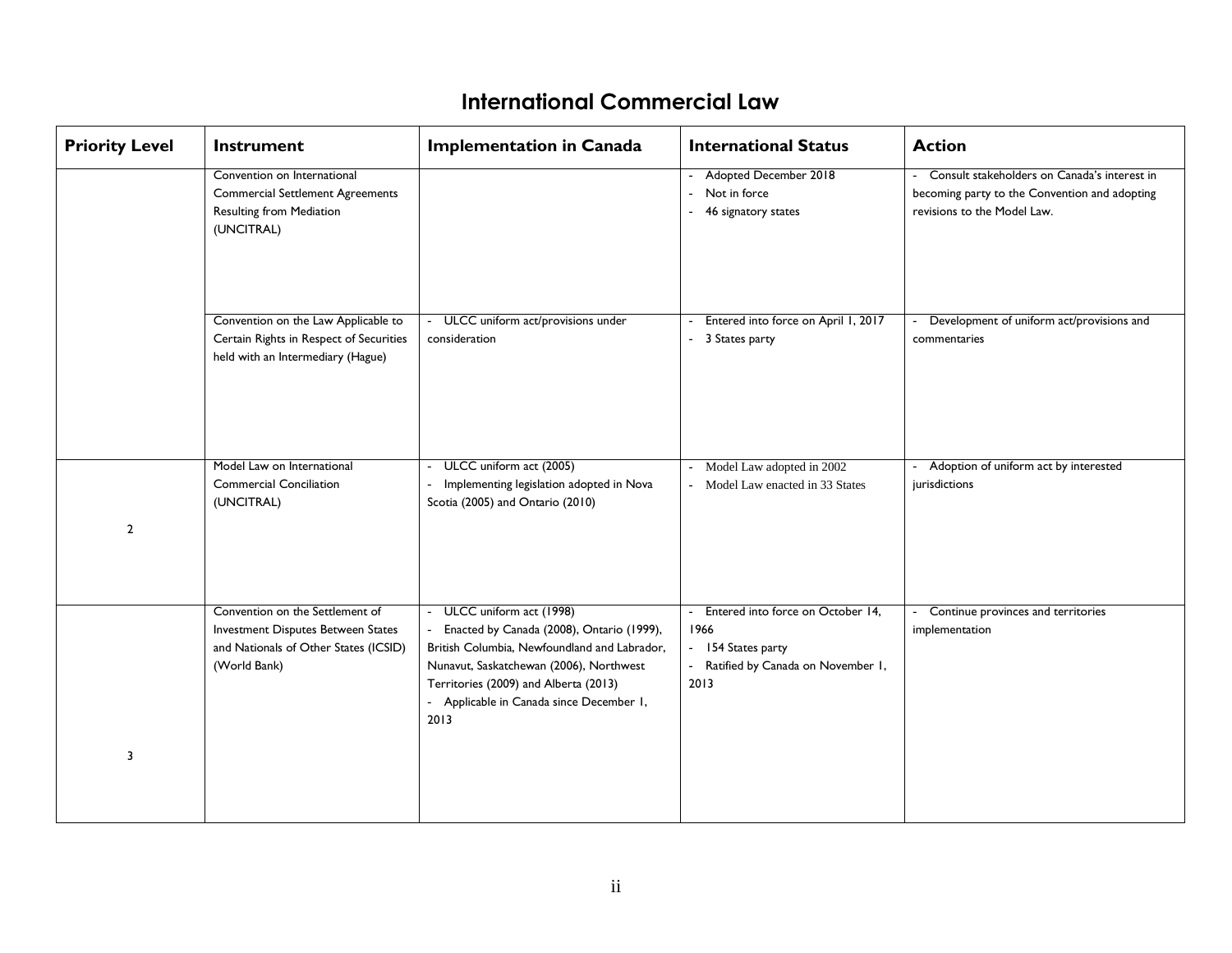| <b>Priority Level</b> | Instrument                                                                                                         | <b>Implementation in Canada</b>                                                                                                       | <b>International Status</b>                                                                                                                                            | <b>Action</b>                                                                                                   |
|-----------------------|--------------------------------------------------------------------------------------------------------------------|---------------------------------------------------------------------------------------------------------------------------------------|------------------------------------------------------------------------------------------------------------------------------------------------------------------------|-----------------------------------------------------------------------------------------------------------------|
|                       | Convention on Independent<br>Guarantees and Stand-by Letters of<br>Credit (UNCITRAL)                               | - ULCC uniform act in preparation                                                                                                     | Entered into force on January 1, 2000<br>8 States party                                                                                                                | Develop a uniform act and commentaries                                                                          |
|                       | Convention on International Interests<br>in Mobile Equipment and Aircraft<br>Protocol (UNIDROIT)                   | ULCC uniform act (2002)<br>Entered into force in Canada on April 1,<br>2013 and application extended to all Canadian<br>jurisdictions | Entered into force March 1, 2006<br>76 States party (Convention and<br>Protocol)                                                                                       | Monitor the application of the Convention and<br>Protocol in Canada and take appropriate action as<br>necessary |
|                       | Convention on the Assignment of<br>Receivables in International Trade<br>(UNCITRAL)                                | - ULCC uniform act (2007)                                                                                                             | Adopted in 2001<br>Not in force<br>5 ratifications - accessions required to<br>enter into force<br>- l accession                                                       | - Monitor ratification developments                                                                             |
|                       | Convention on Substantive Rules for<br>Intermediated Securities (UNIDROIT)                                         |                                                                                                                                       | Adopted in 2009<br>Not in force                                                                                                                                        | None at this time                                                                                               |
| Monitoring            | Convention on International Bills of<br>Exchange and International Promissory<br>Notes (UNCITRAL)                  |                                                                                                                                       | Adopted in 1988<br>Not in force<br>10 ratifications - accessions required<br>to enter into force<br>5 accessions<br>Signed by Canada on December 7,<br>1989            | None at this time                                                                                               |
|                       | Convention on International Financial<br>Leasing (UNIDROIT)<br>Convention on International Factoring<br>(UNIDROIT) | ULCC uniform act (1995)                                                                                                               | Entered into force on May 1, 1995<br>9 States party (Convention on<br>International Factoring)<br>- 10 States party (Convention on<br>International Financial Leasing) | Consult with governments and industry on<br>interest                                                            |
|                       | Convention on the Recognition and<br>Enforcement of Foreign Arbitral<br>Awards (UN)                                | Entered into force in Canada on August 10,<br>1986<br>- In force in all Canadian jurisdictions                                        | Entered into force on June 7, 1959<br>- 159 States party                                                                                                               | None at this time                                                                                               |
|                       | Model Law on Electronic Commerce<br>(UNCITRAL)                                                                     | ULCC uniform act (1999)<br>Enacted by all Canadian jurisdictions                                                                      | Adopted in 1996<br>Model Law enacted in 72 States                                                                                                                      | - Provide information when requested                                                                            |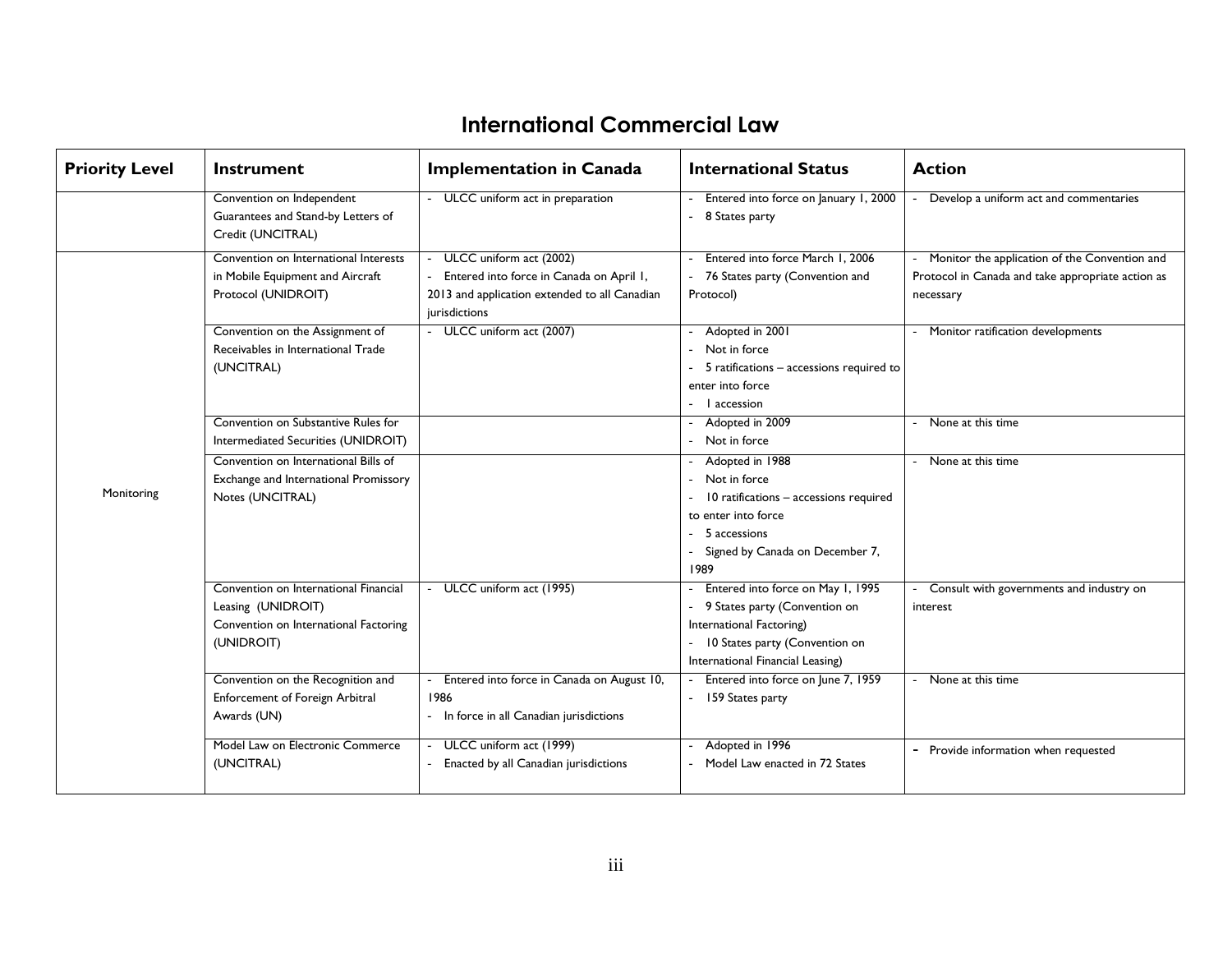| <b>Priority Level</b> | Instrument                                                                   | <b>Implementation in Canada</b>                                                                      | <b>International Status</b>                              | <b>Action</b>                      |
|-----------------------|------------------------------------------------------------------------------|------------------------------------------------------------------------------------------------------|----------------------------------------------------------|------------------------------------|
|                       | Convention on Contracts for the<br>International Sale of Goods<br>(UNCITRAL) | Entered into force in Canada on May 1, 1992<br>Application extended to all Canadian<br>jurisdictions | Entered into force on January 1, 1988<br>91 States party | None at this time                  |
|                       | Model Law on Cross-border<br>Insolvency (UNCITRAL)                           | Provisions based on the Model Law in<br>federal insolvency laws                                      | Adopted in 1997<br>Model Law enacted in 46 States        | Provide information when requested |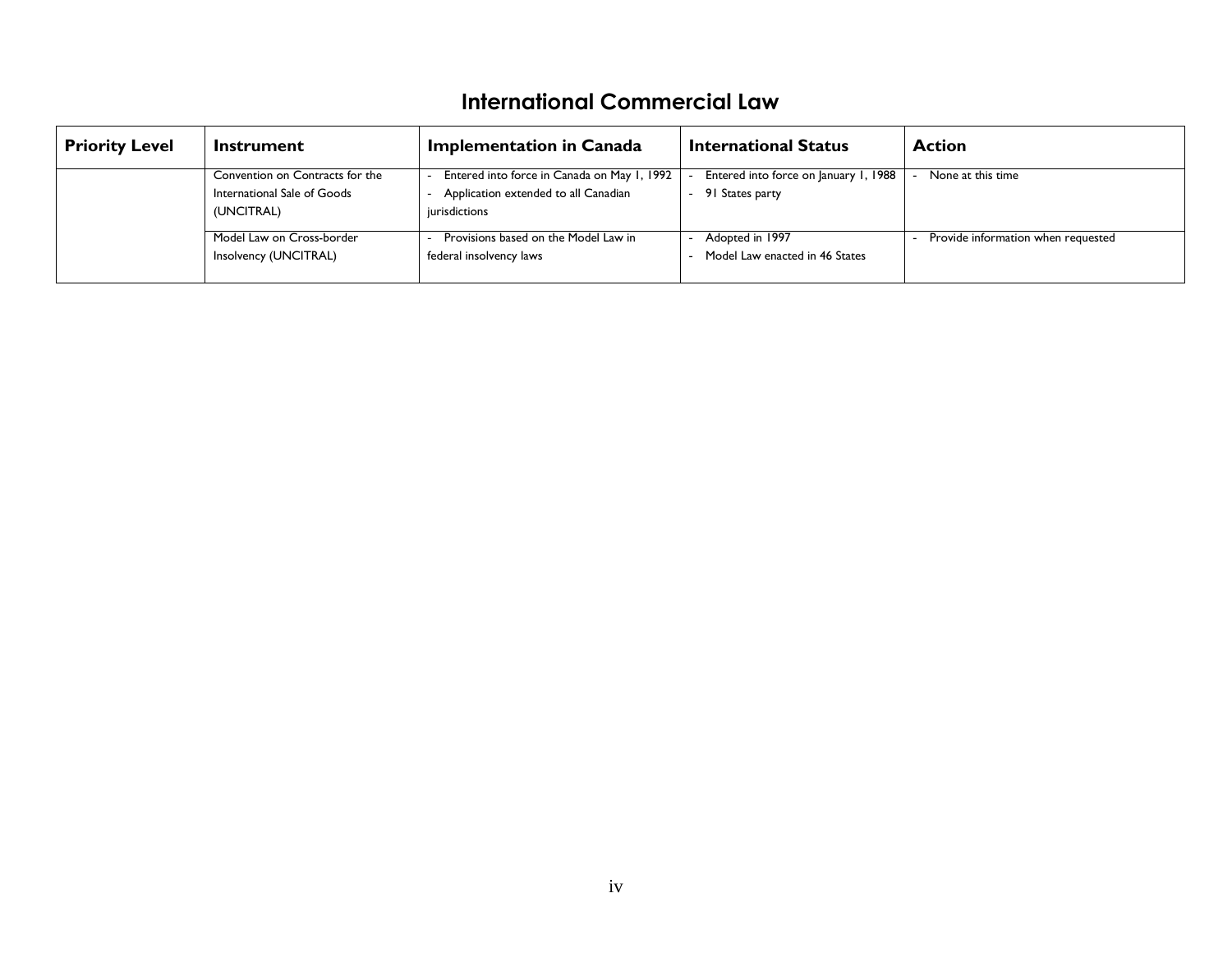# **Judicial Cooperation and Enforcement of Judgments**

| <b>Priority Level</b> | Instrument                                                                                                                                                                                                              | <b>Implementation in Canada</b>                                                                                              | <b>International Status</b>                                          | <b>Action</b>                                                                                                                                                                                                                                                            |
|-----------------------|-------------------------------------------------------------------------------------------------------------------------------------------------------------------------------------------------------------------------|------------------------------------------------------------------------------------------------------------------------------|----------------------------------------------------------------------|--------------------------------------------------------------------------------------------------------------------------------------------------------------------------------------------------------------------------------------------------------------------------|
|                       | Convention Abolishing the<br>Requirement of Legalisation for<br>Foreign Public Documents (Hague)                                                                                                                        |                                                                                                                              | Entered into force on January 24,<br>1965<br>- II7 States party      | Coordination of implementation with provinces<br>and territories                                                                                                                                                                                                         |
|                       | Convention on the Service Abroad of<br>Judicial and Extrajudicial Documents in<br>Civil or Commercial Matters (Hague)                                                                                                   | Entered into force in Canada on May 1,<br>1989<br>- Application extended to all Canadian<br>jurisdictions                    | Entered into force on February 10,<br>1969<br>- 75 States party      | Continue to provide information and respond to<br>requests regarding the application of the Convention<br>Coordinate the exchange of information among<br>Canadian Central Authorities                                                                                   |
|                       | Convention on Choice of Court<br>Agreements (Hague)                                                                                                                                                                     | ULCC uniform act adopted in 2010<br>Implementing legislation adopted in Ontario<br>(2017) and Saskatchewan (2018)            | Entered into force on November 10.<br>2015<br>32 Contracting parties | Coordinate federal implementation analysis and<br>promote implementation in provinces and territories                                                                                                                                                                    |
|                       | Convention of 2 July 2019 on the<br>Recognition and Enforcement of<br>Foreign Judgments in Civil or<br><b>Commercial Matters</b>                                                                                        |                                                                                                                              | Not in force<br>I signatory State                                    | Collect and provide comments to the Hague<br>Conference on the draft Explanatory Report.<br>Request the ULCC to establish a Working Group to<br>prepare uniform implementing legislation for the<br>Convention. Monitor interest and developments in<br>other countries. |
|                       | Convention between Canada and the<br>United Kingdom of Great Britain and<br>Northern Ireland providing for the<br>Reciprocal Recognition and<br>Enforcement of Judgments in Civil and<br>Commercial Matters (Bilateral) | In force in Canada and application extended<br>to all Canadian jurisdictions except Québec and<br><b>Nunavut</b>             | Entered into force 1984                                              | Extend application when requested<br>Consider post-Brexit implications for Lugano<br>Convention protections when the UK situation is<br>settled                                                                                                                          |
| Monitoring            | Canada-France Convention on<br>Recognition and Enforcement of<br>Judgments in Civil and Commercial<br>Matters and on Mutual Legal<br>Assistance in Maintenance (Bilateral)                                              | ULCC uniform act (1997)<br>Implementing legislation adopted in<br>Saskatchewan (1998), Ontario (1999) and<br>Manitoba (2000) | Not in force<br>Convention signed on June 10, 1996                   | None at this time                                                                                                                                                                                                                                                        |
|                       | Model law on cross-border<br>recognition and enforcement of<br>insolvency-related judgments<br>(UNCITRAL)                                                                                                               |                                                                                                                              |                                                                      | Consult stakeholders to assess interest in the<br>adoption of the Model Law, given the existing<br>Canadian legislative framework.                                                                                                                                       |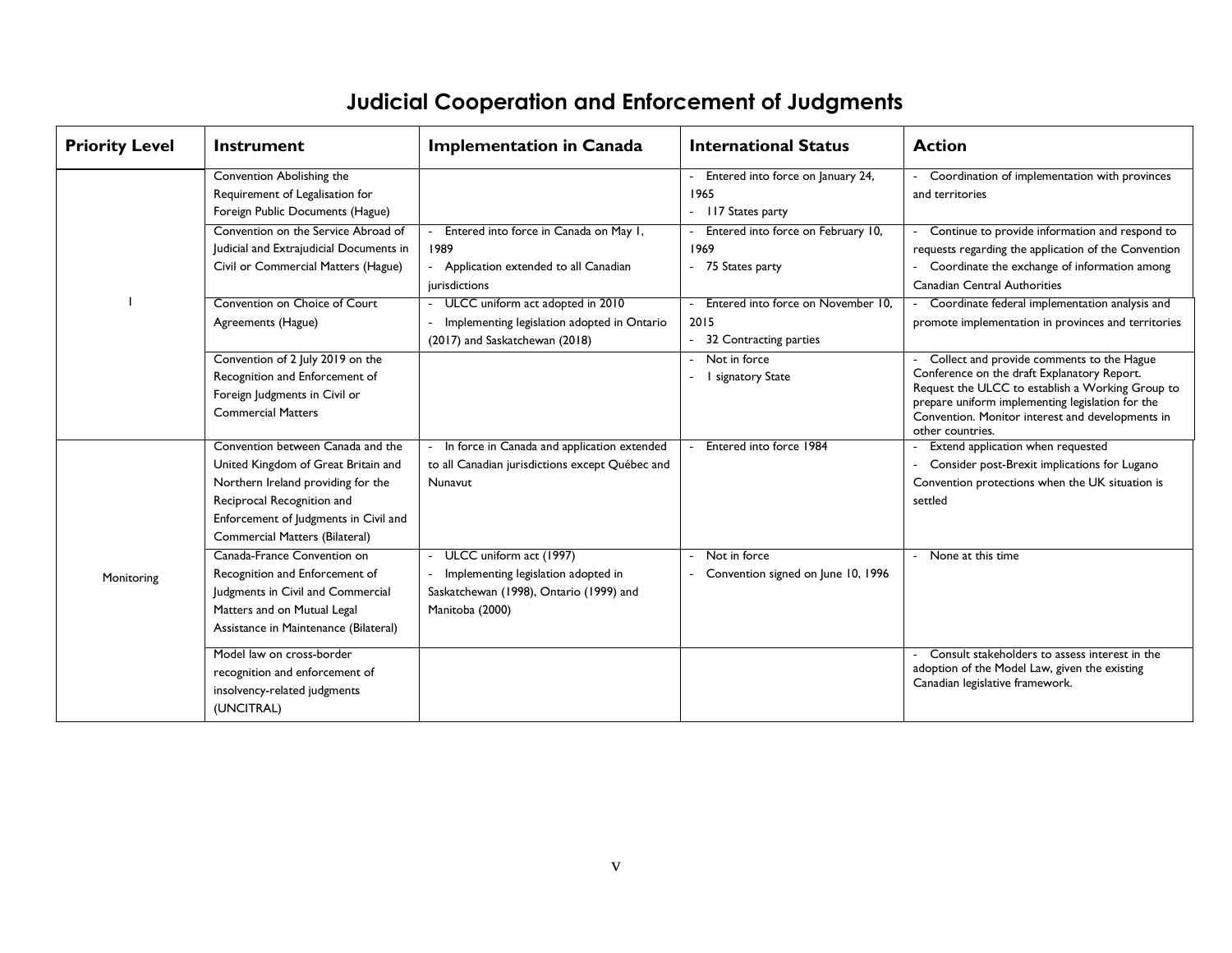**Annex D** 

# **CANADIAN STATUS CHART OF INTERNATIONAL PRIVATE LAW INSTRUMENTS**

**Family Law**

| <b>Priority Level</b>    | Instrument                                                                                                                                                                                | <b>Implementation in Canada</b>                                                                                                                                                            | <b>International Status</b>                                                                                                                                                                                                             | <b>Action</b>                                                                                                                                                                                                                                                                                                                                                      |
|--------------------------|-------------------------------------------------------------------------------------------------------------------------------------------------------------------------------------------|--------------------------------------------------------------------------------------------------------------------------------------------------------------------------------------------|-----------------------------------------------------------------------------------------------------------------------------------------------------------------------------------------------------------------------------------------|--------------------------------------------------------------------------------------------------------------------------------------------------------------------------------------------------------------------------------------------------------------------------------------------------------------------------------------------------------------------|
|                          | Convention on the International<br>Recovery of Child Support and Other<br>Forms of Family Maintenance (Hague)                                                                             | - CCSO - Family Justice Working Group and<br>Sub-Working Group on implementation in<br>Canada<br>Federal implementing legislation adopted<br>(provisions not yet in force) S.C. 2019 c. 16 | Entered into force on January 1,<br>2013<br>41 Contracting Parties to the<br>Convention including the United States<br>of America and the European Union<br>whose approval of the Convention binds<br>its member States, except Denmark | Continue work on implementation with FPT<br>partners<br>- Support expert's participation in the Experts'<br>Group on international transfer of maintenance<br>funds<br>- Contribute to the revision of the draft Practical<br>Guide on the cross-border recognition and enforcement<br>of agreements reached in the course of family matters<br>involving children |
|                          | Convention on Jurisdiction, Applicable<br>Law, Recognition and Enforcement,<br>and Co-operation in matter of<br>Parental Responsibility and Measures<br>of Protection of Children (Hague) | ULCC uniform act (2001)<br>- CCSO - Family Justice Working Group on<br>implementation<br>- Federal implementing legislation adopted<br>(provisions not yet in force) S.C. 2019 c. 16       | Entered into force on January 1, 2002<br>52 States party                                                                                                                                                                                | - Continue work on implementation with FPT<br>partners<br>Contribute to the revision of the draft Practical<br>Guide on the cross-border recognition and enforcement<br>of agreements reached in the course of family matters<br>involving children                                                                                                                |
|                          | Convention on the International<br>Protection of Adults (Hague)                                                                                                                           | ULCC uniform act (2001)<br>Implementing legislation adopted in<br>Saskatchewan (2005)                                                                                                      | Entered into force on January 1, 2009<br>12 States party                                                                                                                                                                                | - Continue work on implementation with other<br>federal departments and FPT partners<br>- Consult as necessary and respond to the Hague<br>Conference questionnaire                                                                                                                                                                                                |
| <b>Active Monitoring</b> | Convention on the Civil Aspects of<br>International Child Abduction (Hague)                                                                                                               | Entered into force in Canada on December<br>1.1983<br>- Application extended to all Canadian<br>jurisdictions                                                                              | Entered into force on December 1.<br>1983<br>- 101 States party                                                                                                                                                                         | Continue the acceptance of accessions process<br>Continue participation in the work of the Hague<br>Conference on the draft Guide to Good Practice<br>on Article 13(1)(b) of the Convention<br>Continue to support Canada's participation in<br>the Working Party on Mediation of the Malta<br>Process                                                             |
|                          | Convention on Protection of Children<br>and Co-operation in Respect of<br>Intercountry Adoption (Hague)                                                                                   | - ULCC uniform act (1996)<br>- Entered into force in Canada on April<br>1.1997<br>- Application extended to all Canadian<br>jurisdictions                                                  | Entered into force on May 1, 1995<br>101 States party                                                                                                                                                                                   | - Participate in the activities of the Working<br>Group on Preventing and Addressing Illicit<br>Practices and the Experts' Group on the Financial<br>Aspects of Intercountry Adoption                                                                                                                                                                              |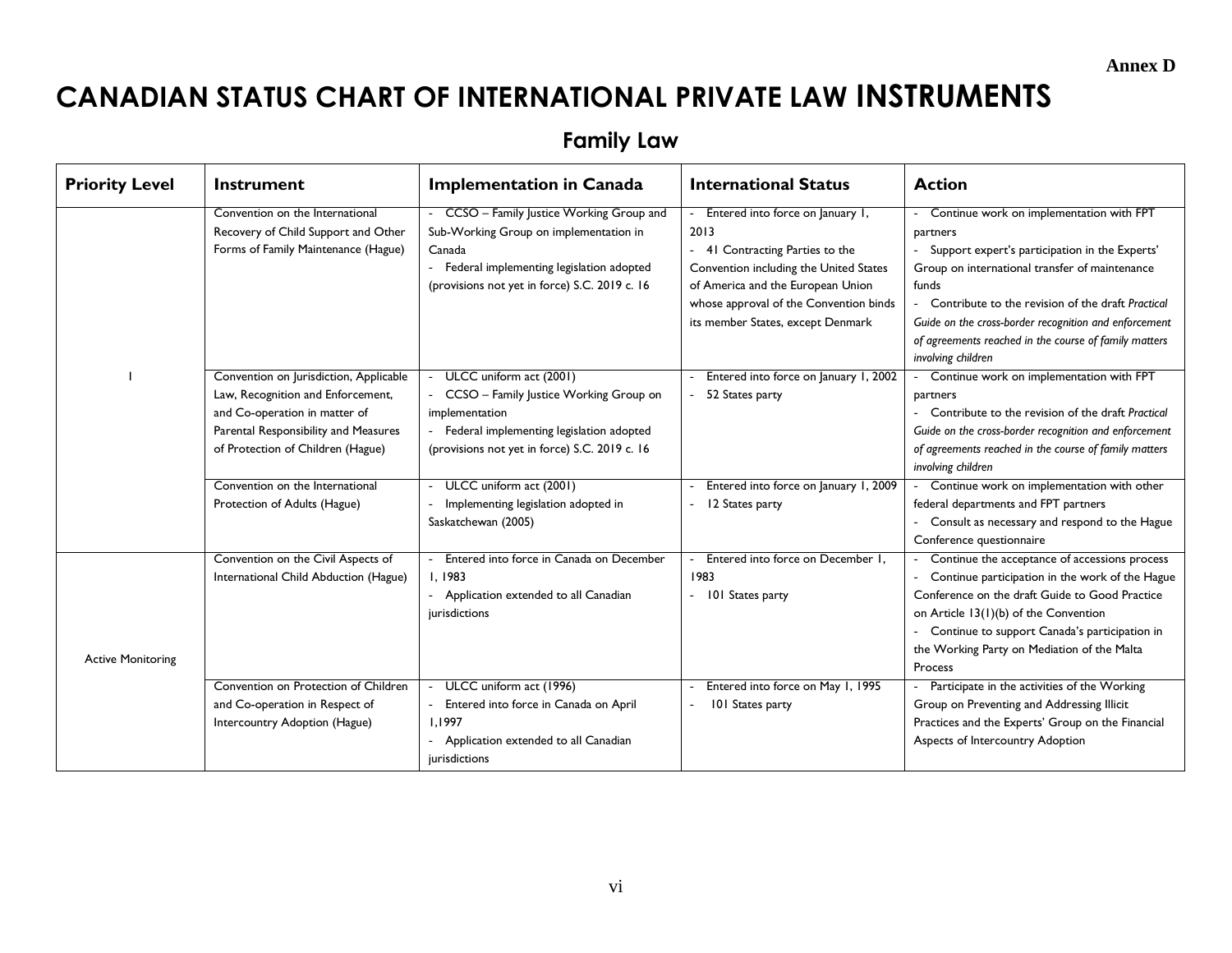| <b>Priority Level</b> | Instrument                                                                                                                                                                                                                                                                                                                                                                                                                                                                                                                                                                                                                                                                                                                                                                                                                                                                                         | <b>Implementation in Canada</b>   | <b>International Status</b>       | <b>Action</b>                                     |
|-----------------------|----------------------------------------------------------------------------------------------------------------------------------------------------------------------------------------------------------------------------------------------------------------------------------------------------------------------------------------------------------------------------------------------------------------------------------------------------------------------------------------------------------------------------------------------------------------------------------------------------------------------------------------------------------------------------------------------------------------------------------------------------------------------------------------------------------------------------------------------------------------------------------------------------|-----------------------------------|-----------------------------------|---------------------------------------------------|
|                       | Convention Providing a Uniform Law on                                                                                                                                                                                                                                                                                                                                                                                                                                                                                                                                                                                                                                                                                                                                                                                                                                                              | Entered into force in Canada on   | Entered into force on February 9, | Consult with jurisdictions that have not yet      |
|                       | the Form of an International Will                                                                                                                                                                                                                                                                                                                                                                                                                                                                                                                                                                                                                                                                                                                                                                                                                                                                  | February 9, 1978                  | 1978                              | implemented the Convention                        |
|                       | (UNIDROIT)                                                                                                                                                                                                                                                                                                                                                                                                                                                                                                                                                                                                                                                                                                                                                                                                                                                                                         | Application extended to Canadian  | 21 States party                   |                                                   |
|                       |                                                                                                                                                                                                                                                                                                                                                                                                                                                                                                                                                                                                                                                                                                                                                                                                                                                                                                    | jurisdictions: Alberta, Manitoba, |                                   |                                                   |
|                       | Newfoundland and Labrador, Ontario<br>(1978), Saskatchewan (1982), Prince<br>Edward Island (1995), New Brunswick<br>(1997), Nova Scotia (2001), British<br>Columbia (2014)<br>Convention on the Law Applicable to<br>Entered into force in Canada on January<br>Entered into force on January 1,<br>Trusts and on their Recognition (Hague)<br>I, 1993<br>1992<br>implemented the Convention<br>Application extended to Canadian<br>14 States party<br>jurisdictions: Alberta, British Columbia,<br>New Brunswick, Newfoundland and<br>Labrador, Prince Edward Island (1993),<br>Manitoba, Saskatchewan (1994), Nova<br>Scotia (2006), Ontario (2018)<br>Convention on the Return of Stolen or<br>Entered into force on July 1st,<br>1998<br><b>Illegally Exported Cultural Objects</b><br>Heritage in consultations on the Convention<br>(UNIDROIT)<br>47 States party (Convention)<br>Monitoring |                                   |                                   |                                                   |
|                       |                                                                                                                                                                                                                                                                                                                                                                                                                                                                                                                                                                                                                                                                                                                                                                                                                                                                                                    |                                   |                                   |                                                   |
|                       |                                                                                                                                                                                                                                                                                                                                                                                                                                                                                                                                                                                                                                                                                                                                                                                                                                                                                                    |                                   |                                   |                                                   |
|                       |                                                                                                                                                                                                                                                                                                                                                                                                                                                                                                                                                                                                                                                                                                                                                                                                                                                                                                    |                                   |                                   |                                                   |
|                       |                                                                                                                                                                                                                                                                                                                                                                                                                                                                                                                                                                                                                                                                                                                                                                                                                                                                                                    |                                   |                                   |                                                   |
|                       |                                                                                                                                                                                                                                                                                                                                                                                                                                                                                                                                                                                                                                                                                                                                                                                                                                                                                                    |                                   |                                   | Consult with the jurisdictions that have not yet  |
|                       |                                                                                                                                                                                                                                                                                                                                                                                                                                                                                                                                                                                                                                                                                                                                                                                                                                                                                                    |                                   |                                   |                                                   |
|                       |                                                                                                                                                                                                                                                                                                                                                                                                                                                                                                                                                                                                                                                                                                                                                                                                                                                                                                    |                                   |                                   |                                                   |
|                       |                                                                                                                                                                                                                                                                                                                                                                                                                                                                                                                                                                                                                                                                                                                                                                                                                                                                                                    |                                   |                                   |                                                   |
|                       |                                                                                                                                                                                                                                                                                                                                                                                                                                                                                                                                                                                                                                                                                                                                                                                                                                                                                                    |                                   |                                   |                                                   |
|                       |                                                                                                                                                                                                                                                                                                                                                                                                                                                                                                                                                                                                                                                                                                                                                                                                                                                                                                    |                                   |                                   |                                                   |
|                       |                                                                                                                                                                                                                                                                                                                                                                                                                                                                                                                                                                                                                                                                                                                                                                                                                                                                                                    |                                   |                                   |                                                   |
|                       |                                                                                                                                                                                                                                                                                                                                                                                                                                                                                                                                                                                                                                                                                                                                                                                                                                                                                                    |                                   |                                   |                                                   |
|                       |                                                                                                                                                                                                                                                                                                                                                                                                                                                                                                                                                                                                                                                                                                                                                                                                                                                                                                    |                                   |                                   | When requested, assist the Department of Canadian |
|                       |                                                                                                                                                                                                                                                                                                                                                                                                                                                                                                                                                                                                                                                                                                                                                                                                                                                                                                    |                                   |                                   |                                                   |
|                       |                                                                                                                                                                                                                                                                                                                                                                                                                                                                                                                                                                                                                                                                                                                                                                                                                                                                                                    |                                   |                                   |                                                   |
|                       | 2011 Model Legislative Provisions on                                                                                                                                                                                                                                                                                                                                                                                                                                                                                                                                                                                                                                                                                                                                                                                                                                                               |                                   |                                   |                                                   |
|                       | State Ownership of Undiscovered                                                                                                                                                                                                                                                                                                                                                                                                                                                                                                                                                                                                                                                                                                                                                                                                                                                                    |                                   |                                   |                                                   |
|                       | Cultural Objects (UNIDROIT/UNESCO)                                                                                                                                                                                                                                                                                                                                                                                                                                                                                                                                                                                                                                                                                                                                                                                                                                                                 |                                   |                                   |                                                   |

# **Protection of Property**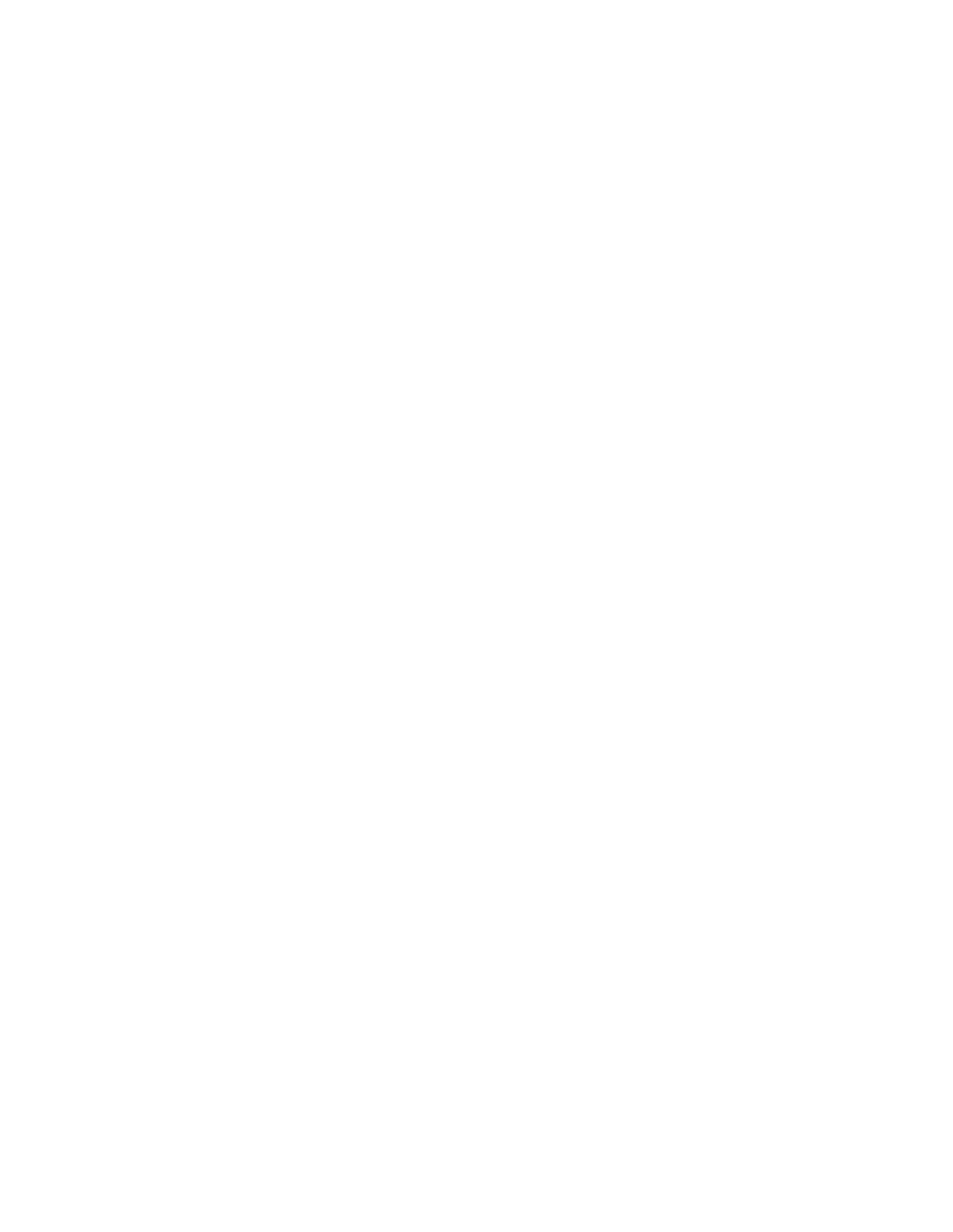## **PROVISIONAL SCHEDULE OF INTERNATIONAL PRIVATE LAW MEETINGS**

# August 2019 - July 2020

| <b>Meeting</b> |                                                                                      | <b>Dates</b>                            | <b>Place</b>              |
|----------------|--------------------------------------------------------------------------------------|-----------------------------------------|---------------------------|
| 1.             | Hague Conference Experts' Group on<br>proposed protection of tourists project        | 3-6 September 2019                      | The Hague                 |
| 2.             | Hague Conference Experts' Group on<br>international transfer of maintenance<br>funds | 16-18 September 2019                    | The Hague                 |
| 3.             | <b>UNCITRAL Working Group II: Dispute</b><br>Resolution                              | 23-27 September 2019                    | Vienna                    |
| 4.             | <b>UNCITRAL Working Group I: Micro,</b><br>Small and Medium-sized Enterprises        | 7-11 October 2019                       | Vienna                    |
| 5.             | <b>UNCITRAL Working Group III: ISDS</b><br>Reform                                    | 14-18 October 2019                      | Vienna                    |
| 6.             | Hague Conference eApp Forum                                                          | 16-18 October 2019                      | Fortaleza                 |
| 7.             | Hague Conference - Experts' Group on<br>Parentage/ Surrogacy Project                 | October 29 to November 1,<br>2019 (TBC) | The Hague                 |
| 8.             | <b>UNIDROIT MAC Protocol Diplomatic</b><br>Conference                                | 11-22 November 2019                     | Pretoria, South<br>Africa |
| 9.             | <b>UNCITRAL Working Group VI - Judicial</b><br>Sale of Ships                         | 18-22 November 2019                     | Vienna                    |
| 10.            | UNCITRAL Working Group IV -<br><b>Electronic Commerce</b>                            | 25-29 November 2019                     | Vienna                    |
| 11.            | UNCITRAL Working Group V -<br>Insolvency Law                                         | 2-6 December 2019                       | Vienna                    |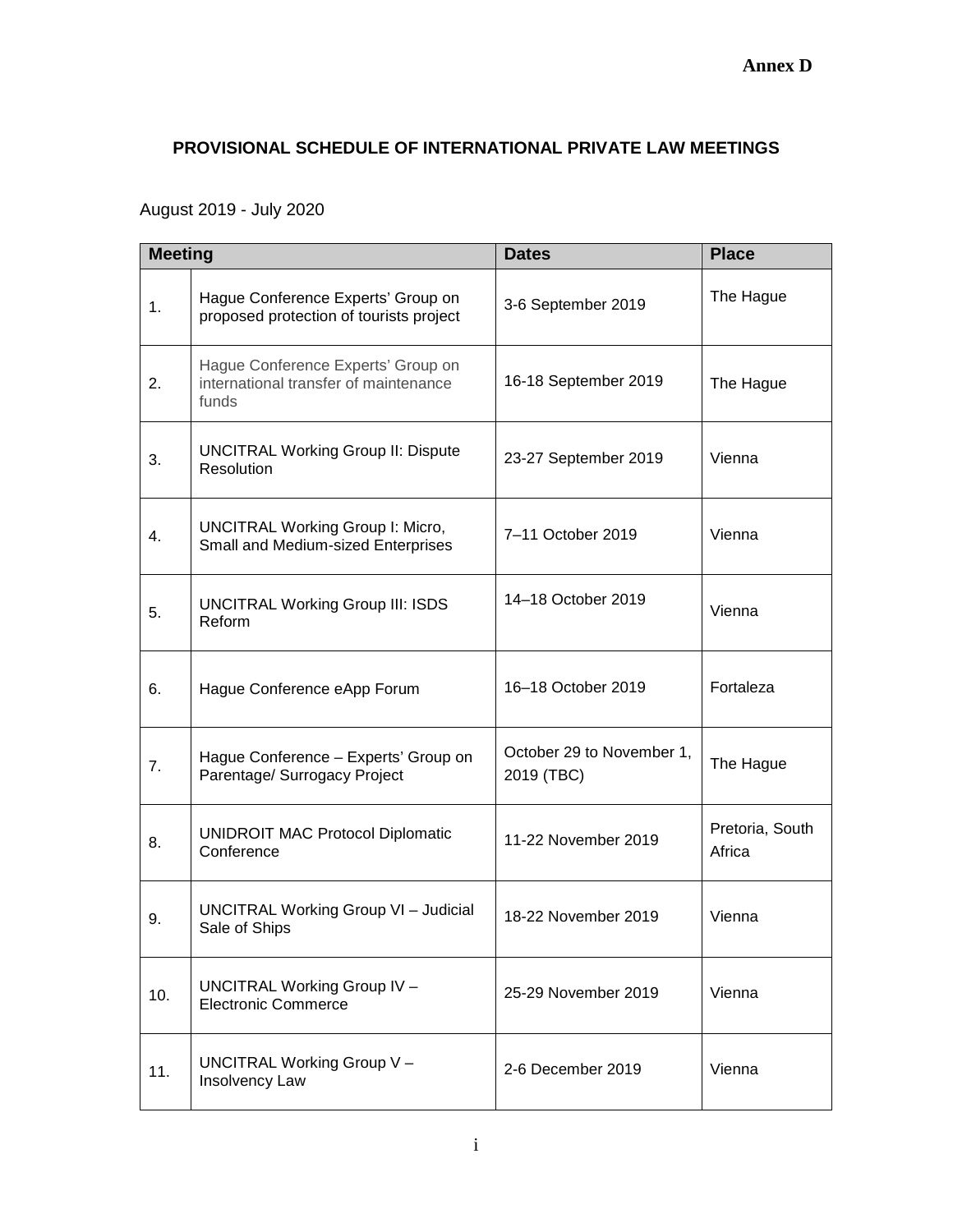| <b>Meeting</b> |                                                                                                                      | <b>Dates</b>                      | <b>Place</b> |
|----------------|----------------------------------------------------------------------------------------------------------------------|-----------------------------------|--------------|
| 12.            | <b>UNCITRAL Working Group III: ISDS</b><br>Reform                                                                    | January or February 2020<br>(TBC) | Vienna       |
| 13.            | Hague Conference Judgments Project<br>Experts' Group Meeting on Jurisdiction                                         | February 2020 (TBC)               | The Hague    |
| 14.            | <b>UNCITRAL Working Group II: Dispute</b><br>Resolution                                                              | 3-7 February 2020                 | New York     |
| 15.            | Hague Conference Council on General<br>Affairs and Policy                                                            | March 2020 (TBC)                  | The Hague    |
| 16.            | <b>UNCITRAL Working Group I: Micro,</b><br>Small and Medium-sized Enterprises                                        | 23-27 March 2020                  | New York     |
| 17.            | <b>UNCITRAL Working Group III: ISDS</b><br>Reform                                                                    | 30 March - 3 April 2020           | New York     |
| 18.            | <b>UNCITRAL Working Group IV -</b><br><b>Electronic Commerce</b>                                                     | 6-9 April 2020                    | New York     |
| 19.            | <b>UNCITRAL Working Group VI - Judicial</b><br>Sale of Ships                                                         | 20-24 April 2020                  | New York     |
| 20.            | UNCITRAL Working Group V -<br>Insolvency Law                                                                         | 11-15 May 2020                    | New York     |
| 21.            | Hague Conference Special Commission<br>to review the practical operation of the<br>2007 Convention and 2007 Protocol | June 2020 (TBC)                   | The Hague    |
| 22.            | <b>UNCITRAL 53d Commission Session</b>                                                                               | 6-17 July 2020                    | New York     |